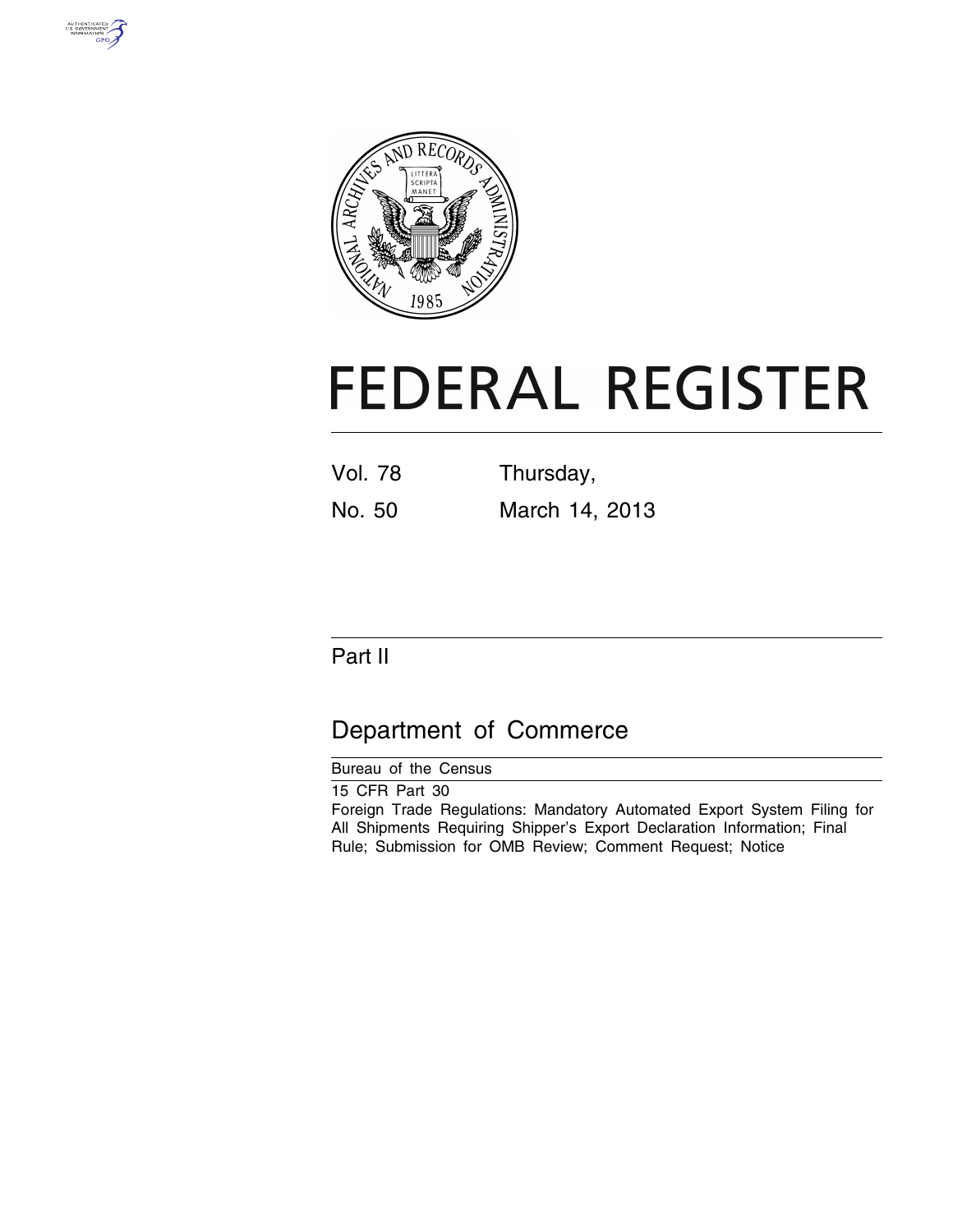### **DEPARTMENT OF COMMERCE**

#### **Bureau of the Census**

#### **15 CFR Part 30**

**[Docket Number 100318153–3158–02]** 

#### **RIN 0607–AA50**

#### **Foreign Trade Regulations: Mandatory Automated Export System Filing for All Shipments Requiring Shipper's Export Declaration Information**

**AGENCY:** Bureau of the Census, Commerce Department. **ACTION:** Final rule.

**SUMMARY:** The Bureau of the Census (Census Bureau) is amending its regulations to reflect new export reporting requirements. Specifically, the Census Bureau is requiring mandatory filing of export information through the Automated Export System (AES) or through AES*Direct* for all shipments of used self-propelled vehicles and temporary exports. In addition to adopting new export reporting requirements and modifying the postdeparture filing program, the Census Bureau is making remedial changes to the FTR to improve clarity and to correct errors.

**DATES:** This final rule is effective January 8, 2014, except for § 30.6(a)(24) and (b)(15) containing information collection requirements that have not yet been approved by the Office of Management and Budget (OMB) under the Paperwork Reduction Act (PRA). When OMB approval is received, the Census Bureau will publish a document in the **Federal Register**.

**FOR FURTHER INFORMATION CONTACT:** Nick Orsini, Chief, Foreign Trade Division, U.S. Census Bureau, Room 6K032, Washington, DC 20233–6010, by phone (301) 763–6959, by fax (301) 763–6638, or by email [\(nick.orsini@census.gov\)](mailto:nick.orsini@census.gov). **SUPPLEMENTARY INFORMATION:** 

## **Background**

The Census Bureau is responsible for collecting, compiling, and publishing export trade statistics for the United States under the provisions of Title 13, United States Code (U.S.C.), Chapter 9, Section 301. The AES is the primary instrument used for collecting export trade data, which is used by the Census Bureau for statistical purposes only. Through the AES, the Census Bureau collects Electronic Export Information (EEI), the electronic equivalent of the export data formerly collected on the Shipper's Export Declaration, reported pursuant to Title 15 Code of Federal Regulations (CFR) Part 30. The EEI

consists of data elements set forth at 15 CFR 30.6 for an export shipment, and includes information such as the exporter's personal identifying information, which includes name, address and identification number, and detailed information concerning the exported product. Other Federal government agencies use the EEI for export control purposes to detect and prevent the export of certain items by unauthorized parties or to unauthorized destinations or end users. The EEI is exempt from public disclosure unless the Secretary of Commerce determines under the provisions of Title 13, U.S.C., Chapter 9, Section 301(g), that such exemption would be contrary to the national interest.

In August 2003, the Census Bureau, in agreement with U.S. Customs and Border Protection (CBP), placed a moratorium on accepting new applications for Postdeparture filing. The Census Bureau and CBP plan to continue the moratorium on accepting new applications pending the development of a program to collect advanced export information that will continue to facilitate trade and address national security concerns. The Census Bureau is modifying the existing postdeparture filing program for current approved filers.

#### **Response to Comments**

The Census Bureau received 53 letters and/or emails commenting on the Notice of Proposed Rulemaking (NPRM) published in the **Federal Register** on January 21, 2011, (76 FR 4002). All the letters and/or emails contained comments on two or more issues. A summary of the comments and the Census Bureau's responses are provided below.

The major concerns were as follows: 1. *Amend the proposed rule to remove the requirement for reporting the Country of Origin.* Several commentors were concerned that they would have to install costly automated systems to calculate and classify all components that go into the exported product, or institute a manual procedure to generate the necessary information. The Census Bureau has removed the requirement to report the country of origin because of the significant cost and burden the trade community would incur as a result of this requirement.

2. *Amend the proposed rule to remove the equipment number as a conditional data element.* Commentors were concerned that the equipment number may not be available at the time of filing and as a result would create a burden to the trade community. The Census Bureau agrees with the commentors;

therefore, this information will remain an optional reporting field.

3. *Amend the proposed rule to remove the requirement to report household goods regardless of value and destination.* Commentors were concerned that this requirement would increase burden to the trade by requiring filing for shipments that are exempt based on the low value exemption or the exemption for nonlicensed shipments to Canada. Commentors were also concerned that the new definition was too broad. The Census Bureau has reviewed this section and determined that the previous regulations remain appropriate. Filing will be required for household goods that are over \$2,500 and are destined for countries other than Canada. In addition, the Census Bureau revised the definition of household goods to add clarity.

4. *Clarify that the changes to the Foreign Trade Regulations will not adversely affect the President's National Export Initiative.* Commentors were concerned that the proposed postdeparture changes would impede the President's National Export Initiative (NEI). The Census Bureau supports the President's National Export Initiative and does not want to impede the export process. We reviewed all comments and after consideration, have excluded several of the proposed requirements to reduce the burden placed on the trade community. The Census Bureau's goal is to continue collecting accurate and timely statistics as well as address the enforcement and security concerns of CBP, the Bureau of Industry and Security (BIS), and the U.S. Department of State. The Census Bureau has determined that these goals complement the President's National Export Initiative.

5. *Clarify that an Automated Export System (AES) filing is required for repairs and replacements when valued over \$2,500 per Schedule B number, or when a license or Department of Defense Trade Controls (DDTC) exemption is required.* The commentors requested clarification on whether an AES filing was required regardless of value for repairs and replacements. The requirement for filing an EEI record for repairs and replacements has not changed. The Census Bureau added ''If the value of parts and labor is over \$2,500 per Schedule B, or a license or DDTC license exemption statement is required, the EEI must be filed,'' to clarify that the filing is only required when the value of repairs and replacement parts is over \$2,500.

6. *Amend the proposed rule to remove the seal number as a conditional data*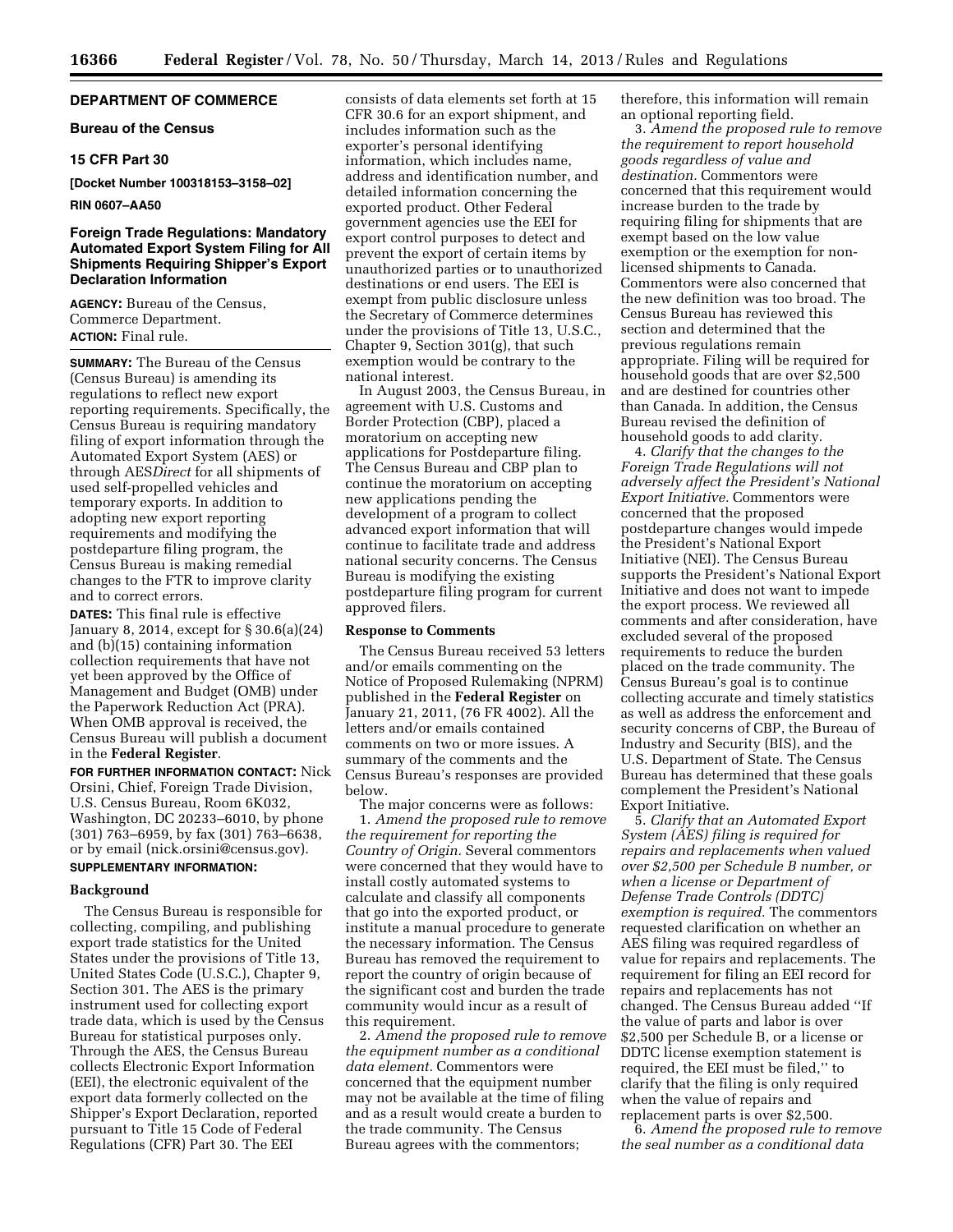*element.* Commentors stated that it would be extremely difficult to obtain the seal number prior to exportation. The Census Bureau conferred with trade groups who verified that the seal number may not be available at the time of filing. Therefore, this information will remain an optional reporting field.

7. *Amend the proposed rule to remove the requirement to report the Transportation Reference Number (TRN) for air shipments.* Commentors were concerned that the TRN would not be available since it is not a common practice for air shipments to have an advance booking. The Census Bureau conferred with trade groups who verified that the TRN is not available at the time of filing; therefore, reporting the TRN will remain optional.

8. *Clarify that the reuse of the Shipment Reference Number (SRN) is prohibited.* Commentors were concerned that the trade currently reuses the same SRN for internal purposes and would like the ability to reuse the same SRN for AES purposes. The Census Bureau recognizes that the trade community may continue to use the same SRN for internal purposes. However, an analysis of the AES confirmed that the system is not configured to allow the reuse of the SRN, and the SRN cannot be reused.

9. *Amend the proposed rule to remove the requirement to report the address of the license applicant.* A commentor is concerned that the Census Bureau is requiring information that is available in the licensing database. The Census Bureau acknowledges that this information is collected in the export control licensing system and will remove the requirement to report the address of the license applicant. Therefore, the Census Bureau will eliminate the license applicant in the Final Rule.

10. *Amend a number of definitions in the definition section of the proposed rule.* Several commentors proposed changes to definitions contained in the NPRM. The Census Bureau revised the following definitions in § 30.1:

*AES downtime filing citation.* The Census Bureau revised this definition to clarify that the downtime citation cannot be used when the filer's system is down or experiences delays.

*Annotation.* The Census Bureau revised this definition by adding the word ''commercial'' prior to the words ''loading documents.''

*Automated Export System Trade Interface Requirements (AESTIR).* The Census Bureau revised this definition by adding the word ''technical'' to clarify that the document also includes technical requirements.

*Automated Foreign Trade Zone Reporting Program (AFTZRP).* The Census Bureau deleted this definition because the program is no longer in existence.

*Country of ultimate destination.* The Census Bureau revised this definition to include reference to § 30.6(a)(5).

*Diplomatic pouch.* The Census Bureau added this definition as a result of internal agency review.

*Electronic CBP Form 214 Admissions (e214).* The Census Bureau added this definition to clarify the electronic submission of Foreign Trade Zone information replaced the AFTZRP.

*Export value.* This term was changed to ''value'' and moved alphabetically in § 30.1.

*Filers.* The Census Bureau revised this definition to remove the word ''system'' after the acronym ''AES.''

*Filer ID.* The Census Bureau added this definition as a result of internal agency review.

*Foreign exports.* The Census Bureau revised this definition to clarify that goods can also be admitted to a U.S. Foreign Trade Zone.

*Foreign port of unlading.* The Census Bureau added this definition as a result of internal agency review.

*Foreign principal party in interest*  (FPPI). The Census Bureau revised this definition to clarify that the FPPI is the party that purchases the goods.

*Foreign Trade Zone (FTZ).* The Census Bureau revised this definition to clarify that goods can also be manufactured in an FTZ.

*Harmonized Tariff Schedule of the United States Annotated (HTSUSA).*  The Census Bureau revised this definition to include the correct title and abbreviation and remove references to CBP since it is not the only agency that uses the HTSUSA.

*Household goods.* The Census Bureau added this definition as a result of internal agency review.

*International Waters.* The Census Bureau added this definition as a result of internal agency review.

*Issued banknotes.* The Census Bureau added this definition as a result of internal agency review.

*Kimberley Process Certificate (KPC).*  The Census Bureau added this definition to account for this document since it is used to certify the origin of rough diamonds from sources which are free of conflict.

*Loading document.* This term was changed to ''commercial loading document'' and moved accordingly.

*Mass-market software.* The Census Bureau added this definition as a result of internal agency review.

*Method of Transportation.* The Census Bureau revised this definition to include shipments via mail as a method of transportation.

*Non-Vessel Operating Common Carrier (NVOCC).* The Census Bureau added this definition as a result of internal agency review.

*Port of export.* The Census Bureau revised this definition to clarify what port is required to be reported for transshipments through Canada or Mexico.

*Postdeparture filing.* The Census Bureau revised this definition to clarify that the postdeparture filing time frame is changed from ten (10) calendar days to five (5).

*Power of attorney.* The Census Bureau revised this definition to include a reference to Appendix A.

*Shipment.* The Census Bureau revised this definition to clarify that except as noted in  $\S 30.2(a)(1)(iv)$ , the EEI shall be filed when the value of the goods is over \$2,500 per Schedule B number.

*Shipment reference number.* The Census Bureau revised this definition to clarify that the reuse of the shipment reference number is prohibited.

*Shipper's Export Declaration (SED).*  The Census Bureau revised this definition to clarify the date the paper SED became obsolete.

*Shipping documents.* The Census Bureau added this definition to clarify what is considered a shipping document for purposes of retaining required documents for five years and reporting proof of filing citations and exemption legends.

*Split shipment.* The Census Bureau revised this definition to clarify that split shipments apply to all modes of transportation and that all parts of a shipment must leave within 24 hours from the same port.

*Transshipment.* The Census Bureau added this definition as a result of internal agency review.

*U.S. Customs and Border Protection.*  The Census Bureau revised this definition to correct errors in grammar.

*Voluntary Self-Disclosure (VSD).* The Census Bureau added this definition as a result of internal agency review.

*Written Authorization.* The Census Bureau revised this definition to include reference to Appendix A.

11. *Clarify whether an exemption can be used for goods destined to Country Group E:1.* Several commentors requested further clarification as to whether an exemption can be used for these types of shipments. Certain shipments destined to Country Group E:1 are exempt from AES filing per 15 CFR 740 of the Export Administration Regulations (EAR). The Census Bureau has revised § 30.2(a)(1)(iv) to add a note clarifying that the filing requirement for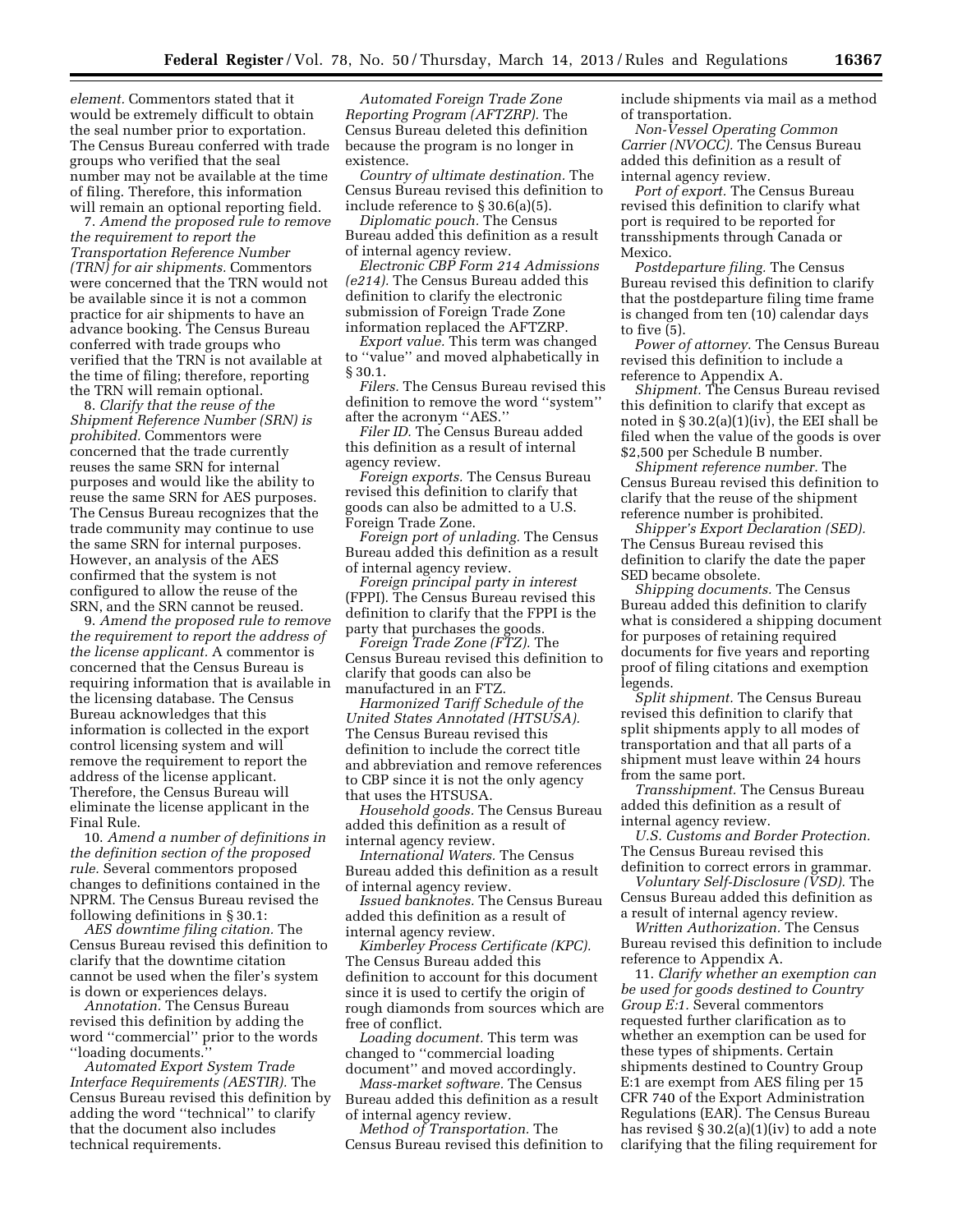certain shipments destined to Country Group E:1 are located in § 30.16.

12. *Amend the proposed rule to eliminate the requirement to report the exclusion legend.* Several commentors were concerned that if the exclusion legend is not required to be noted on the bill of lading or other commercial loading documents, carriers would not be able to recognize if the shipment was annotated properly. They were concerned that this new requirement could potentially lead to violations of the Foreign Trade Regulations (FTR) which would ultimately result in penalties for all parties involved. Commentors recommend that the exclusion legend remain a requirement. The Census Bureau and CBP have reviewed this requirement and agree with the commenters that this requirement should not be changed, therefore the previous regulations remain appropriate.

13. *Amend the proposed rule to revise the definition of a split shipment to clarify that split shipments apply to all modes of transportation and that all parts of a shipment must leave within 24 hours from the same port of export.*  Several commentors were concerned that the changes to the split shipment requirement would increase the burden on the trade because multiple shipments would have to be filed after the initial shipment is exported. The Census Bureau revised the split shipment definition to remove the burden of having to file for multiple shipments that have been split by the carrier and are departing from the same port within 24 hours of each other. The new definition will reflect that after the first part of the shipment has been exported; all the succeeding parts must be exported within 24 hours. The commentors were also concerned that the carriers would be burdened with notifying USPPIs and filers of the changes to the shipment information. The Census Bureau reviewed this part and found that the requirement to notify the USPPI or filer of changes to the transportation information has not changed from the previous regulations and remains appropriate.

14. *Amend the proposed rule to include a mandatory filing requirement for ultimate consignee type.* Several commentors were concerned with reporting the ultimate consignee type because the ultimate consignee may be a party other than a Reseller, Government Reseller, or Government Consumer. Also, the commentors were concerned that the ultimate consignee type may be unknown at the time of export. The Census Bureau acknowledges that the ultimate

consignee type may be unknown or other. Therefore, the Census Bureau modified the requirement to include Other/Unknown as reporting options for the ultimate consignee type. This is a new mandatory filing requirement and has been added as § 30.6(a)(24).

15. *Clarify the carrier responsibilities in an export transaction.* Several commentors requested clarification on how carriers are to determine changes to commodity information as well as identify the party who filed in order to provide them with changes. The Census Bureau understands that the carrier may not know the commodity information. The Census Bureau has reviewed this section and has revised § 30.3(c)(3)(iv) to indicate the carrier is only responsible for providing and notifying the USPPI or Authorized Agent of changes to the transportation data.

16. *Clarify how the carrier is to amend the manifest when the manifest is not required to be filed until four days after the date of export.* Commentors were concerned that when identifying a portion of the goods covered by a single EEI transaction that has not been exported on the intended conveyance that they could not immediately notify the CBP Director and amend the manifest because the carrier files the manifest four days after the export departure date. The Census Bureau has reviewed this section and has revised § 30.3(c)(3)(iv) to indicate that manifest amendments must be made in accordance with CBP regulations.

17. *Clarify that licensed goods where the country of ultimate destination is the United States are outside the scope of the FTR.* Commentors requested clarification on how a carrier would be able to identify that the person(s) or entity assuming control of the item(s) is a citizen or permanent resident alien of the United States or a juridical entity organized under the laws of the United States or a jurisdiction within the United States. The Census Bureau has reviewed these comments and has determined that there are no significant procedural requirements for carriers regarding their responsibility for ensuring that export documentation has the required citations. As noted above, shipments where the country of ultimate destination is the United States are outside the scope of the FTR.

18. *Amend the proposed rule to remove the requirement to report the end user.* Several commentors were concerned that they would have to incur costly programming changes in order to capture the end user information. In addition, commentors were concerned that the information is not always available. The Census Bureau

acknowledges that this information is collected in the export control licensing system; therefore, the Census Bureau eliminated the requirement to report the end user in the Final Rule.

19. *Clarify the commodity based requirement for postdeparture reporting.*  Several Commenters were concerned about the limited commodities available for postdeparture reporting. The commentors requested additions to the commodities available for the postdeparture privilege. The Census Bureau has reviewed these comments and has agreed with the CBP to revise § 30.5. The proposed commodity based postdeparture program is not going to be implemented. However, the Census Bureau and CBP have agreed to continue the moratorium on accepting new applications for postdeparture filing, pending the development of a program to collect advanced export information that will continue to facilitate trade and address national security concerns. Based on the results, the Census Bureau and CBP will issue new guidelines on the application process for postdeparture filing.

20. *Clarify the requirement to report postdeparture shipments no later than five (5) calendar days from the date of export.* Several commentors were concerned the filing requirement to report the export information in the AES no later than five (5) calendar days from the date of export did not give filers enough time to file the EEI. The Census Bureau reviewed the AES data and found that only a small percentage of approved postdeparture USPPIs reported their EEI after five (5) calendar days. The Census Bureau and the CBP have reviewed this section of the NPRM and determined that the requirement to file the EEI for postdeparture shipments within five (5) days from the date of export remains appropriate.

21. *Clarify that the moratorium on postdeparture applications will be lifted.* Several commentors wanted clarification on the existing moratorium on the postdeparture filing program. The Census Bureau and CBP have agreed to continue the moratorium on accepting new applications for postdeparture filing, pending the development of a program to collect advanced export information that will continue to facilitate trade and address national security concerns.

22. *Clarify in the proposed rule that the filing timeframe for submitting manifests to CBP is within four calendar days of departure.* Commentors requested clarification on the filing timeframe for filing citations, exemptions, and submitting manifests to the CBP. The Census Bureau reviewed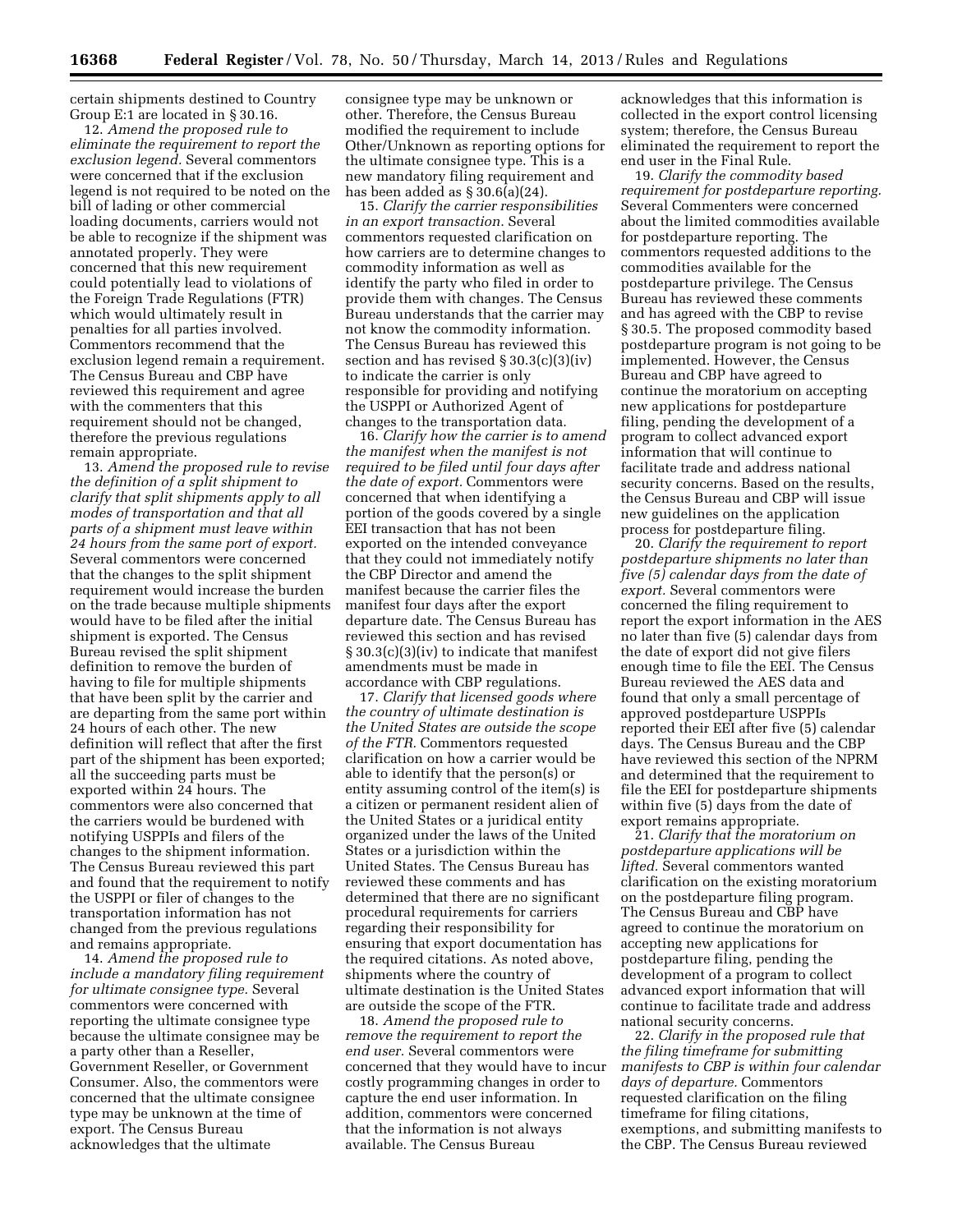the request and § 30.47 was revised to clarify that all required filing citations and/or exemption legends must be submitted by the carrier at the port of exit in accordance with all applicable requirements under the CBP regulations.

23. *Clarify the filing requirement for used self-propelled vehicles.* Several commentors requested clarification on the requirement to file EEI for used selfpropelled vehicles regardless of value and destination. The Census Bureau has reviewed the NPRM regarding this requirement and determined that there will be no exemptions to this requirement. Several commentors were also concerned about the use of the Manufacturer's Statement of Origin Certificates (MSOs) and being able to use this documentation in order to be exempt from filing requirements. The Census Bureau acknowledges this concern and forwarded this comment to the CBP for consideration.

#### **Changes to the Proposed Rule Made by This Final Rule**

After consideration of the comments received, the Census Bureau revised certain provisions and added several provisions in the Final Rule to address the concerns of the commentors and to clarify the requirements of the rule. The changes made in this Final Rule are as follows:

• Section 30.1(c) is amended by adding the definition of ''Kimberley Process Certificate (KPC)'' to clarify the use of the term in the FTR.

• Section 30.2(a)(1)(iv) is amended by deleting the revised end user definition as a result of the elimination of the end user requirement; therefore, the current FTR definition remains appropriate.

• Section  $30.2(a)(1)(iv)$  is amended by adding paragraph (E) for shipments licensed by the Nuclear Regulatory Commission (NRC). This change was made to provide clarity that shipments licensed by NRC must be filed via the AES.

• Section 30.2(a)(1)(iv) is amended by adding a clarifying note to (a)(1)(iv) for filing requirements for shipments destined for a country in Country Group E:1 as set forth in the Supplement No. 1 to 15 CFR part 740. This change was made to provide clarity and ensure consistency with the EAR.

• Section 30.4(a)(8) is amended to clarify that all shipments that require a license from the BIS and exports listed under BIS's grounds for denial of postdeparture filing status set forth in 15 CFR § 758.2 must be filed predeparture. This change was made to provide clarity.

• Section 30.4(a) is amended by adding the requirement that shipments licensed by the NRC must be filed predeparture. This change was made to provide clarity and consistency.

• Section 30.4(c) is amended by modifying the filing timeframe for postdeparture shipments from ten calendar days to five calendar days from the date of export. This change is in response to concerns addressed in item 20 in the ''Response to Comments'' section.

• Section 30.5 is amended by modifying the existing postdeparture filing program. However, the moratorium on accepting new applications will remain in effect pending the development of a new postdeparture program.

• Section 30.5 is amended by removing the requirement that postdeparture reporting will only be permitted for commodities on the approved list for postdeparture filing. This change is in response to concerns addressed in item 19 in the ''Response to Comments'' section.

• Section 30.5(c)(3) is amended by adding a section to clarify that the Census Bureau may revoke postdeparture privileges of an approved USPPI if it exports commodities that must be filed predeparture. This change was made during internal agency review.

• Section 30.6(a) is amended by adding a new filing requirement for ultimate consignee type. The ultimate consignee types are: Direct consumer, Government Entity, Other and Unknown. This change is in response to concerns addressed in item 14 in the ''Response to Comments'' section.

• Section 30.6(b)(1) is amended to clarify that an authorized agent should be listed in the AES when they prepare and file the EEI or are named on the export license. This change was made during internal agency review.

• Section 30.6(b)(3) is amended by adding the words ''7-digit alphanumeric identifier.'' This change was made during internal agency review.

• Sections  $30.7(c)$  and  $30.50(b)$  are amended to reflect that the Kimberley Process Certificate must be faxed to the Census Bureau prior to export. This change was made during internal agency review.

• Section 30.9(b) is amended to clarify that failure to respond to fatal error messages for shipments filed will subject the USPPI or authorized agent to penalties. This change was made to provide clarity.

• Section 30.16 is amended by adding paragraph (c) to include the requirement to place certain export information on export control documents for shipments that are exempt from filing in the AES.

This change was made during internal agency review.

• Section 30.16 is amended by adding paragraph (d) to include the filing requirements for shipments destined for a country listed in Country Group E:1 as set forth in Supplement No. 1 to 15 CFR part 740. This language is also referenced in the note to  $\S 30.2$  (a)(1)(iv). For shipments destined for a country listed in Country Group E:1 the EEI is required regardless of value unless such shipment is eligible for one or more of the exemptions in  $\S 30.37(y)$  and does not require a license by any other Federal Government Agency. This change was made during internal agency review.

• Section 30.16 is amended by adding paragraph (e) for goods licensed by the BIS where the country of ultimate destination is the United States. This change was made during internal agency review.

• Section 30.26 is amended to clarify filing requirements for shipments of vessels, aircraft, cargo vans, and other carriers and containers. This change was made to provide clarity and consistency.

• Section 30.28 is amended to clarify that split shipments now include all modes of transportation and that all parts of a shipment must leave within 24 hours from the same port. This change is in response to concerns addressed in item 13 in the ''Response to Comments'' section.

• Section 30.29 is amended to clarify the value to be reported for United States Munitions List (USML) and non-USML shipments of goods previously imported for repair, alteration, or replaced under warranty.

• Section 30.37 is amended by removing and reserving paragraphs (e), (q) and (r). This change was made to eliminate costly programming changes.

• Section 30.37 is amended by revising paragraphs (h) to clarify the specific section of the EAR that provides requirements for a license exception for gift parcels and humanitarian donations (GFT). This change was made during internal agency review.

• Section 30.37 is amended by adding paragraphs  $(u)$ ,  $(v)$ ,  $(w)$ ,  $(x)$  and  $(y)$  to clarify that exports of technical data and defense service items; vessels, aircraft, cargo vans, and other carriers and containers when shipping as instruments of international traffic; shipments via Army Post Office, Diplomatic Post Office and Fleet Post Office shipments, shipments exported under a license exception for baggage (BAG); and certain shipments destined to Country Group E:1 that have been identified by the BIS are exempt from the EEI filing requirements. This change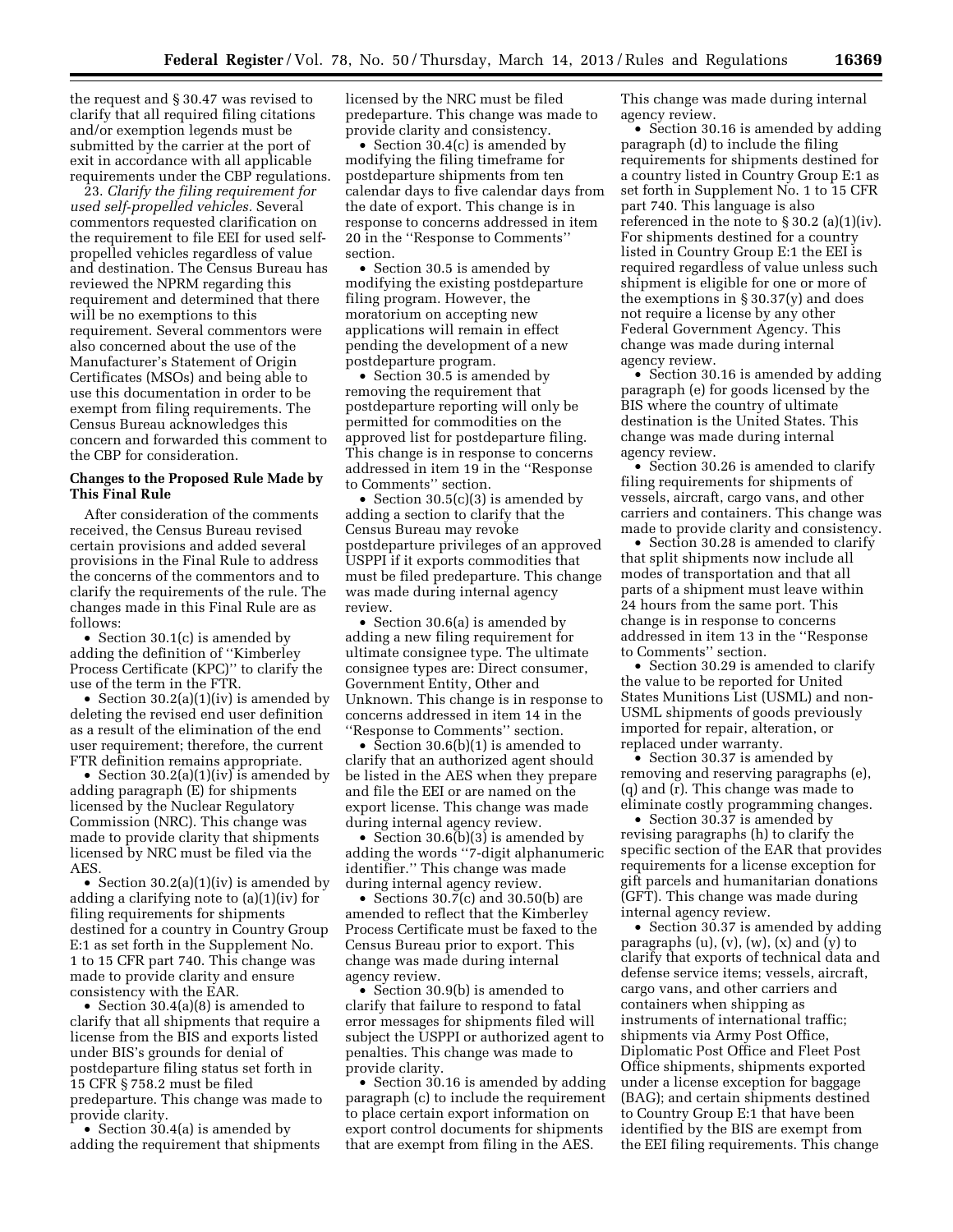was made during internal agency review.

• Sections 30.47(a), (a)(1) and (a)(2) are amended to clarify that the carrier must file the manifest and all required filing citations and/or exemption legends in accordance with the CBP regulations. This change is in response to concerns addressed in item 22 in the ''Response to Comments'' section.

#### *Program Requirements*

To comply with the requirements of the Foreign Relations Authorization Act, Public Law 107–228, the Census Bureau is amending relevant sections of the FTR to correct or clarify export reporting requirements.

The Census Bureau amended the following sections of the FTR:

• Revise the table of contents entry for § 30.28 by removing the quotations and the words ''by air'' because split shipments applies to all modes of transportation.

• Revise § 30.1(c) to add the terms and definitions for ''Commercial loading document,'' ''Diplomatic pouch,'' ''Electronic CBP Form 214 Admissions (e214),'' ''Filer ID,'' ''Foreign port of unlading,'' ''Household goods,'' ''International waters,'' ''Issued banknote,'' ''Mass-market software,'' ''Non Vessel Operating Common Carrier (NVOCC),'' ''Shipping documents,'' ''Transshipment,'' ''Value,'' and ''Voluntary Self-Disclosure'' to clarify the use of these terms in the FTR.

• In § 30.1(c), revise the definition for "AES downtime filing citation" to clarify that the downtime citation cannot be used when the filer's system is down or experiences delays.

• In § 30.1(c), revise the definition for ''Annotation'' by adding the word ''commercial'' prior to the words ''loading documents.'' This revision is necessary to note that the FTR only references commercial loading documents; therefore, the word ''commercial'' is added before all references to the words ''loading documents.''

• In § 30.1(c), revise the definition for ''Automated Export System Trade Interface Requirements (AESTIR)'' to clarify that the document also includes technical requirements.

• In § 30.1(c), remove the definition for ''Automated Foreign Trade Zone Reporting Program (AFTZRP)'' because the program is no longer in existence. The definition for ''Electronic CBP Form 214 Admissions (e214)'' is added to replace the AFTZRP.

• In § 30.1(c), add the term and definition ''Commercial loading document'' because the FTR only references commercial loading

documents. Therefore, the term and definition for ''Loading document'' is removed from this section.

• In § 30.1(c), revise the definition for ''Country of ultimate destination'' to reference § 30.6(a)(5).

• In § 30.1(c), remove the term and definition ''Export value'' because this term is not used in the FTR and cite the term and definition ''Value''.

• In § 30.1(c), revise the definition for ''Filers'' to remove the word ''system'' after the acronym ''AES.''

• In § 30.1(c), add the definition for 'Filer ID" to clarify how the FTR uses the term.

• In § 30.1(c), revise the definition for ''Foreign exports'' to clarify that goods are admitted, rather than entered, to a U.S. FTZ.

• In § 30.1(c), revise the definition for ''Foreign principal party in interest (FPPI)'' to clarify that the FPPI is the party that purchases the goods for export or to whom final delivery will be made or is end-user of the goods.

• In § 30.1(c), revise the definition for ''Foreign Trade Zone (FTZ)'' to clarify that goods can also be manufactured in a FTZ.

• In § 30.1(c), amend the proposed rule to include the definition of ''Kimberley Process Certificate (KPC)'' for clarity.

• In § 30.1(c), revise the term and definition for ''Harmonized Tariff Schedule of the United States Annotated (HTSUSA)'' to include the correct title and abbreviation and remove references to CBP since it is not the only agency that uses the HTSUSA.

• In § 30.1(c), revise the definition for ''Method of Transportation'' to include mail as a method of transportation.

• In § 30.1(c), revise the definition for ''Port of export'' to clarify the port for transshipments through Canada or Mexico.

• In § 30.1(c), revise the definition for ''Postdeparture filing'' to clarify that the postdeparture filing time frame is changed from ten (10) calendar days to five (5) calendar days for export control and enforcement purposes.

• In § 30.1(c), revise the definition for ''Power of attorney'' to include a reference to Appendix A.

• In § 30.1(c), revise the definition for ''Shipment'' to clarify that the EEI shall be filed when the value of the goods is over \$2,500 per Schedule B number, except as noted in § 30.2(a)(1)(iv).

• In § 30.1(c), revise the definition for ''Shipment reference number'' to clarify that the reuse of the shipment reference number is prohibited.

• In § 30.1(c), revise the definition for ''Shipper's Export Declaration (SED)'' to clarify the date the paper SED became obsolete.

• In § 30.1(c), revise the definition for ''Split shipment'' to clarify that split shipments apply to all modes of transportation and that the goods must leave from the same port within 24 hours.

• In § 30.1(c), revise the definition for ''U.S. Customs and Border Protection'' to correct errors in grammar.

• In § 30.1(c), revise the definition for ''Written Authorization'' to include reference to Appendix A.

• In § 30.2(a)(1)(iv), redesignate paragraph (E) as a note in this section and add new paragraph (E) to include the filing requirements for shipments licensed by the NRC.

• In § 30.2(a)(1)(iv), add paragraph (H) to include the new filing requirements for reporting used selfpropelled vehicles. These shipments will be required to be filed in accordance with CBP regulations.

• In  $\S 30.2(a)(1)(iv)$ , add a note to reference § 30.16 for filing requirements for shipments destined for a country in Country Group E:1 as set forth in the Supplement No. 1 to 15 CFR part 740.

• Revise § 30.2(a)(2), to reflect the correct Web site for the AESTIR document.

• Revise § 30.2(b)(3) to reflect that the AES downtime procedures cannot be used when the computer system of an AES participant is unavailable for transmission.

• Revise § 30.2(d)(2) to clarify that Puerto Rico and the U.S. Virgin Islands are not excluded from filing the EEI.

• Revise the parenthetical phrase in  $\S 30.2(d)(4)$ , by removing the word "by" and adding in its place the word ''to.''

• In § 30.2(d), add a new paragraph (5) to include the new exclusion for goods licensed by a U.S. federal government agency where the country of ultimate destination is the United States or goods destined to international waters where the person(s) or entity assuming control of the item(s) is a citizen or permanent resident alien of the United States or a juridical entity organized under the laws of the United States or a jurisdiction within the United States.

• Revise § 30.3(b)(2) to clarify that a foreign entity must be in the United States at the time goods are purchased or obtained for export in order to be listed as a USPPI.

• Revise § 30.3(b)(2)(iii) by removing the word ''foreign entity'' and adding in its place the word ''FPPI.'' This revision was done to differentiate between the use of the term foreign entity versus FPPI.

• In § 30.3(b), add paragraph (4) to include carriers as a party to the export transaction.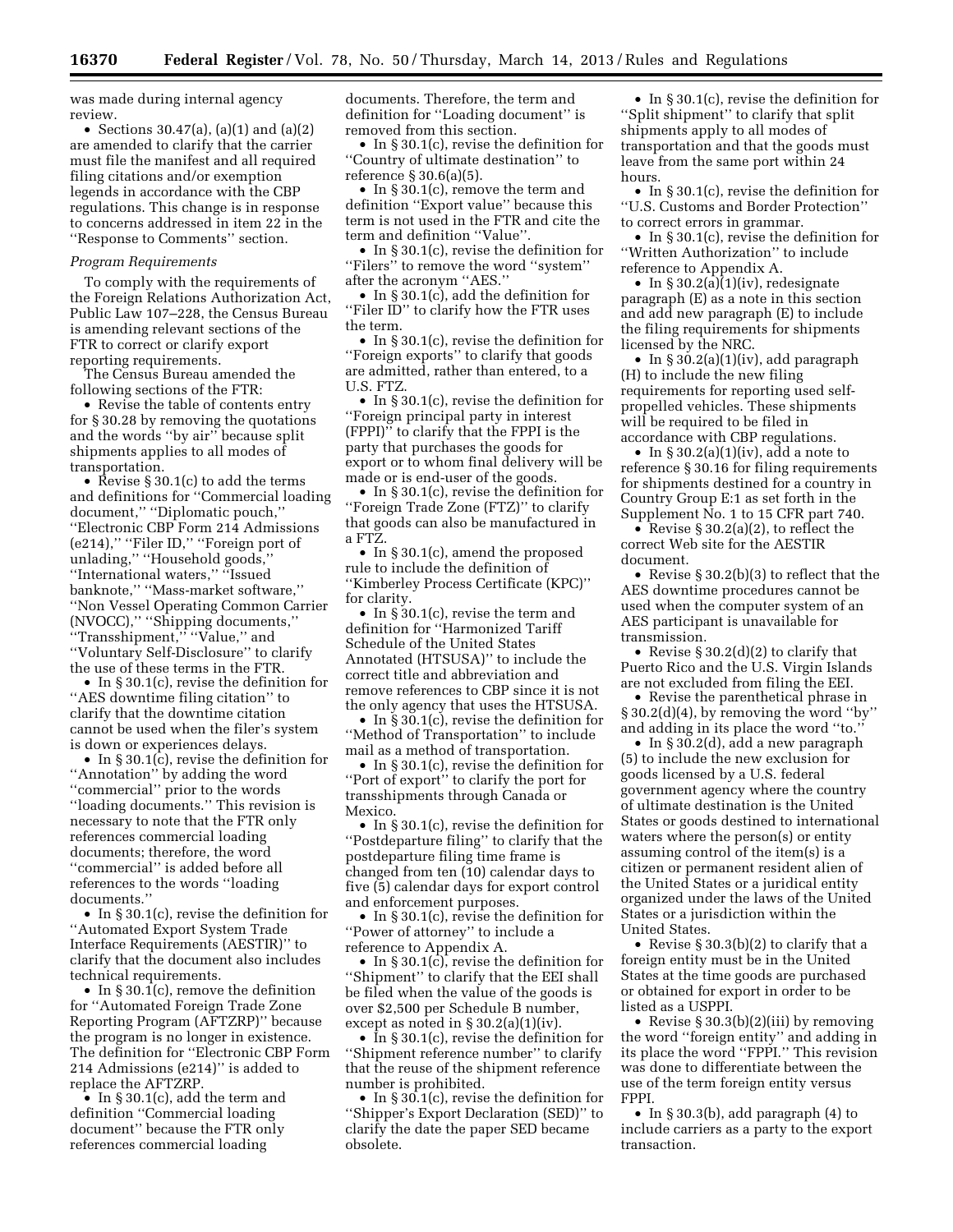• Revise § 30.3(c)(2)(ii) to clarify that the power of attorney or written authorization comes from the USPPI in a standard transaction.

• In § 30.3(c), add paragraph (3) to clarify carrier responsibilities as they pertain to the FTR.

• Revise § 30.4(a)(6) to clarify that shipments where complete outbound manifests are required prior to clearing vessels going directly to the countries identified in CBP regulations 19 CFR 4.75(c) and aircraft going directly or indirectly to those countries per CBP regulations 19 CFR 122.74(b)(2) must be filed predeparture.

• Revise § 30.4(a)(8) to clarify that all shipments that require a license from the BIS or include commodities identified on the Commerce Control List that are not EAR99 must be filed predeparture.

• In § 30.4(a), redesignate paragraphs (9) and (10) as (10) and (11) and add new paragraph (9) to include the requirement that shipments licensed by the NRC must be filed predeparture.

• Revise § 30.4(b)(1) to provide the correct citation in the International Traffic in Arms Regulations for filing timeframes for United States Munitions List (USML) shipments.

• Revise § 30.4(b)(2) to clarify that the filing timeframes do not apply to non-USML shipments between United States and Puerto Rico and do not have to adhere to the filing timeframes.

• In § 30.4(b), redesignate paragraph (3) as paragraph (4) and add new paragraph (3) to clarify that the filing timeframes for shipments between the United States and Puerto Rico do not apply. The USPPI must file the export information for shipments between the United States and Puerto Rico and have the proof of filing citation, postdeparture filing citation, or exemption citation by the time the shipment arrives at the port of unloading.

• Revise § 30.4(b) to add paragraph (5) to include the filing timeframe requirements for used self-propelled vehicles as defined in 19 CFR 192.2 of CBP regulations.

• Revise § 30.4(c) and § 30.5(c) to clarify that the postdeparture filing time frame has changed from ten (10) calendar days to five (5) calendar days.

• Revise § 30.5 to clarify that, when a new postdeparture program is established and the moratorium is lifted, the certification and approval requirements will be strengthened to address U.S. national security concerns and interest. All current USPPI's previously approved for postdeparture filing must reapply.

• In § 30.5(c)(1), add paragraph (ix) to include that the USPPI will be denied postdeparture filing status if unable to meet the AES predeparture filing requirements.

• In  $\S 30.5(c)(3)$ , add paragraph (G) to clarify that the Census Bureau may revoke postdeparture privileges of an approved USPPI if it exports commodities that must be filed predeparture. See section 30.4(a) for types of shipments that must be filed predeparture.

• In  $\S 30.5(d)(1)$  and  $(d)(2)$ , remove the administrator code option for accessing account features in the AES*Direct.* 

• Revise § 30.5(d)(2) to clarify that companies must immediately deactivate the username, in the AES*Direct,* of any employee who leaves the company or is no longer an authorized user.

• Revise § 30.6(a)(1)(ii) to clarify that the USPPI does not need to own/lease the facility where the goods actually begin the journey to the port of export.

• Revise § 30.6(a)(3) to reflect the new definition of ''Ultimate Consignee'' and to clarify that for licensed shipments to international waters, the person designated on the export license must be reported as the ultimate consignee.

• Revise § 30.6(a)(5) to clarify that the country of ultimate destination can be the country where the goods are stored.

• Revise  $\S 30.6(a)(5)(i)$  to clarify that the country of ultimate destination for BIS license exceptions and non-licensed shipments to international waters is the nationality of the person(s) or entity assuming control of the item(s) subject to the EAR .

• Revise § 30.6(a)(8) to clarify the carrier identification code that must be reported in the AES for vessel shipments.

• In  $\S 30.6(a)(9)$ , revise text to specify that the port of export for shipments by overland transportation is where the goods cross the U.S. border into Canada or Mexico, including transshipments through Canada or Mexico. In addition, language was added to address shipments by vessel and air involving several ports of exportation.

• In  $\hat{\S}$  30.6(a)(9), remove paragraphs (i) and (ii) because the content is included in the text of § 30.6(a)(9).

• In  $\S 30.6(a)(17)$ , revise the introductory text to clarify that the value reported in the AES must be in U.S. dollars.

• Revise § 30.6(a)(19) to clarify that the reuse of the shipment reference number is prohibited.

• Revise § 30.6(a)(23) by adding a comma and the word ''authorization'' after the word ''permit.'' This revision is to clarify that authorizations, such as

validated end-users, are to be reported in the license code/license exemption code field.

• In § 30.6(a) add paragraphs (24), and (24)(i) through (24)(iv) to include a new mandatory filing requirement for ultimate consignee type. The ultimate consignee types are: Direct Consumer, Government Entity, Reseller, and Other/ Unknown. If more than one type applies to the ultimate consignee, report the type that applies most often.

• In § 30.6(b), redesignate paragraphs (15) and (16) as paragraphs (16) and (17) and add new paragraph (15) to include the new conditional filing requirement for reporting the license value.

• In  $\S 30.6(b)(1)$ , clarify that an authorized agent shall be reported in the AES when the agent prepares and files the EEI or is named on the export license. Therefore, the language from (b)(1)(ii) is removed because it is captured in  $30.6(b)(1)$ .

• Revise § 30.6(b)(3) to add the words ''seven-digit alpha numeric identifier.''

• Revise § 30.6(c)(2) to allow the USPPI to report the container number for containerized vessel shipments in the equipment number field.

• Revise § 30.7(c) to specify that the Kimberley Process Certificate must be faxed to the Census Bureau prior to export.

• In § 30.8, remove the citation ''§ 30.4(e)'' and add in its place ''§ 30.7'', which references the requirement to annotate the commercial loading documents with the proof of filing citation and exemption legend, because the incorrect citation was provided. Section 30.7 provides requirements for annotating the bill of lading, air waybill, or other commercial loading documents with the proof of filing citations, and exemption legends.

• In § 30.8(a), remove the citation ''§ 30.2'' and add in its place ''§ 30.4(b)'' because the incorrect citation is provided in the current FTR.

• In § 30.8(b), add language to reference § 30.46 which states the requirements for filing export information by pipeline carriers.

• Revise § 30.9(b) to clarify that failure to respond to fatal error messages for shipments filed subject the USPPI or authorized agent to penalties. In addition, change the postdeparture filing time frame from ten (10) calendar days to five (5) calendar days, and replace the word ''regulation'' with ''the FTR'' in the second to last sentence.

• In § 30.16, revise the introductory text to spell out the acronym ''EAR'' and remove the word ''also.''

• In § 30.16, revise paragraph (b) to include reference to 15 CFR 758.1(g).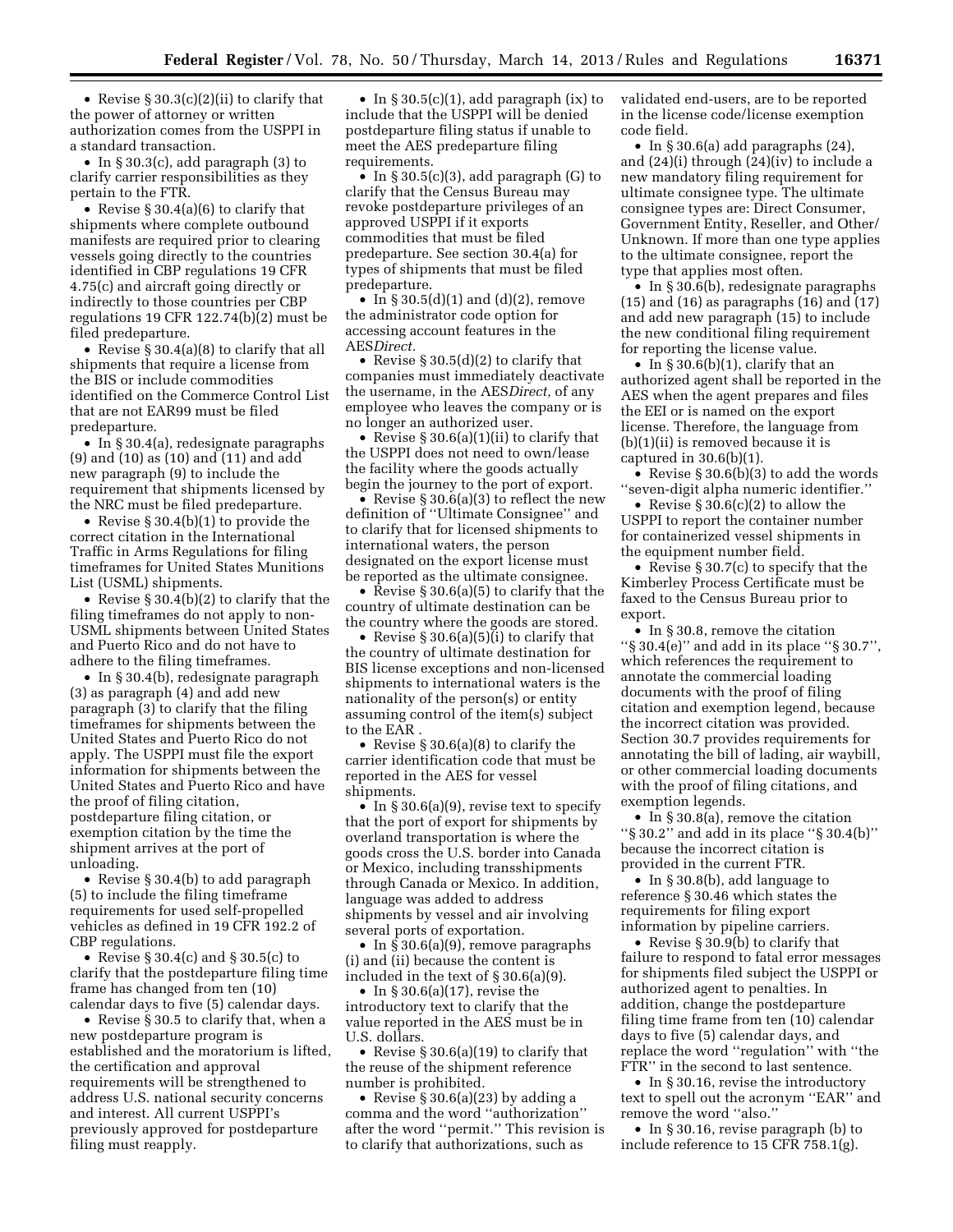• In § 30.16, add paragraph (c) to include the requirement for placing certain information on export control documents for shipments that are exempt from filing in the AES.

• In § 30.16, add paragraph (d) for Country Group E:1 filing requirements. A shipment destined for a country listed in Country Group E:1 as set forth in Supplement No. 1 to 15 CFR part 740 shall require EEI filings regardless of value unless such shipment is eligible for one of more of the exemptions in § 30.37(y) and does not require a license by any other Federal Government Agency.

• In § 30.16, add paragraph (e) for goods licensed by BIS where the country of ultimate destination is the United States.

• Revise § 30.18(a) to spell out the acronym ''ITAR'' and to clarify that shipments licensed by the State Department that are ultimately destined to a location in the United States are not required to be filed in the AES.

• In § 30.25, add paragraph (c) to include the new filing requirements for goods rejected after entry into the United States. Those goods must be filed in the AES and the value to be reported is the declared import value.

• Redesignate § 30.26(a) as new paragraph § 30.37(v) to include the exemption for reporting vessels, aircraft, cargo vans, and other carriers and containers when shipping as instruments of international traffic.

• Redesignate and revise § 30.26(b) as § 30.26.

• In § 30.28, revise the title to remove the quotation marks and the words ''by air.'' This section clarifies that split shipments now include all modes of transportation and that all parts of a shipment's goods must leave within 24 hours from the same port without requiring a new EEI filing or a revision to the originally filed EEI.

• In § 30.28, revise the introductory text to remove the words ''by air,'' and the word ''aircraft'' and adding in place of the latter the word ''conveyance,'' and to clarify that all parts of a split shipment must leave from the same port within 24 hours.

• In § 30.28(a) and (b), remove all references to the word ''flight'' and add in its place ''conveyance.'' This revision is to clarify that split shipments apply to all modes of transportation.

• Revise § 30.29 to clarify the value to be reported for USML and non-USML shipments of goods previously imported for repair, alteration, or replaced under warranty.

• Revise § 30.35 to clarify that exemptions from filing in the AES do not apply when a shipment falls under § 30.2(a)(1)(iv), which references the types of export shipments that must be filed, regardless of value.

• In § 30.36(b), add paragraph (7) to include the requirement for reporting all used self-propelled vehicles.

• In § 30.36(b), revise the introductory text to clarify that shipments destined to Canada must be filed in the same manner as all other exports when they fall under §§ 30.36(b)(1) through (7) and remove this language from paragraph (b)(2).

• Revise § 30.37 introductory text to clarify that exemptions from filing EEI do not apply if the shipment falls under § 30.2(a)(1)(iv), which references the types of export shipments that must be filed, regardless of value.

• In § 30.37, remove and reserve paragraph (e). This revision removes goods that are transported In-bond through the United States from the list of exemptions. These shipments are outside the scope of the FTR and are excluded from filing requirements. This exclusion is located in § 30.2(d)(1).

• In § 30.37, remove and reserve paragraphs (q) and (r). This revision removes the exemption for temporary exports or for goods that were temporarily imported. Temporary shipments of goods valued over \$2,500 per Schedule B or that require a license must be filed in the AES. When reporting temporary exports, report the appropriate export information code for temporary goods, such as ''TE and TP''.

• Revise § 30.37(a) by removing the words ''Except as noted in § 30.2  $(a)(1)(iv)$ " and clarify that goods that are of domestic and foreign origins with the same Schedule B number must be reported separately. In addition the reference to § 30.38 for the reporting of household goods was added.

• Revise § 30.37(g) to clarify the types of articles that are exempt when shipping to foreign libraries, government establishments, and other similar institutions.

• Revise § 30.37(h) to clarify the specific section of the EAR for license exception GFT.

• Revise § 30.37 by adding paragraphs  $(u)$ ,  $(v)$ ,  $(w)$ ,  $(x)$  and  $(v)$  to clarify that exports of technical data and defense service exemptions; vessels, aircraft, cargo vans, and other carriers and containers when shipping as tools of international trade; Army Post Office, Diplomatic Post Office and Fleet Post Office shipments; shipments exported under license exception Baggage (BAG) and certain shipments destined to Country Group E:1, are exempt from the EEI filing requirements.

• Revise § 30.38 to reflect the revised definition of household goods.

• In § 30.39 and § 30.40, revise the introductory text to clarify that the exemptions for the U.S. Armed Services and U.S. government agencies and employees do not apply if the shipment falls under  $\S 30.2(a)(1)(iv)$ , which identifies the types of export shipments that must be filed, regardless of value.

• In § 30.40, remove paragraph (d) because § 30.37(g) now incorporates the exemption described in this paragraph.

• In § 30.45(a), revise the introductory text by removing the word ''shall'' from the first sentence and adding in its place the word ''may.''

• In  $\S 30.45(a)(2)$ , remove the word ''unladed'' and adding in its place ''unladen.'' This section is also revised to require the manifest to be filed with the CBP Port Director at the port of exit rather than the port where the goods are laden, except for shipments from the United States to Puerto Rico.

• In § 30.45(c), revise the title to remove the quotation marks and the words ''by air'' since this requirement now pertains to all modes of transportation. This section is also revised to clarify that a split shipment must be divided by the carrier.

• In § 30.45(d), remove the words ''bill of lading'' in the last sentence and add in its place the words ''commercial loading document.''

• Revise  $\S 30.45(f)(1)$  by adding the words ''Except as noted in § 30.4 (b)(2)'' to clarify that proof of filing citations and exemption legends are required for shipments between the United States and Puerto Rico when the carrier reaches the port of unlading.

• In § 30.45(f), remove paragraphs (3) and (4) because requirements for truck and rail shipments will be added to §§ 30.45(f)(1) and (2).

• In § 30.47, revise paragraphs (a), (a)(1) and (a)(2) to clarify that the carrier must file the manifest and all required filing citations and/or exemption legends in accordance with the CBP regulations.

• Revise § 30.47(a)(3) to clarify that a list of filing citations and/or exemption legends must be presented for carriers under bond on an incomplete manifest upon request by CBP.

• In  $\S 30.50(b)(5)$ , remove the words ''Automated Foreign Trade Zone Reporting Program (AFTZRP)'' and add in their place ''Electronic CBP Form 214 Admissions (e214)'' since the AFTZRP was eliminated March 1, 2009.

• Revise § 30.52 to clarify the statistical filing requirements for Foreign Trade Zone shipments via the e214 or paper 214A.

• In § 30.54(b), remove the word ''region'' in the last sentence and add in its place the word ''country.'' This is to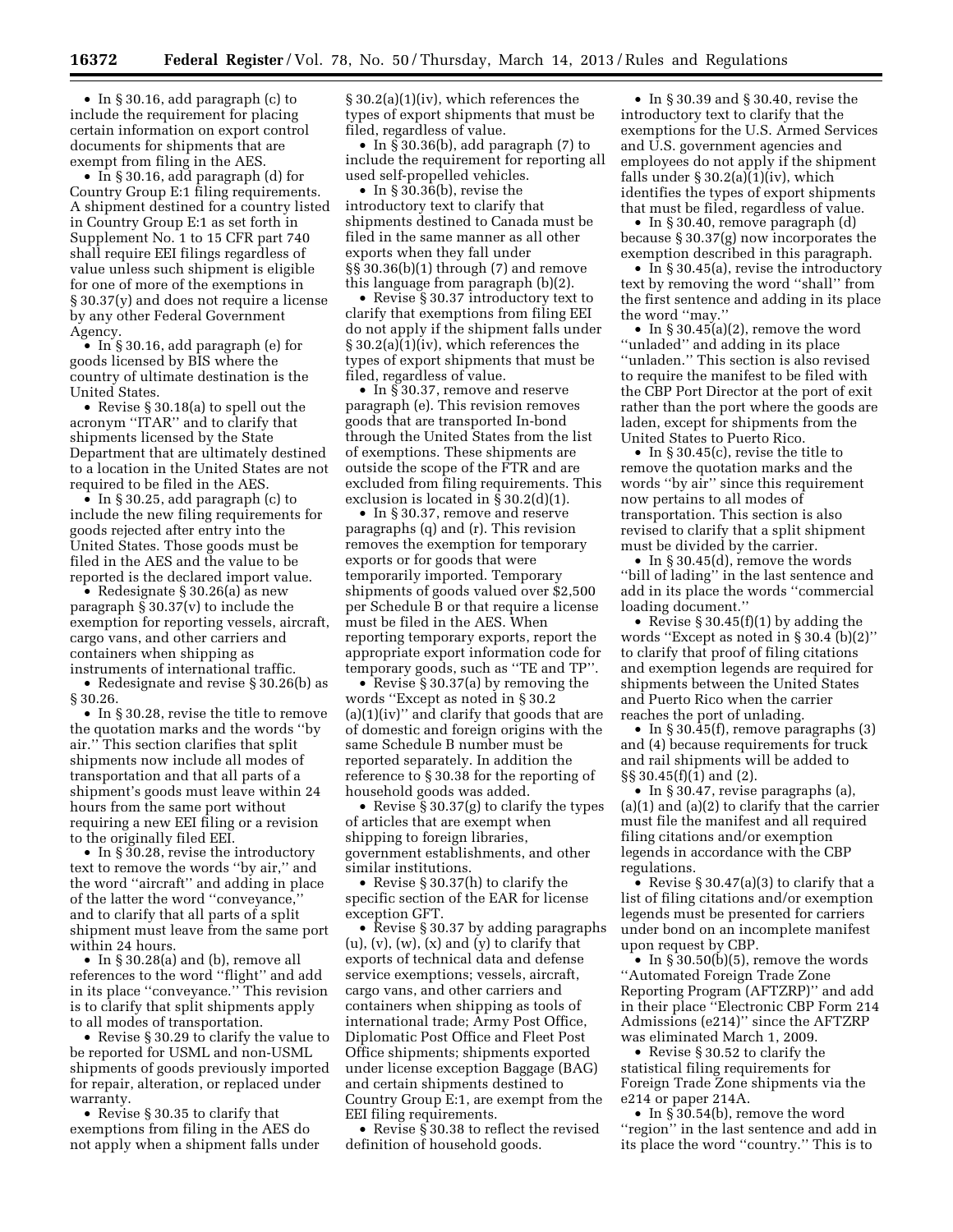clarify that the region of origin code replaces the country of origin code on the CBP Form 7501.

• In § 30.71(b), revise paragraph (1), redesignate paragraphs (2) and (3) as paragraphs  $(3)$  and  $(4)$  and add a new paragraph (2). This revision is to clarify that the civil penalties imposed for late filings and failures to file are different. For late filings, the penalty will not exceed \$1,100 per day of delinquency, and no more than \$10,000 per violation; whereas, failure to file, the penalty will not exceed \$10,000 per violation.

• In § 30.74(c)(3), add paragraphs (vi) and (vii) to clarify that, when submitting a voluntary self-disclosure, the person must indicate the corrective measures taken to avoid the violation in the future and the ITNs of the missed and/or corrected shipments.

• Revise § 30.74(c)(5) to include the U.S. Census Bureau's Foreign Trade Division Web site regarding further instructions for submitting Voluntary self-disclosure (VSD) to the Census Bureau.

• Revise Appendices B through F to reflect all proposed changes to the FTR discussed in this part.

#### **Classification**

#### *Regulatory Flexibility Act*

The Chief Counsel for Regulation of the Department of Commerce certified to the Chief Counsel for Advocacy of the Small Business Administration during the proposed rule stage that this action would not have a significant economic impact on a substantial number of small entities. The factual basis for this determination was published in the proposed rule and is not repeated here. No comments were received regarding the certification. As a result, a regulatory flexibility analysis was not required and none was prepared.

#### *Executive Orders*

This rule has been determined to be not significant for purposes of Executive Order 12866. It has been determined that this rule does not contain policies with federalism implications as that term is defined under Executive Order 13132.

#### *Paperwork Reduction Act*

Notwithstanding any other provision of law, no person is required to respond to, nor shall a person be subject to a penalty for failure to comply with, a collection of information subject to the requirements of the Paperwork Reduction Act (PRA), unless that collection of information displays a current, valid Office of Management and Budget (OMB) control number. This rule

contains a collection-of-information subject to the requirements of the PRA (44 U.S.C. 3501 et seq.) and a 30-day notice has been submitted to the OMB under control number 0607–0152 for approval to continue to collect export information via the AES and to collect two additional data elements, ultimate consignee type and license value. The estimated burden hours for filing the SED information through the AES and related documents (e.g., the AES Participant Application (APA) and AESDirect) are 791,600.

#### **List of Subjects in 15 CFR Part 30**

Economic statistics, exports, foreign trade, reporting and recordkeeping requirements.

For the reasons set out in the preamble, the Census Bureau is amending Title 15, CFR part 30, as follows:

#### **PART 30—FOREIGN TRADE REGULATIONS**

#### **Subpart A— General Requirements**

■ 1–2. The authority citation for part 30 continues to read as follows:

**Authority:** 5 U.S.C. 301; 13 U.S.C. 301– 307; Reorganization Plan 5 of 1990 (3 CFR 1949–1953 Comp., p.1004); Department of Commerce Organization Order No. 35–2A, July 22, 1987, as amended, and No. 35–2B, December 20, 1996, as amended; and Public Law 107–228, 116 Stat.1350.

■ 3. Amend § 30.1(c) by: ■ a. Revising the terms and definitions for ''AES downtime filing citation,'' ''Annotation,'' ''Automated Export System Trade Interface Requirements (AESTIR),'' ''Country of ultimate destination," "Filers," "Foreign Export," "Foreign principal party in interest (FPPI),'' ''Foreign Trade Zone,'' ''Harmonized Tariff Schedule of the United States Annotated (HTSUSA),'' ''Method of transportation,'' ''Port of export,'' ''Postdeparture filing,'' ''Power of attorney,'' ''Shipment,'' ''Shipment reference number,'' ''Shipper's Export Declaration (SED),'' ''Split shipment,'' ''U.S. Customs and Border Protection (CBP),'' and ''Written Authorization;'' and removing the definition for ''Automated Foreign Trade Zone Reporting Program (AFTZRP),'' ''Loading Document,'' ''Export Value''; and

■ b. Adding alphabetically the definitions for ''Commercial loading document,'' ''Diplomatic pouch,'' ''Electronic CBP Form 214 Admissions (e214),'' ''Filer ID,'' ''Foreign port of unlading,'' ''Household goods,'' ''International waters,'' ''Issued banknote,'' ''Mass-market software,''

''Non Vessel Operating Common Carrier (NVOCC),'' ''Shipping documents,'' ''Transshipment,'' ''Value,'' and

''Voluntary Self-Disclosure (VSD)''.

The revisions and additions read as follows:

#### **§ 30.1 Purpose and definitions.**

\* \* \* \* \*

(c) \* \* \* *AES downtime filing citation.* A statement used in place of a proof of filing citation when the AES or AES *Direct* computer systems experience a major failure. The citation must appear on the bill of lading, air waybill, export shipping instructions, or other commercial loading documents. The downtime filing citation is not to be used when the filer's system is down or experiencing delays.

\* \* \* \* \* *Annotation.* An explanatory note (e.g., proof of filing citation, postdeparture filing citation, AES downtime filing citation, exemption or exclusion legend) placed on the bill of lading, air waybill, export shipping instructions, or other commercial loading documents.

\* \* \* \* \* *Automated Export System Trade Interface Requirements (AESTIR).* The document that describes the technical and operational requirements of the AES. The AESTIR presents record formats and other reference information used in the AES.

\* \* \* \* \* *Commercial loading document.* A document that establishes the terms of a contract between a shipper and a transportation company under which freight is to be moved between points for a specific charge. It is usually prepared by the shipper or the shipper's agent or the carrier and serves as a contract of carriage. Examples of commercial loading documents include the air waybill, ocean bill of lading, truck bill and rail bill of lading.

\* \* \* \* \* *Country of ultimate destination.* The country where the goods are to be consumed, further processed, stored, or manufactured, as known to the USPPI at the time of export. (See § 30.6(a)(5).

*Diplomatic pouch.* Any properly identified and sealed pouch, package, envelope, bag, or other container that is used to transport official correspondence, documents, and articles intended for official use, between embassies, legations, or consulates, and the foreign office of any government.

\* \* \* \* \*

\* \* \* \* \*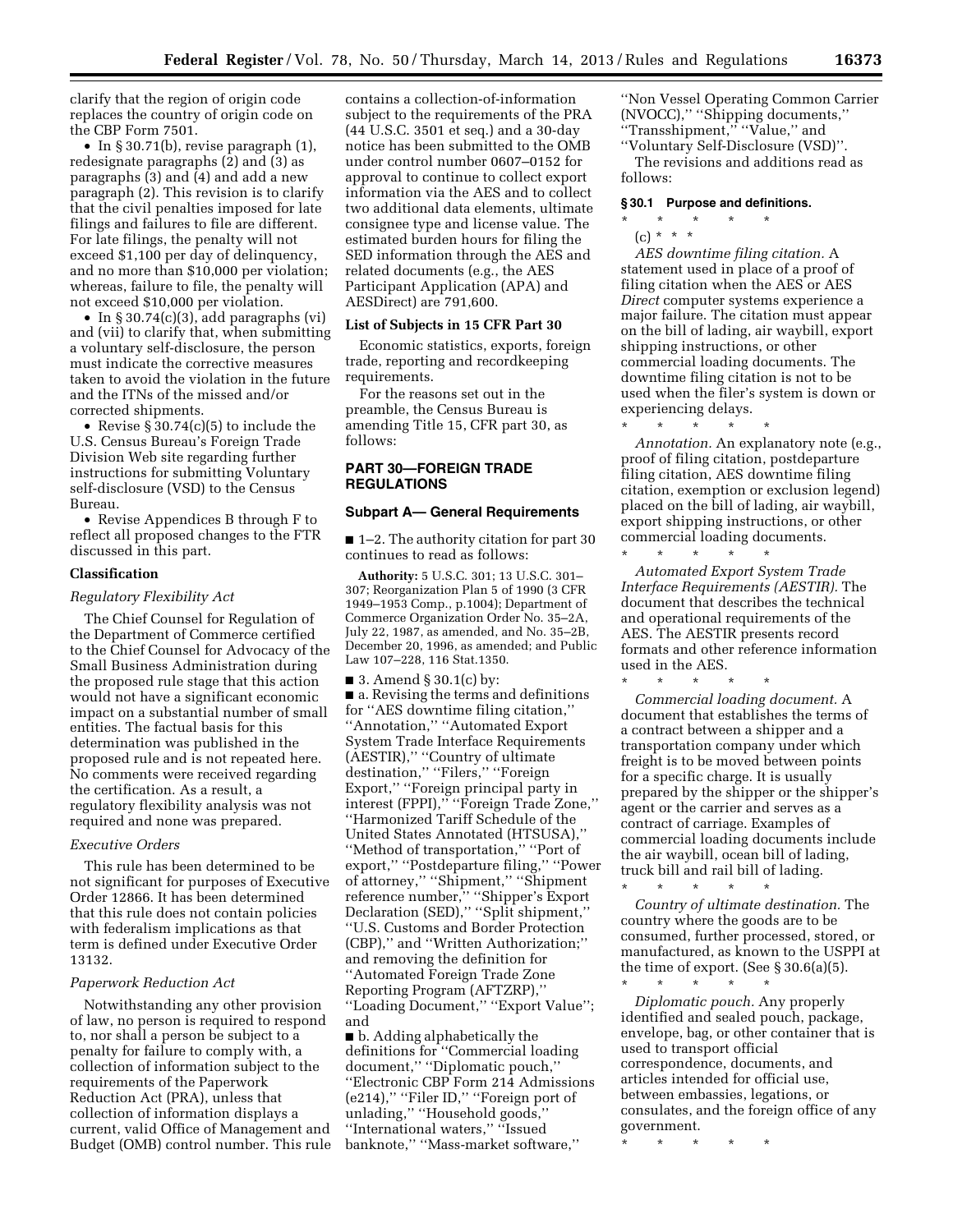*Electronic CBP Form 214 Admissions (e214).* An automated CBP mechanism that allows importers, brokers, and zone operators to report FTZ admission information electronically via the CBP's Automated Broker Interface. The e214 is the electronic mechanism that replaced the Census Bureau's Automated Foreign Trade Zone Reporting Program (AFTZRP).

\* \* \* \* \* *Filers.* Those USPPIs or authorized agents (of either the USPPI or the FPPI) who have been approved to file EEI directly in the AES or AES*Direct*  Internet application.

*Filer ID.* The Employer Identification Number or Dun & Bradstreet Number of the company or individual filing the export information in the Automated Export System.

\* \* \* \* \* *Foreign exports.* Commodities of foreign origin that have previously been admitted to a U.S. FTZ or entered the United States for consumption, including entry into a CBP bonded warehouse, and which, at the time of exportation, are in substantially the same condition as when imported.

*Foreign port of unlading.* The port in a foreign country where the goods are removed from the exporting carrier. The foreign port does not have to be located in the country of destination. The foreign port of unlading shall be reported in terms of the Schedule K, ''Classification of CBP Foreign Ports by Geographic Trade Area and Country.''

*Foreign Principal Party in Interest (FPPI).* The party abroad who purchases the goods for export or to whom final delivery or end-use of the goods will be made. This party may be the Ultimate Consignee.

*Foreign Trade Zone (FTZ).* Specially licensed commercial and industrial areas in or near ports of entry where foreign and domestic goods, including raw materials, components, and finished goods, may be brought in without being subject to payment of customs duties. Goods brought into these zones may be stored, sold, exhibited, repacked, assembled, sorted, graded, cleaned, manufactured, or otherwise manipulated prior to reexport or entry into the country's customs territory.

\* \* \* \* \* *Harmonized Tariff Schedule of the United States Annotated (HTSUSA).* An organized listing of goods and their duty rates, developed by the U.S. International Trade Commission, as the basis for classifying imported products.

*Household goods.* Usual and reasonable kinds and quantities of

personal property necessary and appropriate for use by the USPPI in the USPPI's dwelling in a foreign country that are shipped under a bill of lading or an air waybill and are not intended for sale.

\* \* \* \* \*

*International waters.* Waters located outside the U.S. territorial sea, which extends 12 nautical miles measured from the baselines of the United States, and outside the territory of any foreign country, including the territorial waters thereof. Note that vessels, platforms, buoys, undersea systems, and other similar structures that are located in international waters, but are attached permanently or temporarily to a country's continental shelf, are considered to be within the territory of that country.

\* \* \* \* \* *Issued banknote.* A promissory note intended to circulate as money, usually printed on paper or plastic, issued by a bank with a specific denomination, payable to an individual, entity or the bearer.

\* \* \* \* \* *Kimberley Process Certificate (KPC).*  The document used to certify the origin of rough diamonds from sources which are free of conflict.

\* \* \* \* \* *Mass-market software.* Software that is produced in large numbers and made available to the public. It does not include software that is customized for a specific user.

\* \* \* \* \* *Method of transportation.* The method by which goods are exported from the United States by way of seaports, airports, or land border crossing points. Methods of transportation include vessel, air, truck, rail, mail or other. Method of transportation is synonymous with mode of transportation.

\* \* \* \* \* *Non-Vessel Operating Common Carrier (NVOCC).* A freight forwarder that acts as common carrier but does not operate the vessels by which ocean transportation is provided, and is a shipper in relation to the involved ocean common carrier.

\* \* \* \* \* *Port of export.* The port of export is the U.S. Customs and Border Protection (CBP) seaport or airport where the goods are loaded on the aircraft or vessel that is taking the goods out of the United States, or the CBP port where exports by overland transportation cross the U.S. border into Canada or Mexico. For EEI reporting purposes only, for goods loaded aboard an aircraft or vessel that

stops at several ports before clearing to the foreign country, the port of export is the first CBP port where the goods were loaded. For goods off-loaded from the original conveyance to another conveyance (even if the aircraft or vessel belongs to the same carrier) at any of the ports, the port where the goods were loaded on the last conveyance before going foreign is the port of export. The port of export is reported in terms of Schedule D, ''Classification of CBP Districts and Ports.'' Use port code 8000 for shipments by mail.

\* \* \* \* \* *Postdeparture filing.* The privilege granted to approved USPPIs for their EEI to be filed up to five (5) calendar days after the date of export.

\* \* \* \* \*

*Power of attorney.* A legal authorization, in writing, from a USPPI or FPPI stating that an agent has authority to act as the principal party's true and lawful agent for purposes of preparing and filing the EEI in accordance with the laws and regulations of the United States. (See Appendix A of this part.)

\* \* \* \* \* *Shipment.* All goods being sent from one USPPI to one consignee located in a single country of destination on a single conveyance and on the same day. Except as noted in  $\S 30.2(a)(1)(iv)$ , the EEI shall be filed when the value of the goods is over \$2,500 per Schedule B or HTSUSA commodity classification code.

*Shipment reference number.* A unique identification number assigned to the shipment by the filer for reference purposes. The reuse of the shipment reference number is prohibited.

*Shipper's Export Declaration (SED).*  The Department of Commerce paper form used under the Foreign Trade Statistics Regulations to collect information from an entity exporting from the United States. This form was used for compiling the official U.S. export statistics for the United States and for export control purposes. The SED became obsolete on October 1, 2008, with the implementation of the Foreign Trade Regulations (FTR) and has been superseded by the EEI filed in the AES or through the AES*Direct.* 

*Shipping documents.* Documents that include but are not limited to commercial invoices, export shipping instructions, packing lists, bill of ladings and air waybills.

\* \* \* \* \* *Split shipment.* A shipment booked for export that is divided by the carrier in two or more shipments by the same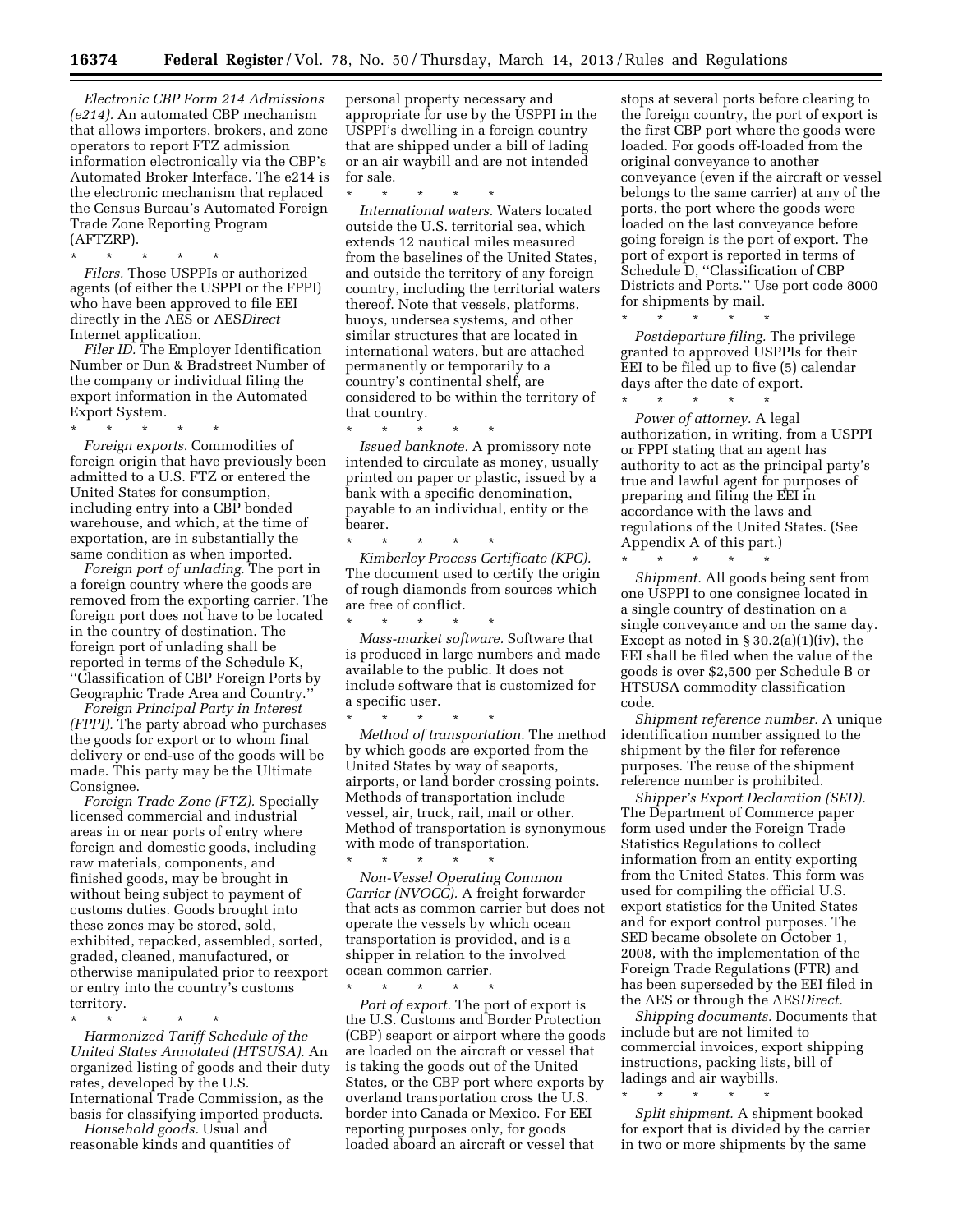mode of transportation from the same port within 24 hours.

\* \* \* \* \* *Transshipment.* The transfer of merchandise from the country or countries of origin through an intermediary country or countries to the country of ultimate destination.

\* \* \* \* \* *U.S. Customs and Border Protection (CBP).* The border agency within the Department of Homeland Security (DHS) charged with the management, control, and protection of our Nation's borders at and between the official ports of entry of the United States.

\* \* \* \* \* *Value.* The selling price (or the cost if the goods are not sold) in U.S. dollars, plus inland or domestic freight, insurance, and other charges to the U.S. seaport, airport, or land border port of export. Cost of goods is the sum of expenses incurred in the USPPI's acquisition or production of the goods. (See § 30.6(a)(17)).

\* \* \* \* \* *Voluntary Self-Disclosure (VSD).* A narrative account with supporting documentation that sufficiently describes suspected violations of the FTR. A VSD reflects due diligence in detecting, and correcting potential violation(s) when required information was not reported or when incorrect information was provided that violates the FTR.

\* \* \* \* \* *Written authorization.* An authorization, in writing, by the USPPI or FPPI stating that the agent has authority to act as the USPPI's or FPPI's true and lawful agent for purposes of preparing and filing the EEI in accordance with the laws and regulations of the United States. (See Appendix A of this part.)

- 4. Amend § 30.2 as follows:
- $\blacksquare$  a. Revise paragraph (a)(1)(iv)(E);
- $\blacksquare$  b. Add paragraph (a)(1)(iv)(H);
- $\blacksquare$  c. Add a note to (a)(1)(iv);

■ d. Revise paragraphs (a)(2) and (b)(3); ■ e. Revise paragraph (d) introductory text,  $(d)(2)$ , and  $(d)(4)$ ; and

■ f. Add paragraph (d)(5).

The additions and revisions read as follows:

#### **§ 30.2 General requirements for filing Electronic Export Information (EEI).**

- $(a) * * * *$
- $(1) * * * *$
- $(iv) * * * *$

(E) Requiring a general or specific export license issued by the U.S. Nuclear Regulatory Commission under 10 CFR part 110.

\* \* \* \* \*

(H) Used self-propelled vehicles as defined in 19 CFR 192.1 of U.S. Customs and Border Protection regulations, except as noted in CBP regulations.

Note to Paragraph (a)(1)(iv): For the filing requirement for exports destined for a country in Country Group E:1 as set forth in the Supplement No. 1 to 15 CFR part 740, see FTR § 30.16.

(2) *Filing methods.* The USPPI has four means for filing EEI: use AES*Direct;*  develop AES software using the AESTIR (see *<[www.cbp.gov/xp/cgov/trade/](http://www.cbp.gov/xp/cgov/trade/automated/aes/tech_docs/aestir/) [automated/aes/tech](http://www.cbp.gov/xp/cgov/trade/automated/aes/tech_docs/aestir/)*\_*docs/aestir/>*); purchase software developed by certified vendors using the AESTIR; or use an authorized agent. An FPPI can only use an authorized agent in a routed transaction. (b)  $* * * *$ 

(3) The AES downtime procedures provide uniform instructions for processing export transactions when the government's AES or AES*Direct* is unavailable for transmission. (See § 30.4(b)(1) and § 30.4(b)(3).) \* \* \* \* \*

(d) *Exclusions from filing EEI.* The following types of transactions are outside the scope of this part and shall be excluded from EEI filing. \* \* \* \* \*

(2) Except Puerto Rico and the U.S. Virgin Islands, goods shipped from the U.S. territories and goods shipped between the United States and these territories do not require EEI filing. However, goods transiting U.S. territories to foreign destinations require EEI filing.

\* \* \* \* \* (4) Goods shipped to Guantanamo Bay Naval Base in Cuba from the United States, Puerto Rico, or the U.S. Virgin Islands and from Guantanamo Bay Naval Base to the United States, Puerto Rico, or the U.S. Virgin Islands. (See § 30.39 for filing requirements for shipments exported to the U.S. Armed Services.)

(5) Goods licensed by a U.S. federal government agency where the country of ultimate destination is the United States or goods destined to international waters where the person(s) or entity assuming control of the item(s) is a citizen or permanent resident alien of the United States or a juridical entity organized under the laws of the United States or a jurisdiction within the United States.

\* \* \* \* \*

■ 5. Amend § 30.3 by revising paragraphs (b)(2) introductory text,  $(b)(2)(iii)$ , and  $(c)(2)(ii)$ , and adding paragraphs (b)(4) and (c)(3) to read as follows:

**§ 30.3 Electronic Export Information filer requirements, parties to export transactions, and responsibilities of parties to export transactions.** 

- \* \* \* \* \*
- (b) \* \* \* (2) *USPPI.* For purposes of filing EEI, the USPPI is the person or legal entity in the United States that receives the primary benefit, monetary or otherwise, from the transaction. Generally, that person or entity is the U.S. seller,

manufacturer, order party, or foreign entity if in the United States at the time goods are purchased or obtained for export. The foreign entity shall be listed as the USPPI if it is in the United States when the items are purchased or obtained for export. The foreign entity shall then follow the provisions for filing the EEI specified in §§ 30.3 and 30.6 pertaining to the USPPI. \* \* \* \* \*

(iii) If a U.S. order party directly arranges for the sale and export of goods to the FPPI, the U.S. order party shall be listed as the USPPI in the EEI.

\* \* \* \* \* (4) *Carrier.* A carrier is an individual or legal entity in the business of transporting passengers or goods. Airlines, trucking companies, railroad companies, shipping lines, and pipeline companies are all examples of carriers.  $(c) * * * *$ 

 $(2) * * * *$ 

(ii) Obtaining a power of attorney or written authorization from the USPPI to file the EEI.

\* \* \* \* \* (3) *Carrier responsibilities.* (i) The carrier must not load or move cargo unless the required documentation, from the USPPI or authorized agent, contains the required AES proof of filing, postdeparture, downtime, exclusion or exemption citations. This information must be cited on the first page of the bill of lading, air waybill, or other commercial loading documents.

(ii) The carrier must annotate the AES proof of filing, postdeparture, downtime, exclusion or exemption citations on the carrier's outbound manifest when required.

(iii) The carrier is responsible for presenting the required AES proof of filing, postdeparture, downtime, exclusion or exemption citations to the CBP Port Director at the port of export as stated in Subpart E of this part. Such presentation shall be without material change or amendment of the proof of filing, postdeparture, downtime, exclusion or exemption citation.

(iv) The carrier shall notify the USPPI or the authorized agent of changes to the transportation data, and the USPPI or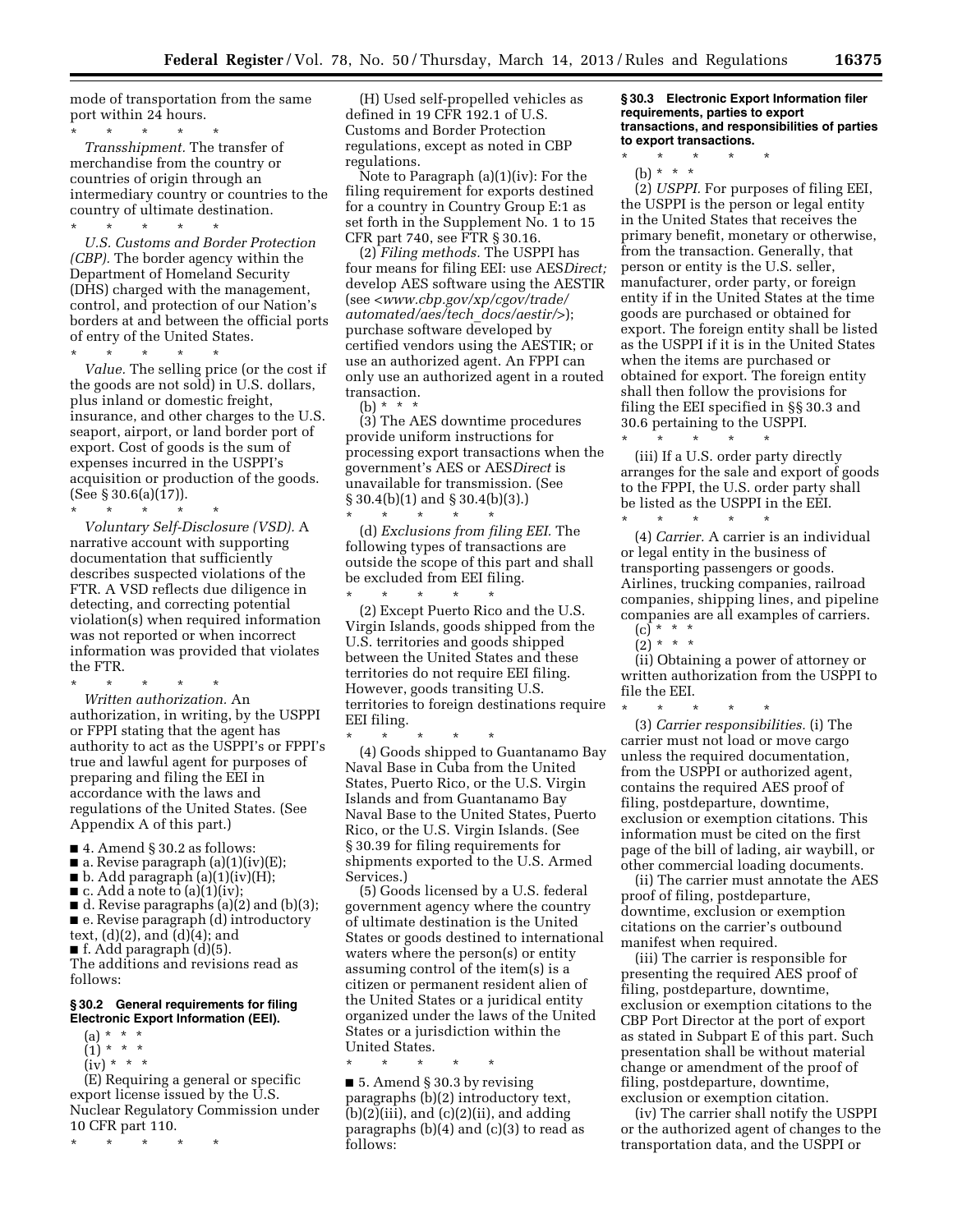the authorized agent shall electronically transmit the corrections, cancellations, or amendments as soon as the corrections are known in accordance with § 30.9. Manifest amendments must be made in accordance with CBP regulations.

(v) Retain documents pertaining to the export shipment as specified in § 30.10.

#### ■ 6. Amend § 30.4 by:

\* \* \* \* \*

■ a. Revising paragraphs (a)(6) and (8);

■ b. Redesignating paragraphs (a)(9) and

- $(10)$  as paragraphs  $(a)(10)$  and  $(11)$ ;
- c. Adding new paragraph (a)(9);

■ d. Revising paragraph (b)(1) and paragraph (b)(2) introductory text;  $\blacksquare$  e. Redesignating paragraph (b)(3) as  $(b)(4)$ ;

■ f. Adding a new paragraph (b)(3); ■ g. Revising newly redesignated paragraph (b)(4);

■ h. Adding paragraph (b)(5); and ■ i. Revising paragraph (c).

The additions and revisions read as follows:

#### **§ 30.4 Electronic Export Information filing procedures, deadlines, and certification statements.**

- \* \* \* \* \*
- (a) \* \* \*

(6) Shipments where complete outbound manifests are required prior to clearing vessels going directly to the countries identified in U.S. Customs and Border Protection regulations 19 CFR 4.75(c) and aircraft going directly or indirectly to those countries. (See U.S. Customs and Border Protection regulation 19 CFR 122.74(b)(2));

\* \* \* \* \*

(8) Shipments that require a license from the BIS and exports listed under BIS's grounds for denial of postdeparture filing status (see 15 CFR 758.2);

(9) Shipments that require a license from the Nuclear Regulatory Commission.

- 
- \* \* \* \* \*

(b) \* \* \* (1) For USML shipments, refer to the ITAR (22 CFR 123.22(b)(1)) for specific requirements concerning predeparture filing time frames. In addition, if a filer is unable to acquire an ITN because the AES or AES*Direct* is not operating, the filer shall not export until the AES is operating and an ITN is acquired. The downtime filing citation is not to be used when the filer's system is down or experiencing delays.

(2) For non-USML shipments, except shipments between the United States and Puerto Rico, file the EEI and provide the ITN as follows (See § 30.4(b)(3), for filing timeframes for

shipments between the United States and Puerto Rico):

\* \* \* \* \* (3) For shipments between the United States and Puerto Rico, the AES proof of filing citation, postdeparture filing citation, or exemption citation must be presented to the carrier by the time the shipment arrives at the port of unloading.

(4) For non-USML shipments when the AES or AES*Direct* is unavailable, use the following instructions:

(i) If the participant's AES is unavailable, the filer must delay the export of the goods or find an alternative filing method;

(ii) If AES or AES*Direct* is unavailable, the goods may be exported and the filer must:

(A) Provide the appropriate downtime filing citation as described in § 30.7(b) and Appendix D; and

(B) Report the EEI at the first opportunity AES or AES*Direct* is available.

(5) For used self-propelled vehicles as defined in 19 CFR 192.1 of U.S. Customs and Border Protection regulations, the USPPI or the authorized agent shall file the EEI as required by § 30.6 and provide the filing citation to the CBP at least 72 hours prior to export. The filer must also provide the carrier with the filing citation as required by paragraph (b) of this section.

(c) *EEI transmitted postdeparture.*  Postdeparture filing is only available for approved USPPIs and provides for the electronic filing of the data elements required by § 30.6 no later than five (5) calendar days after the date of exportation. For USPPIs approved for postdeparture filing, all shipments (other than those for which predeparture filing is specifically required), by all methods of transportation, may be exported with the filing of EEI made postdeparture. Authorized agents or service centers may transmit information postdeparture on behalf of USPPIs approved for postdeparture filing, or the approved USPPI may transmit the data postdeparture itself.

\* \* \* \* \*

■ 7. Amend § 30.5 by revising paragraph (c) introductory text, adding paragraphs  $(c)(1)(ix)$  and  $(c)(3)(i)(G)$ , and revising paragraphs (d)(1) and (2) to read as follows:

#### **§ 30.5 Electronic Export Information filing application and certification processes and standards.**

\* \* \* \* \* (c) *Postdeparture filing approval process.* Postdeparture filing is a

privilege granted to approved USPPIs for their EEI to be filed up to five (5) calendar days after the date of export. The USPPI or its authorized agent may not transmit EEI postdeparture for certain types of shipments that are identified in § 30.4(a). The USPPI may apply for postdeparture filing privileges by submitting a postdeparture filing application at *[www.census.gov/aes](http://www.census.gov/aes)*. An authorized agent may not apply on behalf of a USPPI. The Census Bureau will distribute the applications submitted by USPPI's who are applying for postdeparture to the CBP and the other federal government partnership agencies for their review and approval. Failure to meet the standards of the Census Bureau, CBP or any of the partnership agencies is reason for denial of the AES applicant for postdeparture filing privileges. Each partnership agency will develop its own internal postdeparture filing acceptance standards, and each agency will notify the Census Bureau of the USPPI's success or failure to meet that agency's acceptance standards. Any partnership agency may require additional information from USPPIs that are applying for postdeparture filing. The Census Bureau will notify the USPPI of the decision to either deny or approve its application for postdeparture filing privileges within ninety (90) calendar days of receipt of the postdeparture filing application by the Census Bureau.

 $(1)^{*}$ 

(ix) The USPPI fails to demonstrate the ability to meet the AES predeparture filing requirements.

- \* \* \* \* \*
- (3) \* \* \*
- (i) \* \* \*

(G) The USPPI or its authorized agent files postdeparture for commodities that are identified in § 30.4(a).

\* \* \* \* \*

(d) \* \* \*

(1) AES*Direct* user names and passwords are to be kept secure by the account administrator and not disclosed to any unauthorized user or any persons outside the registered company.

(2) Registered companies are responsible for those persons having a user name and password. If an employee with a user name and password leaves the company or otherwise is no longer an authorized user, the company shall immediately deactivate that username in the system to ensure the integrity and

confidentiality of Title 13 data.

\* \* \* \* \* ■ 8. Amend § 30.6 as follows:  $\blacksquare$  a. Revise paragraphs (a)(1)(ii), (a)(3),  $(a)(5)$  introductory text,  $(a)(5)(i)$ ,  $(a)(8)$ ,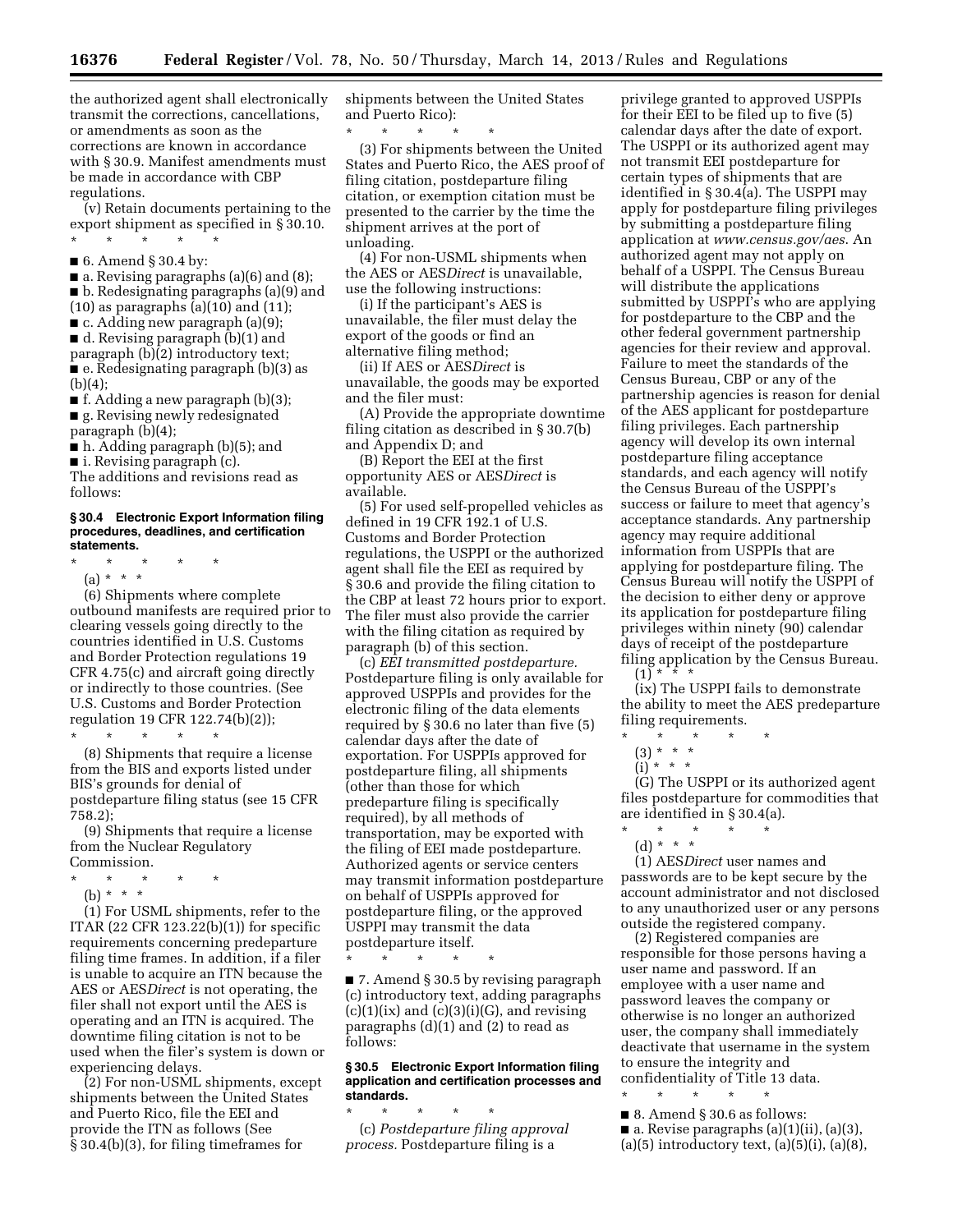$(a)(9)$ ,  $(a)(17)$  introductory text,  $(a)(19)$ , and (a)(23);

■ b. Add paragraph (a)(28);

■ c. Revise paragraph (b)(1) introductory text,  $(b)(1)(ii)$ , and  $(b)(3)$ ;

■ d. Redesignate paragraphs (b)(15) and (16) as (b)(16) and (17), respectively, and revise them;

- e. Add a new paragraph (b)(15); and
- **f.** Revise paragraph  $(c)(2)$ .

The revisions and additions read as follows:

#### **§ 30.6 Electronic Export Information data elements.**

- \* \* \* \* \*
	- (a) \* \* \*
	- (1) \* \* \*

(ii) *Address of the USPPI.* In all EEI filings, the USPPI shall report the address or location (no post office box number) from which the goods actually begin the journey to the port of export even if the USPPI does not own/lease the facility. For example, the EEI covering goods laden aboard a truck at a warehouse in Georgia for transport to Florida for loading onto a vessel for export to a foreign country shall show the address of the warehouse in Georgia. For shipments with multiple origins, report the address from which the commodity with the greatest value begins its export journey. If such information is not known, report the address in the state where the commodities are consolidated for export.

\* \* \* \* \*

(3) *Ultimate consignee.* The ultimate consignee is the person, party, or designee that is located abroad and actually receives the export shipment. The name and address of the ultimate consignee, whether by sale in the United States or abroad or by consignment, shall be reported in the EEI. The ultimate consignee as known at the time of export shall be reported. For shipments requiring an export license including shipments to international waters, the ultimate consignee reported in the AES shall be the person so designated on the export license or authorized to be the ultimate consignee under the applicable license exemption or exception in conformance with the EAR or ITAR, as applicable. For goods sold en route, report the appropriate ''To be Sold En Route'' indicator in the EEI, and report corrected information as soon as it is known (see § 30.9 for procedures on correcting AES information).

\* \* \* \* \* (5) *Country of ultimate destination.*  The country of ultimate destination is the country in which goods are to be consumed, further processed, stored, or

manufactured, as known to the USPPI at the time of export. The country of ultimate destination is the code issued by the ISO. (i) *Shipments under an export license, license exception or license exemption.* For shipments under an export license or license exemption issued by the Department of State, DDTC or export license or license exception issued by the Department of Commerce, BIS, the country of ultimate destination shall conform to the country of ultimate destination as shown on the license. In the case of a Department of State license, the country of ultimate destination is the country specified with respect to the end user. For goods licensed by other government agencies, refer to their specific requirements concerning providing country of destination information. For shipments to international waters for items that are being exported pursuant to a BIS license exception or No License Required (NLR), the country of destination to be reported is the nationality of the person(s) or entity assuming control of the item(s) subject to the Export Administration Regulations that are being exported.

\* \* \* \* \*

(8) *Carrier identification.* The carrier identification is the Standard Carrier Alpha Code (SCAC) for vessel, rail, and truck shipments or the International Air Transport Association (IATA) code for air shipments. The carrier identification specifies the carrier that transports the goods out of the United States. The carrier transporting the goods to the port of export and the carrier transporting the goods out of the United States may be different. For vessel shipments, report the carrier identification code of the party whose booking number was reported in the AES. For transshipments through Canada, Mexico, or another foreign country, the carrier identification is that of the carrier that transports the goods out of the United States. For modes other than vessel, air, rail and truck valid methods of transportation, including but not limited to mail, fixed transport (pipeline), and passenger hand carried, the carrier identification is not required. The National Motor Freight Traffic Association (NMFTA) issues and maintains the SCAC. (See *[www.nmfta.org.](http://www.nmfta.org)*) The IATA issues and maintains the IATA codes. (See *[www.census.gov/trade](http://www.census.gov/trade)* for a list of IATA codes.)

(9) *Port of export.* The port of export is the U.S. Customs and Border Protection (CBP) seaport or airport where the goods are loaded on the carrier that is taking the goods out of the United States, or the CBP port where exports by overland transportation cross the U.S. border into Canada or Mexico. For EEI reporting purposes only, for goods loaded aboard a conveyance (aircraft or vessel) that stops at several ports before clearing to the foreign country, the port of export is the first port where the goods were loaded on this conveyance. For goods off-loaded from the original conveyance to another conveyance (even if the aircraft or vessel belongs to the same carrier) at any of the ports, the port where the goods were loaded on the last conveyance before going foreign is the port of export. The port of export shall be reported in terms of Schedule D, ''Classification of CBP Districts and Ports.'' Use port code 8000 for shipments by mail.

\* \* \* \* \* (17) *Value.* In general, the value to be reported in the EEI shall be the value of the goods at the U.S. port of export in U.S. dollars. The value shall be the selling price (or the cost, if the goods are not sold), plus inland or domestic freight, insurance, and other charges to the U.S. seaport, airport, or land border port of export. Cost of goods is the sum of expenses incurred in the USPPI's acquisition or production of the goods. Report the value to the nearest dollar, omit cents. Fractions of a dollar less than 50 cents should be ignored, and fractions of 50 cents or more should be rounded up to the next dollar.

\* \* \* \* \* (19) *Shipment reference number.* A unique identification number assigned by the filer that allows for the identification of the shipment in the filer's system. The reuse of the shipment reference number is prohibited.

\* \* \* \* \* (23) *License code/license exemption code.* The code that identifies the commodity as having a federal government agency requirement for a license, permit, authorization, license exception or exemption or that no license is required.

\* \* \* \* \* (28) *Ultimate consignee type.* Provide the business function of the ultimate consignee that most often applies. If more than one type applies to the ultimate consignee, report the type that applies most often. For purposes of this paragraph, the ultimate consignee will be designated as a Direct Consumer, Government Entity, Reseller, or Other/ Unknown, defined as follows:

(i) Direct Consumer—a nongovernment institution, enterprise, or company that will consume or use the exported good as a consumable, for its own internal processes, as an input to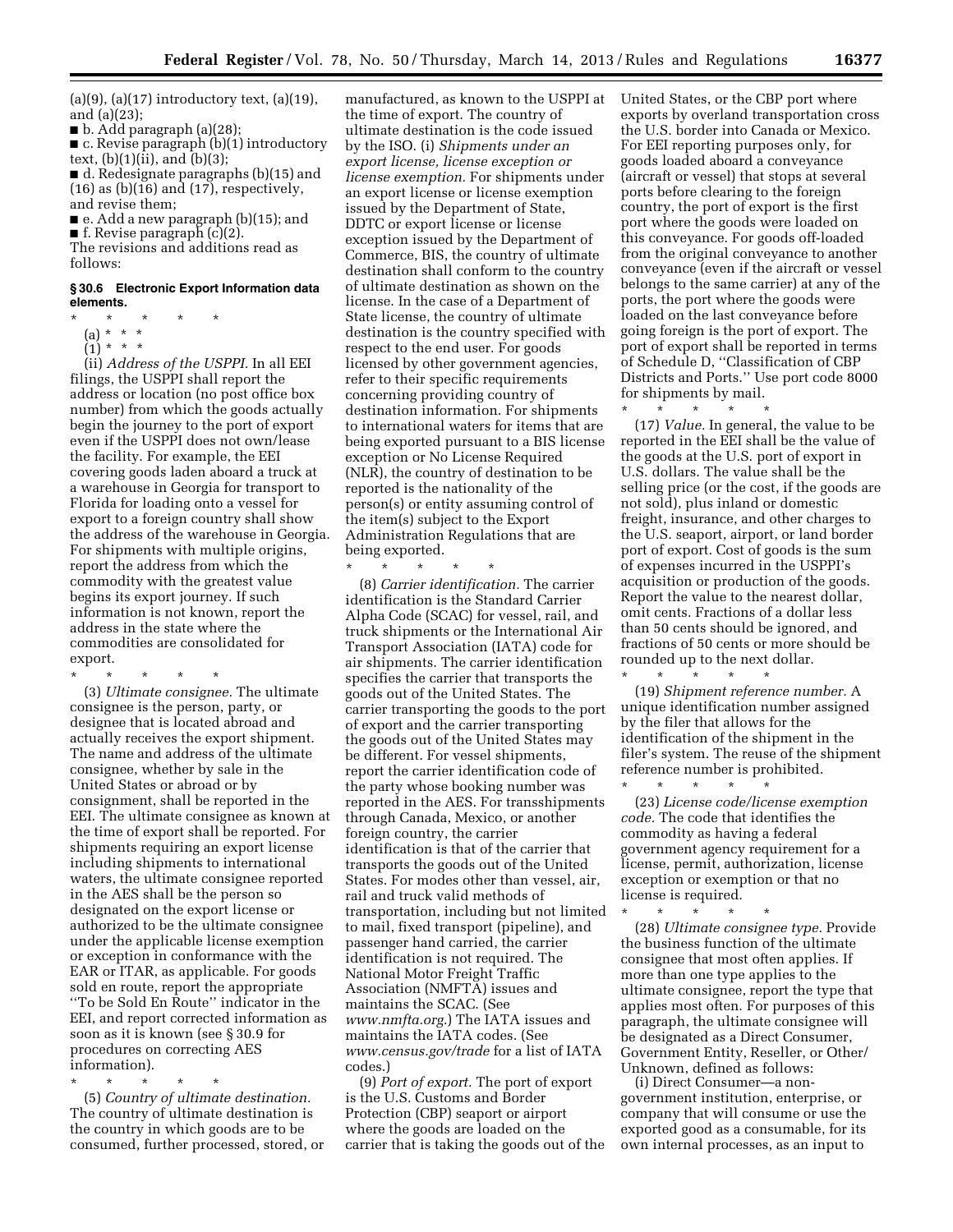the production of another good or as machinery or equipment that is part of a manufacturing process or a provision of services and will not resell or distribute the good.

(ii) Government Entity—a government-owned or governmentcontrolled agency, institution, enterprise, or company.

(iii) Reseller—a non-government reseller, retailer, wholesaler, distributor, distribution center or trading company.

(iv) Other/Unknown—an entity that is not a Direct Consumer, Government Entity or Reseller, as defined above, or whose ultimate consignee type is not known at the time of export.

(b)  $* * * *$ 

(1) *Authorized agent and authorized agent identification.* The authorized agent is the person or entity in the United States who is authorized by the USPPI or the FPPI to prepare and file the EEI or the person or entity, if any, named on the export license. If an authorized agent is used, the following information shall be provided to the AES:

\* \* \* \* \*

(ii) *Name of the authorized agent.*  Report the name of the authorized agent. (See § 30.3 for details on the specific reporting responsibilities of authorized agents and Subpart B of this part for export control licensing requirements for authorized agents.)

\* \* \* \* \* (3) *FTZ identifier.* If goods are removed from a FTZ and not entered for consumption, report the FTZ identifier. This is the unique 7-digit alphanumeric identifier assigned by the Foreign Trade Zone Board that identifies the FTZ, subzone or site from which goods are withdrawn for export.

\* \* \* \* \* (15) *License value.* For shipments requiring an export license, report the value designated on the export license that corresponds to the commodity being exported.

(16) *Department of State requirements.* (i) *Directorate of Defense Trade Controls (DDTC) registration number.* The number assigned by the DDTC to persons who are required to register per part 122 of the ITAR (22 CFR parts 120 through 130), and have an authorization (license or exemption) from DDTC to export the article.

(ii) *DDTC Significant Military Equipment (SME) indicator.* A term used to designate articles on the USML (22 CFR part 121) for which special export controls are warranted because of their capacity for substantial military utility or capability. See § 120.7 of the ITAR 22 CFR parts 120 through 130 for

a definition of SME and § 121.1 for items designated as SME articles.

(iii) *DDTC eligible party certification indicator.* Certification by the U.S. exporter that the exporter is an eligible party to participate in defense trade. See 22 CFR 120.1(c). This certification is required only when an exemption is claimed.

(iv) *DDTC United States Munitions List (USML) category code.* The USML category of the article being exported (22 CFR part 121).

(v) *DDTC Unit of Measure (UOM).*  This unit of measure is the UOM covering the article being shipped as described on the export authorization or declared under an ITAR exemption.

(vi) *DDTC quantity.* This quantity is the number of articles being shipped. The quantity is the total number of units that corresponds to the DDTC UOM code.

(vii) *DDTC exemption number.* The exemption number is the specific citation from the ITAR (22 CFR parts 120 through 130) that exempts the shipment from the requirements for a license or other written authorization from DDTC.

(viii) *DDTC export license line number.* The line number of the State Department export license that corresponds to the article being exported.

(17) *Kimberley Process Certificate (KPC) number.* The unique identifying number on the KPC issued by the United States Kimberley Process Authority that must accompany all export shipments of rough diamonds. Rough diamonds are classified under 6 digit HS subheadings 7102.10, 7102.21, and 7102.31. Enter the KPC number in the license number field excluding the 2-digit ISO country code for the United States.

 $(c) * * * *$ 

(2) *Equipment number.* Report the identification number for the shipping equipment, such as container or igloo number (Unit Load Device (ULD)), truck license number, rail car number, or container number for containerized vessel cargo.

■ 9. Amend § 30.7 by revising paragraph (c) to read as follows:

#### **§ 30.7 Annotating the bill of lading, air waybill, or other commercial loading documents with proof of filing citations, and exemption legends.**

\* \* \* \* \* (c) Exports of rough diamonds classified under HS subheading 7102.10, 7102.21, 7102.31, in accordance with the Clean Diamond Trade Act, will require the proof of filing citation, as stated in paragraph (b)

of this section, and report the proof of filing citation on the KPC. In addition, the KPC must be faxed prior to exportation to the Census Bureau on (800) 457–7328 or provided by other methods as permitted by the Census Bureau.

■ 10. Revise § 30.8 to read as follows:

#### **§ 30.8 Time and place for presenting proof of filing citations and exemption legends.**

The following conditions govern the time and place to present proof of filing citations, postdeparture filing citations, AES downtime filing citation, exemption, or exclusion legends. The USPPI or the authorized agent is required to deliver the proof of filing citations, postdeparture filing citations, AES downtime filing citations, exemption, or exclusion legends required in § 30.7 to the exporting carrier. See Appendix D of this part for the properly formatted proof of filing citations, exemption, or exclusion legends. Failure of the USPPI or the authorized agent of either the USPPI or FPPI to comply with these requirements constitutes a violation of the regulations in this part and renders such principal party or the authorized agent subject to the penalties provided for in Subpart H of this part.

(a) *Postal exports.* The proof of filing citations, postdeparture filing citations, AES downtime filing citation, and/or exemption and exclusions legends for items being sent by mail, as required in § 30.4(b), shall be presented to the appropriate Postal Service personnel with the packages at the time of mailing. The postmaster is required to deliver the proof of filing citations or exemption legends prior to export.

(b) *Pipeline exports.* The proof of filing citations or exemption and exclusion legends for items being sent by pipeline shall be presented to the operator of a pipeline no later than four calendar days after the close of the month. See § 30.46 for requirements for the filing of export information by pipeline carriers.

(c) *Exports by other methods of transportation.* For exports sent other than by mail or pipeline, the USPPI or the authorized agent is required to deliver the proof of filing citations and/ or exemption and exclusion legends to the exporting carrier in accord with the time periods set forth in § 30.4(b).

■ 11. Amend § 30.9 by revising paragraph (b) to read as follows:

#### **§ 30.9 Transmitting and correcting Electronic Export Information.**

\* \* \* \* \* (b) For shipments where the USPPI or the authorized agent has received an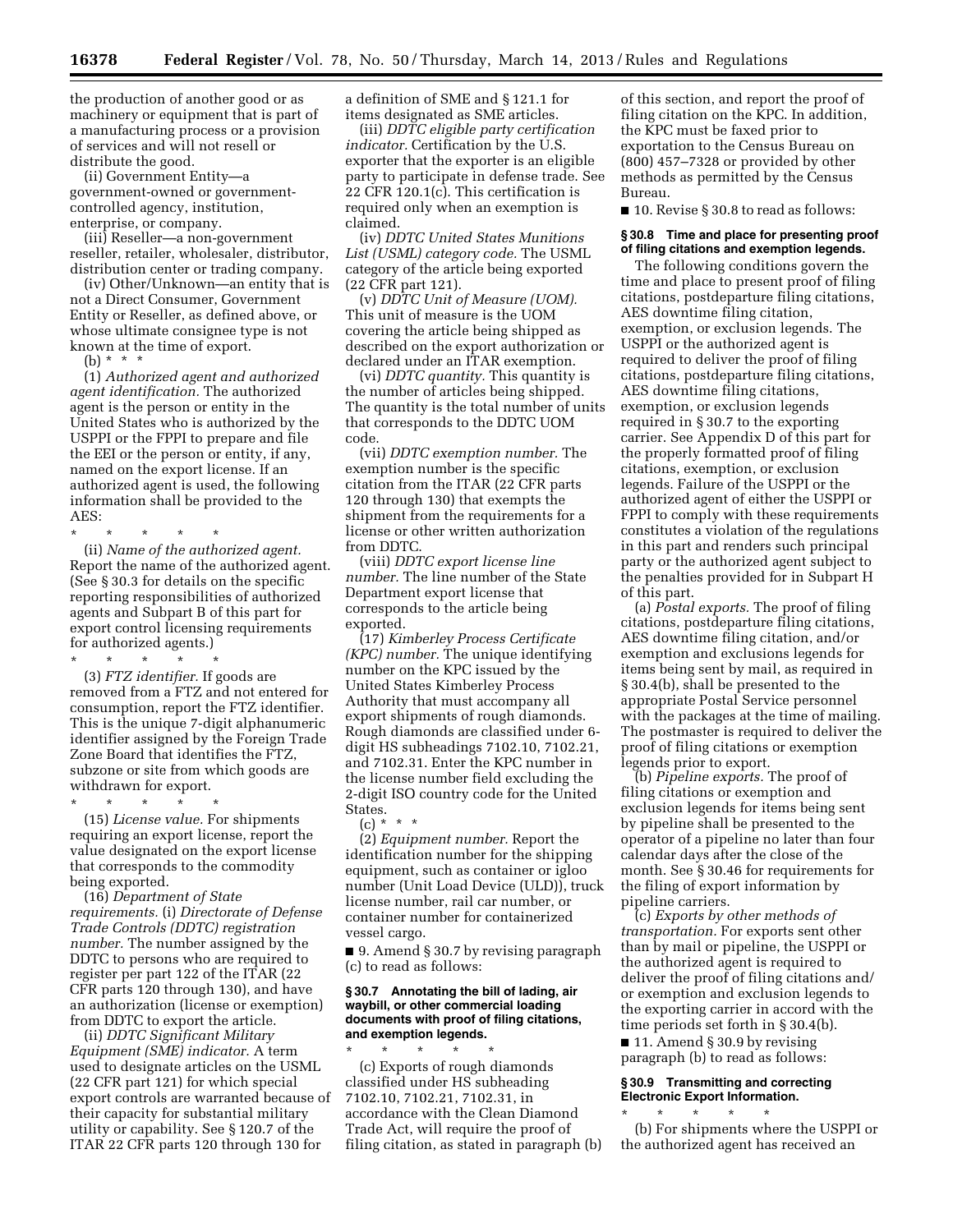error message from AES, the corrections shall take place as required. Fatal error messages are sent to filers when EEI is not accepted in the AES and update rejected messages are sent when a correction is not accepted in the AES. Fatal errors must be corrected and EEI resubmitted prior to export for shipments filed predeparture and for post-departure shipments but not later than five (5) calendar days after the date of export. Failure to respond to fatal error messages for shipments filed predeparture prior to export of the cargo subjects the principal party or authorized agent to penalties provided for in Subpart H of this part. Failing to transmit corrections to the AES constitutes a violation of the regulations in this part and renders such principal party or authorized agent subject to the penalties provided for in Subpart H of this part. Update rejected messages must be corrected as soon as possible. For EEI that generates a warning message, the correction shall be made within four (4) calendar days of receipt of the original transmission. For EEI that generates a verify message, the correction, when warranted, shall be made within four (4) calendar days of receipt of the message. A compliance alert indicates that the shipment was not reported in accordance with the FTR. The USPPI or the authorized agent is required to review its filing practices and take required corrective actions to conform with export reporting requirements.

■ 12. Amend § 30.16 by revising the introductory text and paragraph (b) and adding paragraphs (c), (d), and (e) to read as follows:

#### **§ 30.16 Export Administration Regulations.**

The Export Administration Regulations (EAR) issued by the U.S. Department of Commerce, BIS, contain additional reporting requirements pertaining to EEI (see 15 CFR parts 730– 774).

\* \* \* \* \* (b) Requirements to place certain export control information in the EEI are found in the EAR. (See 15 CFR 758.1(g) and 15 CFR 758.2).

(c) Requirements to place certain export control information on export control documents for shipments exempt from AES filing requirements. (See 15 CFR 758.1(d)).

(d) A shipment destined for a country listed in Country Group E:1 as set forth in Supplement No. 1 to 15 CFR part 740 shall require EEI filings regardless of value unless such shipment is eligible for an exemption in § 30.37(y) of this part and does not require a license by BIS or any other Federal Government Agency.

(e) Goods licensed by BIS where the country of ultimate destination is the United States or goods destined to international waters where the person(s) or entity assuming control of the item(s) is a citizen or permanent resident alien of the United States or a juridical entity organized under the laws of the United States or a jurisdiction within the United States shall be excluded from EEI filing.

■ 13. Amend § 30.18 by revising paragraph (a) to read as follows:

#### **§ 30.18 Department of State regulations.**

(a) The USPPI or the authorized agent shall file export information, as required, for items on the USML of the International Traffic in Arms Regulations (ITAR) (22 CFR part 121). Information for items identified on the USML, including those exported under an export license or license exemption, shall be filed prior to export. Items identified on the USML, including those exported under an export license or license exemption, ultimately destined to a location in the United States are not required to be reported in the AES. \* \* \* \* \*

 $\blacksquare$  14. Amend § 30.25 by adding paragraph (c) to read as follows:

#### **§ 30.25 Values for certain types of transactions.**

\* \* \* \* \* (c) *Goods rejected after entry.* For imported goods that are cleared by CBP but subsequently rejected, an EEI must be filed to export the goods. The value to be reported in the AES is the declared import value of the goods.

■ 15. Revise § 30.26 to read as follows:

#### **§ 30.26 Reporting of vessels, aircraft, cargo vans, and other carriers and containers.**

(a) Export information shall be filed in the AES for all vessels, locomotives, aircraft, rail cars, trucks, other vehicles, trailers, pallets, cargo vans, lift vans, or similar shipping containers when these items are moving as goods pursuant to sale or other transfer from ownership in the United States to ownership abroad. If the vessel, car, aircraft, locomotive, rail car, vehicle, or shipping container is outside Customs territory of the United States at the time of sale or transfer to foreign ownership, EEI shall be reported identifying the last port of clearance or departure from the United States prior to sale or transfer. The date of export shall be the date of sale.

(b) The country of destination to be shown in the EEI for vessels sold foreign is the country of new ownership. The country for which the vessel clears, or the country of registry of the vessel,

should not be reported as the country of destination in the EEI unless such country is the country of new ownership.

■ 16. Amend § 30.28 by revising the section heading, introductory text, and paragraphs (a) and (b) to read as follows:

#### **§ 30.28 Split shipments.**

A shipment covered by a single EEI transmission booked for export on one conveyance, but divided prior to export where the exporting carrier at the port of export will file the manifest indicating that the cargo was sent on two or more of the same conveyances leaving from the same port of export of the same carrier within 24 hours. For the succeeding parts of the shipment that are not exported within 24 hours, a new EEI must be filed and amendments must be made to the original AES record. The following procedures apply for split shipments:

(a) The carrier shall deliver the manifest to the CBP Port Director with the manifest covering the conveyance on which the first part of the split shipment is exported and shall make no changes to the EEI. However, the manifest shall show in the ''number of packages'' column the actual portion of the declared total quantity being carried and shall carry a notation to indicate ''Split Shipment.''e.g., ''3 of 10—Split Shipment'' All associated manifests with the notation "Split Shipment" will have identical ITNs if exported within 24 hours.

(b) On each subsequent manifest covering a conveyance on which any part of a split shipment is exported, a prominent notation ''SPLIT SHIPMENT", e.g. "4 of 10-Split shipment'' shall be made on the manifest for identification. On the last shipment, the notation shall read ''SPLIT SHIPMENT, FINAL, e.g., ''10 of 10 Split Shipment, Final''.'' Each subsequent manifest covering a part of a split shipment shall also show in the ''number of packages'' column only the goods carried on that particular conveyance and a reference to the total number originally declared for export (for example, 5 of 11, or 5/11). Immediately following the line showing the portion of the split shipment carried on that conveyance, a notation will be made showing the bill of lading number, air waybill number, or other commercial loading documents shown in the original EEI and the portions of the originally declared total carried on each previous conveyance, together with the number and date of each such previous conveyance.

\* \* \* \* \*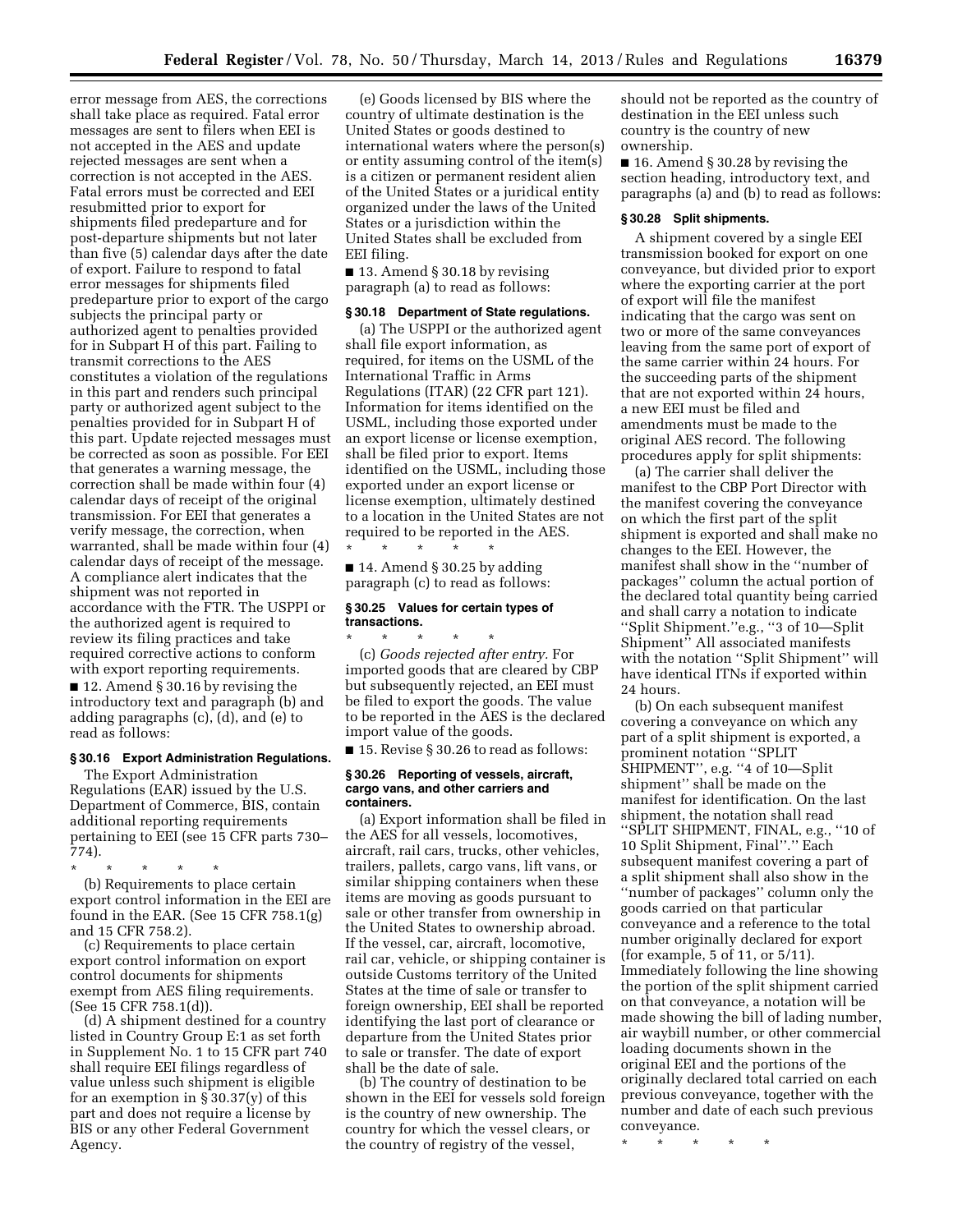■ 17. Amend § 30.29 by revising paragraphs (a), (b)(1), and (b)(2) to read as follows:

#### **§ 30.29 Reporting of repairs and replacements.**

\* \* \* \* \* (a) The return of goods previously imported only for repair and alteration.

(1) The return of non-USML goods temporarily imported for repair and alteration and declared as such on importation shall have Schedule B number 9801.10.0000. The value reported shall only include parts and labor. The value of the original product shall not be included. If the value of the parts and labor is over \$2,500 per Schedule B number, then EEI must be filed.

(2) The return of USML goods temporarily imported for repair and alteration and declared as such on importation shall have Schedule B number 9801.10.0000. In the value field, report the value of the parts and labor, in the license value field, report the value designated on the export license that corresponds to the commodity being exported. An EEI must be filed regardless of value.

(b) \* \* \*

(1) Goods that are reexported after repair under warranty shall follow the procedures in paragraph (a)(1) or (2) of this section as appropriate. It is recommended that the bill of lading, air waybill, or other loading documents include the statement, ''This product was repaired under warranty.

(2) Goods that are replaced under warranty at no charge to the customer shall include the statement, ''Product replaced under warranty, value for EEI purposes'' on the bill of lading, air waybill, or other commercial loading documents. Place the notation below the proof of filing citation or exemption legend on the commercial document. Report the Schedule B number or HTSUSA classification commodity number of the replacement parts. For non-USML goods, report the value of the replacement parts in accordance with § 30.6(a)(17). For USML shipments report the value in accordance to § 30.6(a)(17) and (b)(15).

■ 18. Revise § 30.35 to read as follows:

#### **§ 30.35 Procedure for shipments exempt from filing requirements.**

Except as noted in  $\S 30.2(a)(1)(iv)$ , where an exemption from the filing requirement is provided in this subpart of this part, a legend describing the basis for the exemption shall be made on the first page of the bill of lading, air waybill, or other commercial loading document, and on the carrier's

outbound manifest. The exemption legend shall reference the number of the section or provision in this part where the particular exemption is provided (see Appendix D of this part).

■ 19. Amend § 30.36 by revising paragraph (b) introductory text and paragraph (b)(2); and adding paragraph (b)(7) to read as follows:

#### **§ 30.36 Exemption for shipments destined to Canada.**

\* \* \* \* \*

(b) This exemption does not apply to the following types of export shipments (These shipments shall be reported in the same manner as for all other exports, except household goods, which require limited reporting):

\* \* \* \* \* (2) Exports moving from the United States through Canada to a third destination.

\* \* \* \* \* (7) Used self-propelled vehicles as defined in 19 CFR 192.1 of U.S. Customs and Border Protection regulations, regardless of value or country of destination.

■ 20. Amend § 30.37 by: ■ a. Revising the introductory text and

paragraph (a); ■ b. Removing and reserving paragraph

(e);

■ c. Revising paragraphs (g) and (h);

■ d. Removing and reserving paragraphs (q) and (r); and

 $\blacksquare$  e. Adding paragraphs (u), (v), (w), (x) and (y).

The revisions and additions read as follows:

#### **§ 30.37 Miscellaneous exemptions.**

Except as noted in  $\S 30.2(a)(1)(iv)$ , filing EEI is not required for the following kinds of shipments. However, the Census Bureau has the authority to periodically require the reporting of shipments that are normally exempt from filing.

(a) Exports of commodities where the value of the commodities shipped from one USPPI to one consignee on a single exporting conveyance, classified under an individual Schedule B number or HTSUSA commodity classification code is \$2,500 or less. This exemption applies to individual Schedule B numbers or HTSUSA commodity classification codes regardless of the total shipment value. In instances where a shipment contains a mixture of individual Schedule B numbers or HTSUSA commodity classification codes valued at \$2,500 or less and individual Schedule B numbers or HTSUSA commodity classification codes valued over \$2,500, only those

Schedule B numbers or HTSUSA commodity classification codes valued over \$2,500 are required to be reported. If the filer reports multiple items of the same Schedule B number or HTSUSA commodity classification code, this exemption only applies if the total value of exports for the Schedule B number or HTSUSA commodity classification code is \$2,500 or less. Items of domestic and foreign origin under the same commodity classification number must be reported separately and EEI filing is required when either is over \$2,500. For the reporting of household goods see § 30.38. **Note:** this exemption does not apply to the export of vehicles. The export information for vehicles must be filed in AES regardless of value or country of destination.

\* \* \* \* \* (g) Shipments of books, maps, charts, pamphlets, and similar articles to foreign libraries, government establishments, or similar institutions.

(h) Shipments as authorized under License Exception GFT for gift parcels and humanitarian donations (15 CFR 740.12(a) and (b)).

\* \* \* \* \* (u) Exports of technical data and defense service exemptions as cited in 22 CFR 123.22(b)(3)(iii) of the ITAR.

(v) Vessels, locomotives, aircraft, rail cars, trucks, other vehicles, trailers, pallets, cargo vans, lift vans, or similar shipping containers not considered ''shipped'' in terms of the regulations in this part, when they are moving, either loaded or empty, without transfer of ownership or title, in their capacity as carriers of goods or as instruments of such carriers.

(w) Shipments to Army Post Office, Diplomatic Post Office, Fleet Post Office.

(x) Shipments exported under license exception Baggage (BAG) (15 CFR 740.14).

(y) The following types of shipments destined for a country listed in Country Group E:1 as set forth in Supplement No. 1 to 15 CFR part 740 are not required to be filed in the AES:

(1) Shipments of published books, software, maps, charts, pamphlets, or any other similar media available for general distribution, as described in 15 CFR 734.7 to foreign libraries, or similar institutions.

(2) Shipments to U.S. government agencies and employees that are lawfully exported under License Exception GOV (15 CFR 740.11(b)(2)(i) or (ii)) valued at \$2500 or less per Schedule B Number.

(3) Personal effects as described in 15 CFR 740.14(b)(1) being lawfully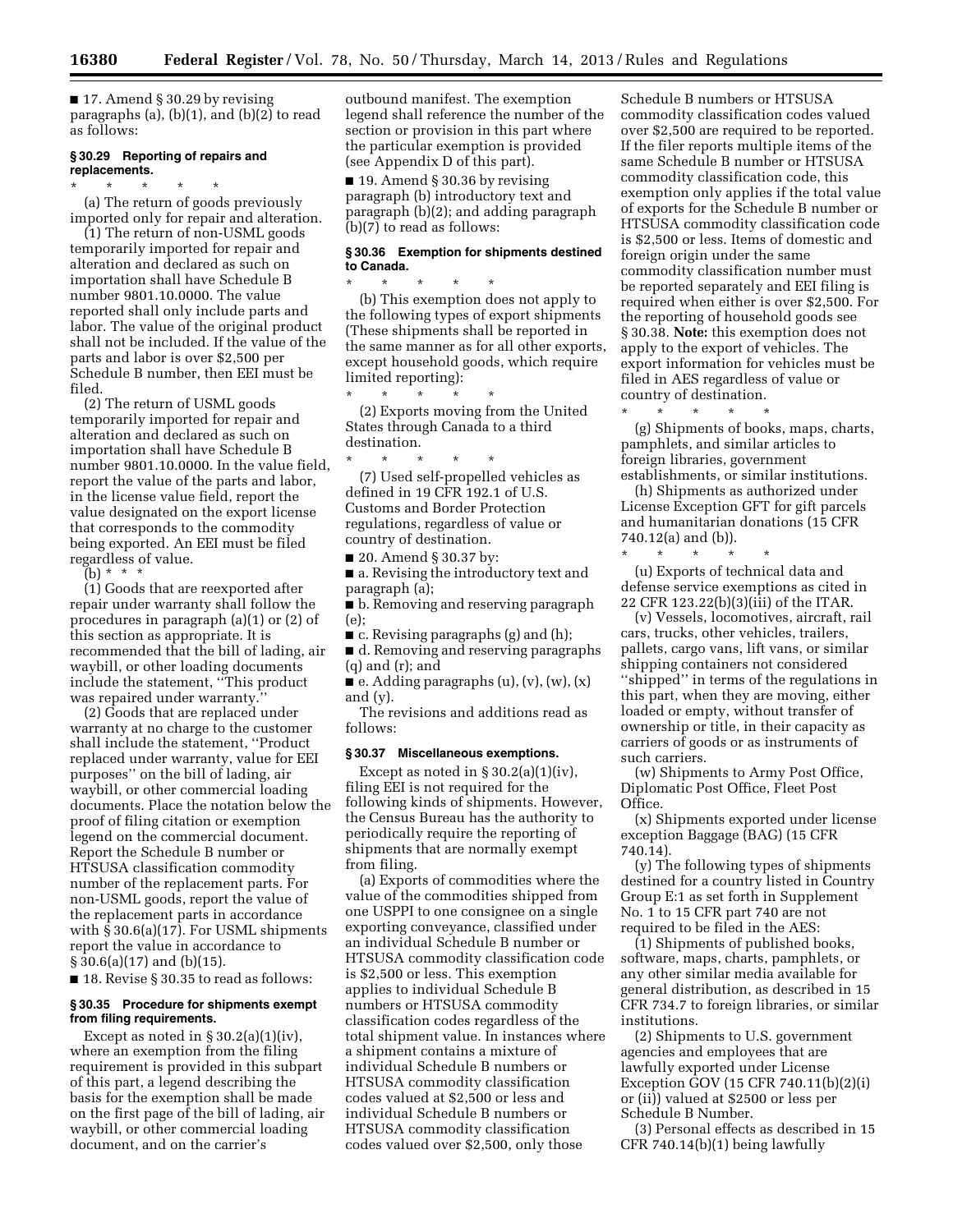exported under License Exception BAG (15 CFR 740.14).

(4) Individual gift parcels and humanitarian donations being lawfully exported under License Exception GFT (15 CFR 740.12(a) and (b)).

(5) Vessels and aircraft lawfully leaving the United States for temporary sojourn to or in a Country Group E:1 country under License Exception AVS (15 CFR 740.15).

(6) Tools of trade that will be used by a person traveling to a Country Group E:1 destination, that will be returned to the United States within one year and that are lawfully being exported to a Country Group E:1 destination under License Exception BAG (15 CFR 740.14) or License Exception TMP (15 CFR 740.9(a)).

■ 21. Revise § 30.38 to read as follows:

#### **§ 30.38 Exemption from the requirements for reporting complete commodity information.**

Except as noted in  $\S 30.2(a)(1)(iv)$ , report EEI for household goods. Household goods are usual and reasonable kinds and quantities of personal property necessary and appropriate for use by the USPPI in the USPPI's dwelling in a foreign country. Household goods include, but are not limited to items such as furniture, large and small appliances, kitchenware, electronics, toys, bicycles, clothing, personal adornments, and associated containers. These goods should be for use by the USPPI, not intended for sale; and shipped under a bill of lading or an air waybill. In such cases, Schedule B or HTSUSA commodity classification codes and domestic/foreign indicator shall not be required.

■ 22. Revise § 30.39 to read as follows:

#### **§ 30.39 Special exemptions for shipments to the U.S. Armed Services.**

Except as noted in  $\S 30.2$  (a)(1)(iv), filing of EEI is not required for any and all commodities, whether shipped commercially or through government channels, consigned to the U.S. Armed Services for their exclusive use, including shipments to armed services exchange systems. This exemption does not apply to articles that are on the USML and thus controlled by the ITAR and/or shipments that are not consigned to the U.S. Armed Services, regardless of whether they may be for their ultimate and exclusive use.

■ 23. Amend § 30.40 by revising the introductory text and removing paragraph (d). The revision reads as follows:

#### **§ 30.40 Special exemptions for certain shipments to U.S. government agencies and employees.**

Except as noted in  $\S 30.2(a)(1)(iv)$ , filing EEI is not required for the following types of shipments to U.S. government agencies and employees: \* \* \* \* \*

 $\blacksquare$  24. Amend § 30.45 as follows: ■ a. Revise paragraph (a) introductory text and paragraphs  $(a)(2)$ ,  $(a)(4)$ ,  $(c)$ ,  $(d)$ , and (f)(1) and (2); and

■ b. Remove paragraphs (f)(3) and (4). The revisions read as follows:

#### **§ 30.45 General statement of requirements for the filing of carrier manifests with proof of filing citations for the electronic submission of export information or exemption legends when Electronic Export Information filing is not required.**

(a) *Requirement for filing carrier manifest.* Carriers transporting goods from the United States, Puerto Rico, or the U.S. Virgin Islands to foreign countries; from the United States or Puerto Rico to the U.S. Virgin Islands; or between the United States and Puerto Rico may not be granted clearance and may not depart until complete manifests or other required documentation (for ocean, air, and rail carriers) have been delivered to CBP Port Director in accordance with all applicable requirements under CBP regulations. The CBP may require any document it determines necessary to ensure compliance with U.S. export control laws, such as: bill of lading, air waybill, export shipping instructions, manifest, train consist, or other commercial loading documents. The required documents shall contain the appropriate AES proof of filing citations, covering all cargo for which the EEI is required; or exemption legends, covering cargo for which EEI need not be filed by the regulations of this part. Such annotation shall be without material change or amendment of proof of filing citations or exemption and exclusion legends as provided to the carrier by the USPPI or its authorized agent.

\* \* \* \* \* (2) *Aircraft.* Aircraft transporting goods shall file a complete manifest in accordance with all applicable requirements under CBP regulations. The manifest shall be filed with the CBP Port Director at the CBP port of exit. For shipments from the United States to Puerto Rico, the manifests shall be filed with the CBP Port Director at the port where the goods are unladen in Puerto Rico.

\* \* \* \* \* (4) *Carriers not required to file manifests.* Carriers allowed to file incomplete manifests under applicable CBP regulations are required, upon request, to present to the CBP Port Director the proof of filing citation, exemption or exclusion legends for each shipment, prior to departure of the vessel, aircraft, train, truck or other means of conveyance.

\* \* \* \* \* (c) *Split shipments.* When a shipment is divided by the carrier and is covered by a single EEI transmission, the split shipment procedure provided in § 30.28 shall be followed by the carrier in delivering manifests with the proof of filing citation or exemption legend to the CBP Port Director.

(d) *Attachment of commercial documents.* The manifest shall carry a notation that values stated are as presented on the bills of lading, cargo lists, export shipping documents or other commercial documents. The bills of lading, cargo lists, export shipping documents or other commercial documents shall be securely attached to the manifest in such a manner as to constitute one document and otherwise comply with CBP regulations.

\* \* \* \* \* (f) \* \* \*

(1) Except as noted in § 30.4(b)(2), ocean, rail, truck and air exporting carriers shall not load cargo that does not have all proof of filing citations, exemption, exclusion legends, or postdeparture citations as provided for in Appendix D.

(2) Except as noted in § 30.4(b)(2), ocean, rail, truck and air exporting carriers are subject to the penalties provided for in Subpart H of this part if the exporting carrier;

■ 25. Revise § 30.46 to read as follows:

\* \* \* \* \*

#### **§ 30.46 Requirements for the filing of export information by pipeline carriers.**

The operator of a pipeline may transport goods to a foreign country without the prior filing of the proof of filing citations, exemption, or exclusion legends, on the condition that within four calendar days following the end of each calendar month the operator will deliver to CBP Port Director the proof of filing citations, exemption, or exclusion legends covering all exports through the pipeline to each consignee during the month.

■ 26. Amend § 30.47 by revising paragraph (a) to read as follows:

#### **§ 30.47 Clearance or departure of carriers under bond on incomplete manifest.**

(a) For purposes of the regulations in this part, except when carriers are transporting merchandise from the United States to Puerto Rico, clearance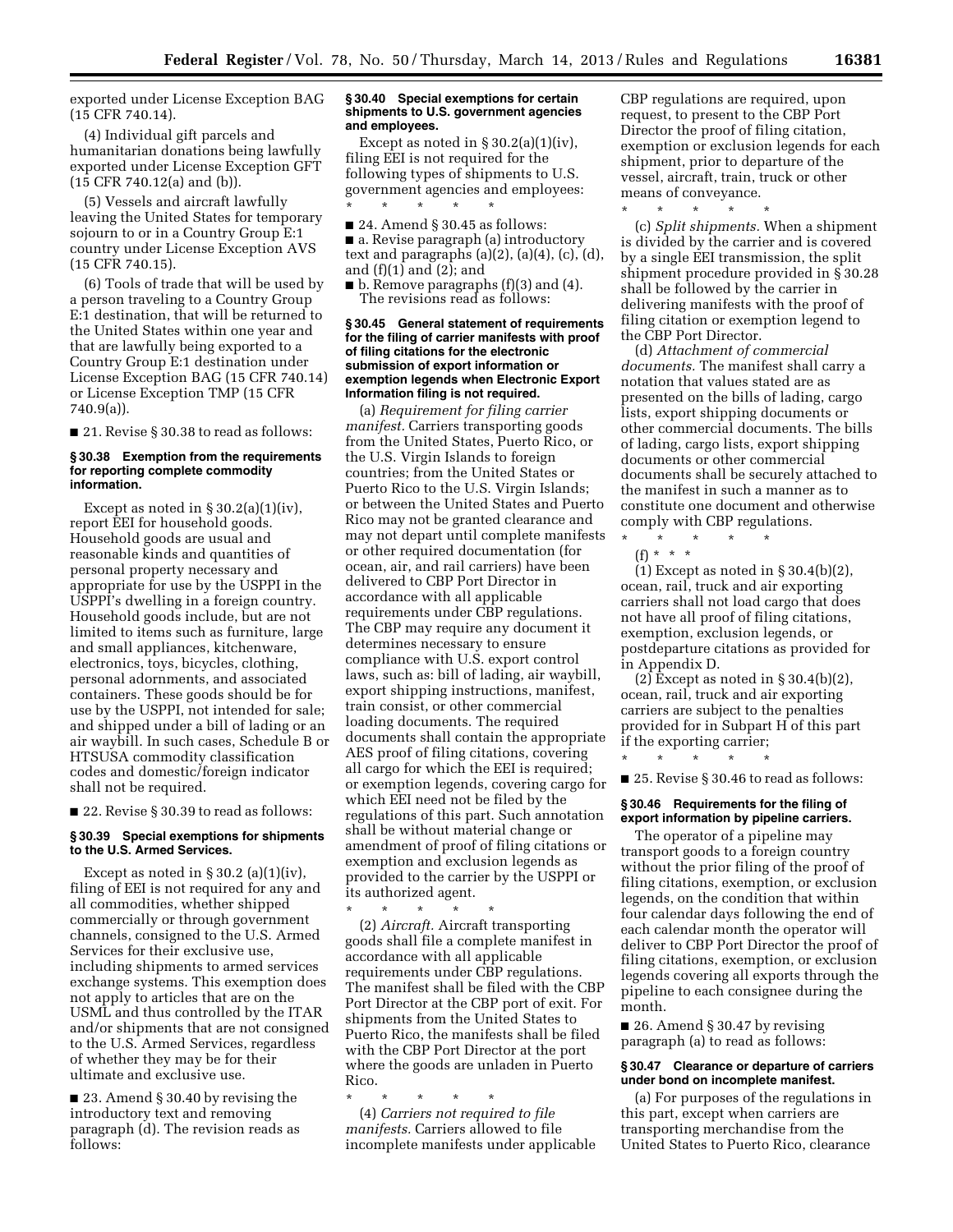or permission to depart may be granted to any carrier by a CBP Port Director prior to filing of a complete manifest as required under the CBP regulations or prior to filing by the carrier of all required filing citations, exclusion and/ or exemption legends, provided there is a bond as specified in 19 CFR 4.75, 4.76, and 122.74. The conditions of the bond shall be that a complete manifest, where a manifest is required by the regulations in this part and all required filing citations, exclusion and/or exemption legends shall be filed by the carrier in accordance with all applicable requirements under CBP regulations.

(1) For manifests submitted electronically through the AES, the condition of the bond shall be that the manifest and all required filing citations, exclusion, and/or exemption legends shall be completed in accordance with all applicable requirements under CBP regulations.

(2) For rail carriers to Canada, the conditions of the bond shall be that the manifest and all filing citations, exclusion, and/or exemption legends shall be filed with CBP in accordance with all applicable requirements under CBP regulations.

(3) For carriers under bond on incomplete manifest, upon request, a list of filing citations, exclusion, and/or exemption legends must be presented to a CBP Export Control Officer at the port of export prior to departure by the carrier.

\* \* \* \* \*

■ 27. Amend § 30.50 by revising paragraph (b)(5) and adding paragraph (c) to read as follows:

#### **§ 30.50 General requirements for filing import entries.**

\* \* \* \* \*

(b) \* \* \*

(5) Electronic CBP Form 214 Admissions (e214).

(c) The Kimberley Process Certificates must be faxed prior to exportation to the Census Bureau on (800) 457–7328 or provided by other methods as permitted by the Census Bureau.

■ 28. Revise § 30.52 to read as follows:

#### **§ 30.52 Foreign Trade Zones (FTZ).**

When goods are withdrawn from a FTZ for export to a foreign country, the export shall be reported in accordance with § 30.2. Foreign goods admitted into FTZs shall be reported as a general import. Statistical requirements for zone admissions are provided to the Census Bureau via CBP's Automated Broker Interface (ABI) electronic 214 (e214) program or the CBP Form 214A Application for Foreign Trade Zone Admission and/or Status Designation.

Refer to CBP Web site at *[www.cbp.gov](http://www.cbp.gov)*  to download the ''Foreign Trade Zone Manual'' where instructions for completing the paper CBP Form 214A documents are provided in Appendix C. When goods are withdrawn for domestic consumption or entry into a bonded warehouse, the withdrawal shall be reported on CBP 7501 or through the ABI in accordance with CBP regulations. The instructions and definitions for completing the e214 are provided in 19 CFR 146. The following data items are required to be filed on the 214A, for statistical purposes:

(a) Zone Number and Location

- (Address)
- (b) Port Code
- (c) Importing Vessel and Flag/Other Carrier
- (d) Export Date
- (e) Import Date
- (f) Zone Admission Number
- (g) U.S. Port of Unlading
- (h) In-bond Carrier
- (i) Foreign Port of Lading
- (j) Bill of Lading/AWB Number
- (k) Number of Packages & Country of Origin
- (l) Description of Merchandise
- (m) HTSUSA Number
- (n) Quantity (HTSUSA)
- (o) Gross Weight
- (p) Separate Value and Aggregate Charges
- (q) Status Designation
- $\blacksquare$  29. Amend § 30.54 by revising paragraph (b) to read as follows:

#### **§ 30.54 Special provisions for imports from Canada.**

\* \* \* \* \* (b) All other imports from Canada, including certain softwood lumber products not covered in paragraph (a) of this section, will require the two letter designation of the Canadian province of origin to be reported on U.S. entry summary records. This information is required only for U.S. imports that under applicable CBP rules of origin are determined to originate in Canada. For nonmanufactured goods determined to be of Canadian origin, the province of origin is defined as the region where the exported goods were originally grown, mined, or otherwise produced. For goods of Canadian origin that are manufactured or assembled in Canada, with the exception of the certain softwood lumber products described in paragraph (a) of this section, the region of origin is that in which the final manufacture or assembly is performed prior to exporting that good to the United States. In cases where the region in which the goods were manufactured, assembled, grown, mined, or otherwise produced is unknown, the province in

which the Canadian vendor is located can be reported. For those reporting on paper forms the region of origin code replaces the country of origin code on CBP Form 7501, entry summary form. \* \* \* \* \*

■ 30. Amend § 30.71 by revising paragraph (b)(1), redesignating paragraphs (b)(2) and (3) as paragraphs (b)(3) and (4), revising the newly redesignated (b)(3) and adding new paragraph (b)(2) to read as follows:

#### **§ 30.71 False or fraudulent reporting on or misuse of the Automated Export System.**

\* \* \* \* \*

(b) \* \* \* (1) *Failure to file violations.* A failure to file violation occurs if the government discovers that there is no AES record for an export transaction by the applicable period prescribed in § 30.4 of this part. Any AES record filed later than ten (10) calendar days after the due date will also be considered a failure to file regardless of whether the violation was or was not discovered by the government. A civil penalty not to exceed \$10,000 may be imposed for a failure to file violation.

(2) *Late filing violations.* A late filing violation occurs when an AES record is filed after the applicable period prescribed in § 30.4 of this part. A civil penalty not to exceed \$1,100 for each day of delinquency, but not more than \$10,000 per violation, may be imposed for failure to file timely export information or reports in connection with the exportation or transportation of cargo. (See 19 CFR part 192)

(3) *Filing false/misleading information, furtherance of illegal activities and penalties for other violations.* A civil penalty not to exceed \$10,000 per violation may be imposed for each violation of provisions of this part other than any violation encompassed by paragraph (b)(1) or (b)(2) of this section. Such penalty may be in addition to any other penalty imposed by law.

■ 31. Amend § 30.74 by revising paragraphs  $(c)(3)(iv)$ ,  $(c)(3)(v)$ , and  $(c)(5)$ and adding paragraphs (c)(3)(vi) and (c)(3)(vii) to read a follows:

#### **§ 30.74 Voluntary self-disclosure.**

\* \* \* \* \* (c) \* \* \*

\* \* \* \* \*

 $(3) * * * *$ 

(iv) The complete identities and addresses of all individuals and organizations, whether foreign or domestic, involved in the activities giving rise to the violations;

(v) A description of any mitigating circumstances;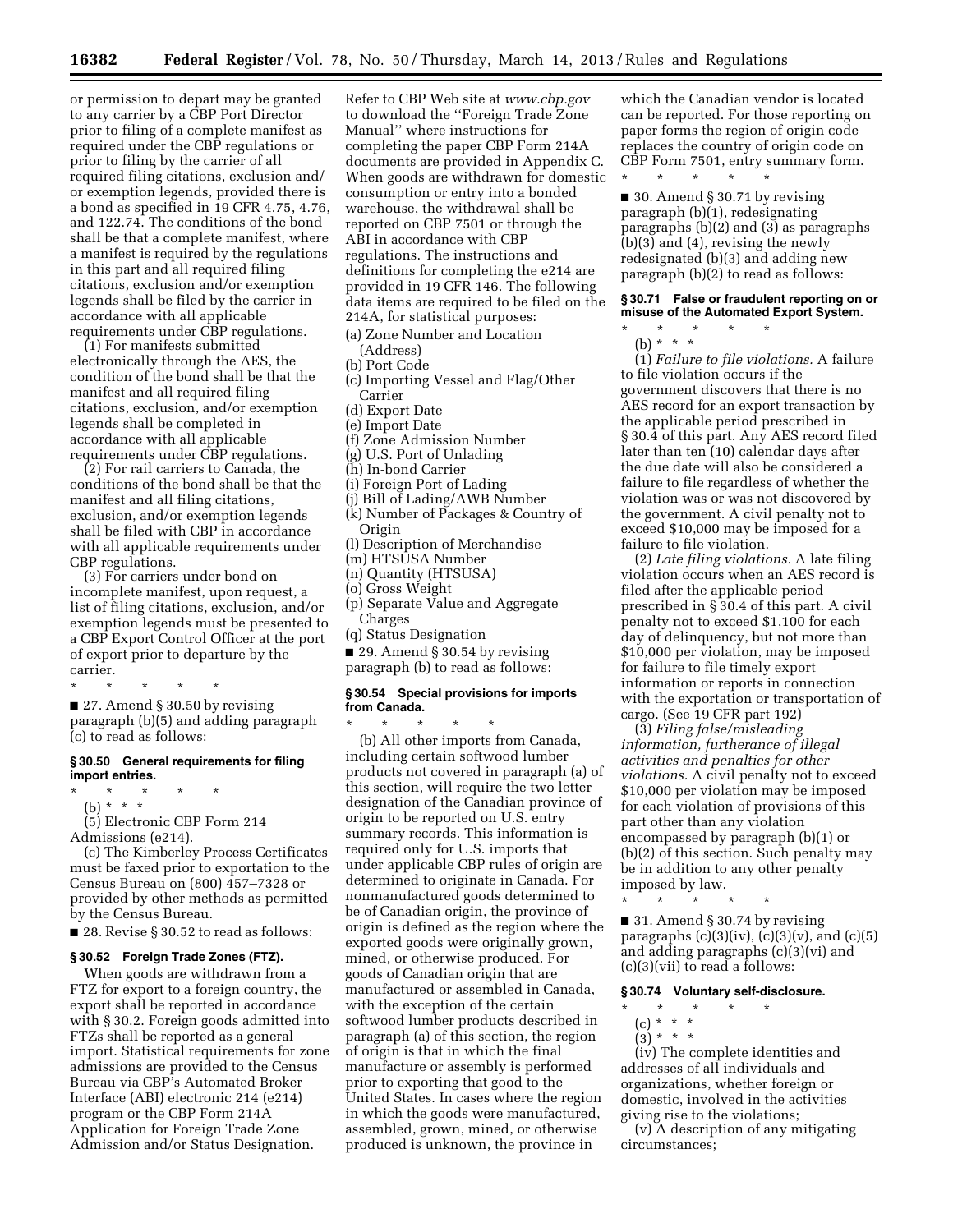(vi) Corrective measures taken; and (vii) ITNs of the missed and/or corrected shipments.

\* \* \* \* \*

(5) *Where to make voluntary selfdisclosures.* With the exception of voluntary disclosures of manifest violations under § 30.47(c), the information constituting a Voluntary Self-Disclosures or any other correspondence pertaining to a Voluntary Self-Disclosures may be submitted to: Chief, Foreign Trade Division, U.S. Census Bureau, Room 6K032, Washington, DC 20233–6700, or by fax on (301) 763–8835. Additional instructions are found at *[www.census.gov/trade](http://www.census.gov/trade)*.

\* \* \* \* \*

■ 32. In Appendix B to Part 30, revise parts II and III to read as follows:

#### **Appendix B to Part 30—AES Filing Codes**

\* \* \* \* \*

#### **Part II—Export Information Codes**

- *TP*—Temporary exports of domestic merchandise
- -Shipments of merchandise imported under a Temporary Import Bond for further manufacturing or processing
- *IR*—Shipments of merchandise imported under a Temporary Import Bond for repair
- *CH*—Shipments of goods donated for charity
- *FS*—Foreign Military Sales
- *ZD*—North American Free Trade Agreements (NAFTA) duty deferral shipments
- *OS*—All other exports
- *HV*—Shipments of personally owned vehicles
- *HH*—Household and personal effects
- *TE*—Temporary exports to be returned to the United States
- *TL*—Merchandise leased for less than a year
- *IS*—Shipments of merchandise imported under a Temporary Import Bond for return in the same condition
- *CR*—Shipments moving under a carnet
- *GP*—U.S. Government shipments
- *MS*—Shipments consigned to the U.S. Armed Forces
- *GS*—Shipments to U.S. Government agencies for their use
- *UG*—Gift parcels under Bureau of Industry and Security License Exception GFT
- *DD*—Other exemptions:
	- **Currency**
- Airline tickets
- Bank notes
- Internal revenue stamps
- State liquor stamps
- Advertising literature
- 
- Shipments of temporary imports by foreign entities for their use
- *IW*—International water shipments
- *CI*—Impelled shipments of goods donated for relief or charity
- *FI*—Impelled Foreign Military Sales Program
- *OI*—All other exports (impelled)
- (For Manifest Use Only by AES Carriers)
- AE Shipment information filed through AES

(See §§ 30.50 through 30.58 for information on filing exemptions.)

#### **Part III—License Codes**

Department of Commerce, Bureau of Industry and Security (BIS), Licenses

- *C30* Licenses issued by BIS authorizing an export, reexport, or other regulated
- activity.<br>C31 SCL *C31 SCL*—Special Comprehensive License
- *C32 NLR*—No License Required (controlled for other than or in addition to Anti-Terrorism)
- *C33 NLR*—No License Required (All others, including Anti-Terrorism controls ONLY)
- *C35 LVS*—Limited Value Shipments
- *C36 GBS*—Shipments to B Countries
- *C37 CIV*—Civil End Users
- *C38 TSR*—Restricted Technology and Software
- *C39 CTP*—Computers
- *C40 TMP*—Temporary Imports, Exports, and Re-exports
- *C41 RPL*—Servicing and Replacement of Parts and Equipment
- *C42 GOV*—Government and International Organizations
- *C43 GFT*—Gift Parcels and Humanitarian Donations
- *C44 TSU*—Technology and Software— Unrestricted
- *C45 BAG*—Baggage
- *C46 AVS*—Aircraft and Vessels (AES not required)
- *C49 TAPS* —Trans-Alaska Pipeline Authorization Act
- *C50 ENC*—Encryption Commodities and Software
- *C51 AGR*—License Exception Agricultural Commodities
- *C53 APP*—Adjusted Peak Performance (Computers)
- *C54 SS–WRC*—Western Red Cedar
- *C55 SS-Sample*—Crude Oil Samples
- *C56 SS–SPR*—Strategic Petroleum Reserves *C57 VEU*—Validated End User
- Authorization *C58 CCD*—Consumer Communication Devices
- *C59 STA*—Strategic Trade Authorization
- Department of Energy/National Nuclear

Security Administration (DOE/NNSA) Codes

#### *E01*—DOE/NNSA

- Nuclear Regulatory Commission (NRC) Codes
- *N01 NRC Form 250/250A*—NRC Form 250/ 250A
- *N02 NRC General License*—NRC 'General' Export License
- Department of State, Directorate of Defense Trade Controls (DDTC) Codes
- *SAG*—Agreements
- *SCA*—Canadian ITAR Exemption
- *S00*—License Exemption Citation
- *S05 DSP–5*—Permanent export of
- unclassified defense articles and services  $S61$  DSP-61—Temporary import of *S61 DSP–61*—Temporary import of
- unclassified articles
- *S73 DSP–73*—Temporary export of unclassified articles
- *S85 DSP–85*—Temporary or permanent
- import or export of classified articles *S94 DSP–94—*Foreign Military Sales

Department of Treasury, Office of Foreign Assets Control (OFAC) Codes

- *T10*—OFAC Specific License
- *T11*—OFAC General License

*T12*—Kimberley Process Certificate Number Other License Types

*OPA*—Other Partnership Agency License For export license exemptions under

International Traffic in Arms Regulations, refer to 22 CFR 120–130 of the ITAR for the list of export license exemptions.

■ 33. Revise Appendix C to Part 30 to read as follows:

#### **Appendix C to Part 30—Summary of Exemptions and Exclusions From EEI Filing**

A. Except as noted in § 30.2 (a)(1)(iv), filing EEI is not required for the following types of shipments:1

1. Exemption for shipments destined to Canada (§ 30.36).

2. Valued \$2,500 or less per Schedule B/ HTSUSA classification for commodities shipped from one USPPI to one consignee on a single carrier (§ 30.37(a)).

3. Tools of the trade and their containers that are usual and reasonable kinds and quantities of commodities and software intended for use by individual USPPIs or by employees or representatives of the exporting company in furthering the enterprises and undertakings of the USPPI abroad  $(\S 30.37(b))$ .

4. Shipments from one point in the United States to another point in the United States by routes passing through Canada or Mexico  $(\S 30.37(c))$ .

5. Shipments from one point in Canada or Mexico to another point in the same country by routes through the United States  $(S30.37(d)).$ 

6. Exports of technology and software as defined in 15 CFR part 772 of the EAR that do not require an export license. However, EEI is required for mass-market software

7. Shipments of books, maps, charts, pamphlets, and similar articles to foreign libraries, government establishments, or similar institutions (§ 30.37(g)).

Exception GFT for gift parcels and humanitarian donations (15 CFR 740.12(a)

11. Shipments of interplant

8. Shipments as authorized under License

9. Diplomatic pouches and their contents

10. Human remains and accompanying appropriate receptacles and flowers

1Exemption from the requirements for reporting complete commodity information is covered in § 30.38; Special exemptions for shipments to the U.S. Armed Services are covered in § 30.39; and special exemptions for certain shipments to U.S. Government agencies and employees are covered in

correspondence, executed invoices and other documents, and other shipments of company business records from a U.S. firm to its subsidiary or affiliate. This excludes highly

§ 30.40.

 $(S 30.37(f)).$ 

(§ 30.37(i)).

 $(\bar{§}\ \bar{3}0.37(i)).$ 

and (b)); § 30.37(h).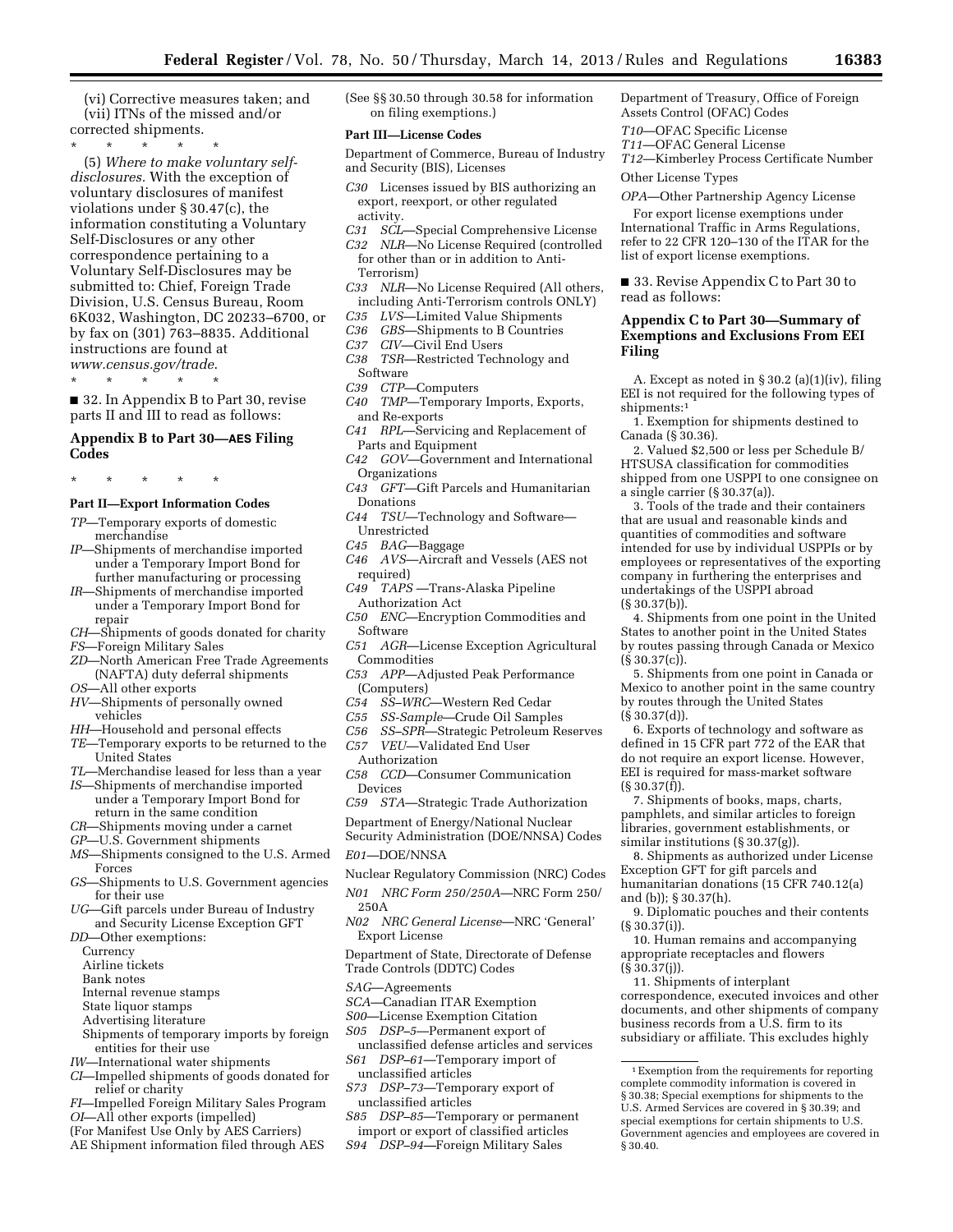technical plans, correspondence, etc. that could be licensed (§ 30.37(k)).

12. Shipments of pets as baggage  $(\$30.37(l)$ ).

13. Carrier's stores, not shipped under a bill of lading or an air waybill, supplies and equipment, including usual and reasonable kinds and quantities of bunker fuel, deck engine and steward department stores, provisions and supplies, medicinal and surgical supplies, food stores, slop chest articles, and saloon stores or supplies for use or consumption on board and not intended for unlading in a foreign country (§ 30.37(m)).

14. Dunnage not shipped under a bill of lading or an air waybill, of usual and reasonable kinds and quantities not intended for unlading in a foreign country (§ 30.37(n)).

15. Shipments of aircraft parts and equipment; food, saloon, slop chest, and related stores; and provisions and supplies for use on aircraft by a U.S. airline. (EAR license exception (AVS) for aircraft and vessels 15 CFR 740.15(c); § 30.37(o)).

16. Baggage and personal effects, accompanied or unaccompanied, of persons leaving the United States including members of crews on vessels and aircraft, when they are not shipped as cargo under a bill of lading or an air waybill or other commercial loading documents and do not require an export license (§ 30.37(p)).

17. Issued banknotes and securities and coins in circulation exported as evidence of financial claims. The EEI must be filed for unissued bank notes and securities and coins not in circulation (such as bank notes printed in the United States and exported in

fulfillment of the printing contract or as part of collections), which should be reported at their commercial or current value  $(\S 30.37(s))$ .

18. Documents used in international transactions, documents moving out of the United States to facilitate international transactions including airline tickets, internal revenue stamps, liquor stamps, and advertising literature. Export of such documents in fulfillment of a contract for their production, however, are not exempt and must be reported at the transaction value for their production (§ 30.37(t)).

19. Exports of technical data and defense service exemptions as defined in 22 CFR 123.22(b)(3)(iii) of the ITAR (§ 30.37(u)).

20. Vessels, locomotives, aircraft, rail cars, trucks, other vehicles, trailers, pallets, cargo vans, lift vans, or similar shipping containers not considered ''shipped'' in terms of the regulations in this part, when they are moving, either loaded or empty, without transfer of ownership or title, in their capacity as carriers of goods or as instruments of such carriers, and EEI filing is not required. (§ 30.37(v)).

21. Shipments to APO/DPO/FPO

(§ 30.37(w))

22. Shipments exported under license exception BAG (§ 30.37(x))

23. Certain shipments destined to Country Group E:1 (§ 30.37(y))

B. The following types of transactions are outside the scope of the FTR and shall be excluded from EEI filing:

1. Goods shipped under CBP bond through the United States, Puerto Rico, or the U.S. Virgin Islands from one foreign country or

area to another where such goods do not enter the consumption channels of the United States.

2. Except Puerto Rico and U.S. Virgin Islands, goods shipped from the U.S. territories, and goods shipped between the United States and these territories do not require EEI filing. However, goods transiting U.S. territories to foreign destinations require EEI filing.

3. Electronic transmissions and intangible transfers. (See Subpart B of this part for export control requirements for these types of transactions.)

4. Goods shipped to Guantanamo Bay Naval Base in Cuba from the United States, Puerto Rico, or the U.S. Virgin Islands and from Guantanamo Bay Naval Base to the United States, Puerto Rico, or the U.S. Virgin Islands. (See § 30.39 for filing requirements for shipments exported to the U.S. Armed Services.)

5. Goods licensed by a U.S. Federal Government agency where the country of ultimate destination is the United States or goods destined to international waters where the person(s) or entity assuming control of the item(s) is a citizen or permanent resident alien of the United States or a juridical entity organized under the laws of the United States or a jurisdiction within the United States.

■ 35. Revise Appendix D to Part 30 to read as follows:

#### **Appendix D to Part 30—AES Filing Citation and Exemption Legends**

|                                                                                                                                                                                                                                                                                                                                                                                                                                             | AES ITN; Example: AES X20100101987654.                                                       |
|---------------------------------------------------------------------------------------------------------------------------------------------------------------------------------------------------------------------------------------------------------------------------------------------------------------------------------------------------------------------------------------------------------------------------------------------|----------------------------------------------------------------------------------------------|
|                                                                                                                                                                                                                                                                                                                                                                                                                                             | AES ITN; Example: AES X20100101987654.                                                       |
| III. AES Postdeparture Citation—USPPI; USPPI is filing the EEI                                                                                                                                                                                                                                                                                                                                                                              | AESPOST USPPI EIN mm/dd/yyyy; Example: AESPOST 12345678912<br>01/01/2010.                    |
| IV. Postdeparture Citation—Agent; Agent is filing the EEI                                                                                                                                                                                                                                                                                                                                                                                   | AESPOST USPPI EIN—Filer ID mm/dd/yyyy; Example: AESPOST<br>12345678912-987654321 01/01/2010. |
| V. AES Downtime Citation—Use only when AES or AES Direct is un-<br>available.                                                                                                                                                                                                                                                                                                                                                               | AESDOWN Filer ID mm/dd/yyyy; Example: AESDOWN 123456789 01/<br>01/2010.                      |
|                                                                                                                                                                                                                                                                                                                                                                                                                                             | NOEEI § 30.36.                                                                               |
|                                                                                                                                                                                                                                                                                                                                                                                                                                             | NOEEI § 30.37(a).                                                                            |
| VIII. Miscellaneous Exemption Statements are found in 15 CFR 30<br>Subpart D $\S 30.37(b)$ through $\S 30.37(v)$ .                                                                                                                                                                                                                                                                                                                          | NOEEI § 30.37 (site corresponding alphabet).                                                 |
| IX. Special Exemption for Shipments to the U.S. Armed Forces                                                                                                                                                                                                                                                                                                                                                                                | NOEEI § 30.39.                                                                               |
| X. Special Exemptions for Certain Shipments to U.S. Government<br>Agencies and Employees (Exemption Statements are found in 15<br>CFR 30 Subpart D $\S 30.40(a)$ through $\S 30.40(d)$ .                                                                                                                                                                                                                                                    | NOEEI §30.40 (site corresponding alphabet).                                                  |
| XI. Split Shipments. Split Shipments should be referenced as such on<br>the manifest in accordance with provisions contained in $\S 30.28$ , Split<br>Shipments. The notation should be easily identifiable on the mani-<br>fest. It is preferable to include a reference to a split shipment in the<br>exemption statements cited in the example, the notation SS should<br>be included at the end of the appropriate exemption statement. | AES ITN SS; Example: AES X20100101987654 SS.                                                 |
|                                                                                                                                                                                                                                                                                                                                                                                                                                             | NOEEI § 30.8(b).                                                                             |
|                                                                                                                                                                                                                                                                                                                                                                                                                                             |                                                                                              |

■ 36. Revise Appendix E to Part 30 to read as follows:

**Appendix E to Part 30—FTSR to FTR Concordance** 

| <b>FTSR</b>                                 | <b>FTSR Regulatory topic</b>                                                            | <b>FTR</b> | FTR Regulatory topic                                                           |  |
|---------------------------------------------|-----------------------------------------------------------------------------------------|------------|--------------------------------------------------------------------------------|--|
| <b>Subpart A-General Requirements-USPPI</b> |                                                                                         |            |                                                                                |  |
|                                             | 30.1    General statement of requirement for Shipper's Export  <br>Declarations (SEDs). |            | 30.2 General requirements for filing Electronic Export Infor-<br>mation (EEI). |  |
|                                             | 30.1(a)  General requirements for filing SEDs                                           |            | General requirements for filing EEI.                                           |  |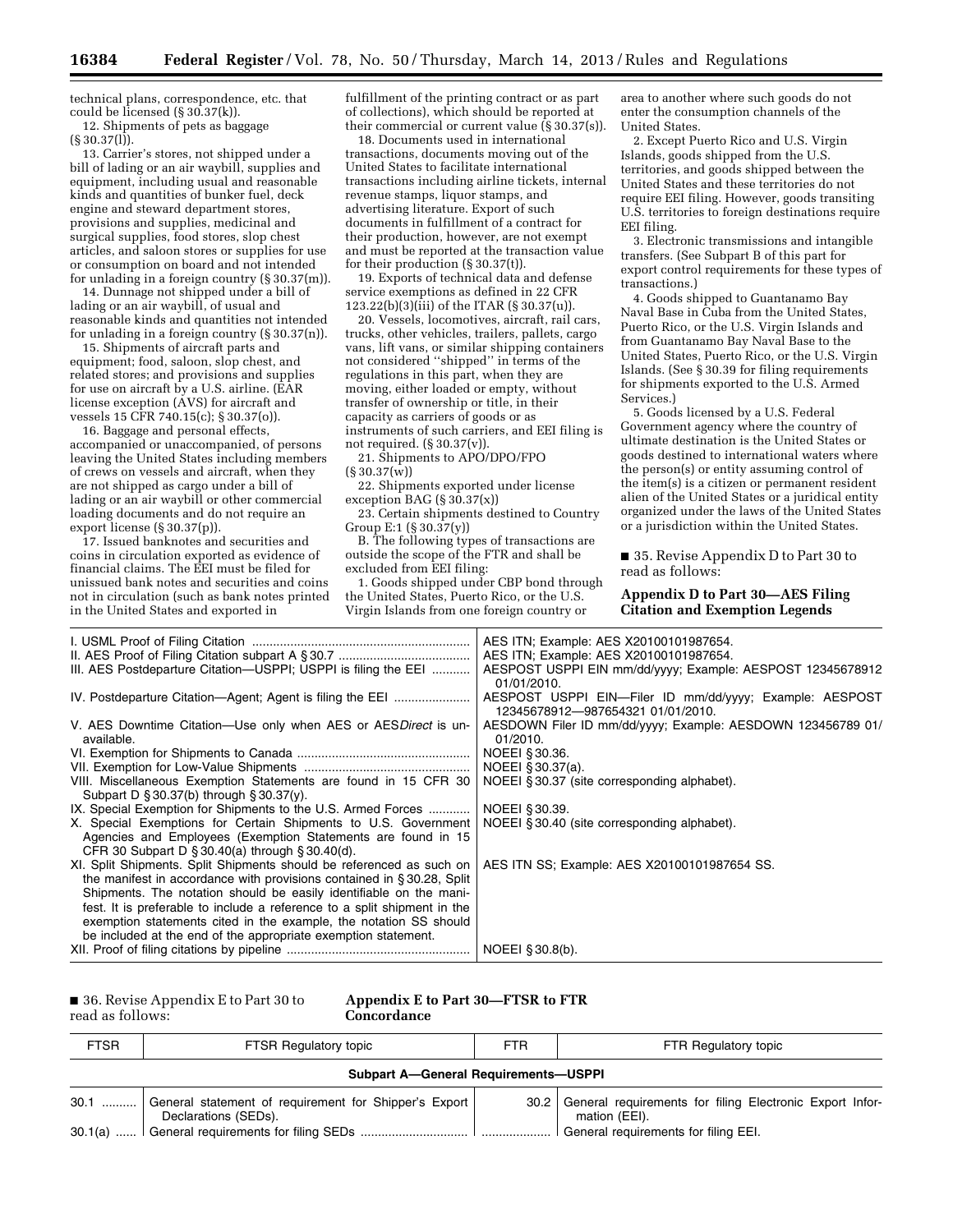| <b>FTSR</b> | <b>FTSR Regulatory topic</b>                                                                                             | FTR           | FTR Regulatory topic                                                                                                                          |  |
|-------------|--------------------------------------------------------------------------------------------------------------------------|---------------|-----------------------------------------------------------------------------------------------------------------------------------------------|--|
| $30.1(b)$   | General requirements for reporting regarding method of<br>transportation.                                                |               | NA.                                                                                                                                           |  |
| $30.1(c)$   |                                                                                                                          |               | NA.                                                                                                                                           |  |
| $30.1(d)$   | Electronic transmissions and intangible transfers                                                                        | $30.2$ (d)(3) | Exclusions from filing EEI.                                                                                                                   |  |
| 30.2        |                                                                                                                          | 30.15         | Export control and licensing requirements introduction.                                                                                       |  |
|             |                                                                                                                          |               |                                                                                                                                               |  |
|             |                                                                                                                          | 30.16         | EAR requirements for export information on shipments<br>from U.S. Possessions to foreign destinations or<br>areas.                            |  |
|             |                                                                                                                          | 30.17         | Customs and Border Protection Regulations.                                                                                                    |  |
| $30.3$      |                                                                                                                          |               | NA.                                                                                                                                           |  |
| $30.4$      | Preparation and signature of Shipper's Export Declara-<br>tions (SED).                                                   | 30.3          | Electronic Export Information filer requirements, parties<br>to export transactions, responsibilities of parties to ex-<br>port transactions. |  |
| $30.4(a)$   |                                                                                                                          | 30.3(a)       | General Requirements.                                                                                                                         |  |
|             |                                                                                                                          | 30.3(b)       | Parties to the export transaction.                                                                                                            |  |
| $30.4(b)$   | Responsibilities of parties in export transactions                                                                       | 30.3(c)       | General responsibilities of parties in export transactions.                                                                                   |  |
|             |                                                                                                                          | 30.3(d)       | Filer responsibilities.                                                                                                                       |  |
|             |                                                                                                                          |               |                                                                                                                                               |  |
| $30.4(c)$   | Responsibilities of parties in a routed export transactions                                                              | 30.3(e)       | Responsibilities of parties in a routed export transaction.                                                                                   |  |
| $30.4(d)$   | Information on the Shipper's Export Declaration (SED) or<br>Automated Export System (AES) record.                        | 30.3(a)       | General requirements.                                                                                                                         |  |
| $30.4(e)$   |                                                                                                                          | 30.3(f)       | Authorizing an agent.                                                                                                                         |  |
| $30.4(f)$   |                                                                                                                          | .             | NA.                                                                                                                                           |  |
| $30.5$      | Number and copies of Shipper's Export Declaration re-<br>quired.                                                         | .             | NA.                                                                                                                                           |  |
| $30.6$      | Requirements as to separate Shipper's Export Declara-<br>tions.                                                          |               | NA.                                                                                                                                           |  |
| $30.7$      | Information required on Shipper's Export Declarations                                                                    |               | NA.                                                                                                                                           |  |
| $30.8$      | Additional information required on Shipper's Export Dec-<br>laration for In-Transit Goods (ENG Form 7513).               |               | NA.                                                                                                                                           |  |
| $30.9$      | Requirements for separation and alignment of items on<br>Shipper's Export Declarations.                                  |               | NA.                                                                                                                                           |  |
| $30.10$     | Continuation sheets for Shipper's Export Declaration                                                                     | .             | NA.                                                                                                                                           |  |
| 30.11       | Authority to require production of document                                                                              | 30.10(b)      | Authority to require production of documents and retain-<br>ing electronic data.                                                              |  |
| 30.12       | Time and place for presenting the SED, exemption leg-<br>ends or proof of filing citations.                              | 30.4          | Electronic export information filing procedures, dead-<br>lines, and certification statements.                                                |  |
|             |                                                                                                                          | 30.8          | Time and place for presenting proof of filing citations,<br>postdeparture filing citations, AES downtime citations,                           |  |
|             |                                                                                                                          |               | and exemption legends.                                                                                                                        |  |
|             | 30.15    Procedure for presentation of declarations covering ship-<br>ments from an interior point.                      | .             | NA.                                                                                                                                           |  |
| $30.16$     | Corrections to Shipper's Export Declarations                                                                             | 30.9          | Transmitting and correcting Electronic Export Informa-<br>tion.                                                                               |  |
|             | <b>Subpart B-General Requirements-Exporting Carriers</b>                                                                 |               |                                                                                                                                               |  |
|             |                                                                                                                          |               |                                                                                                                                               |  |
| 30.20       | General statement of requirement for the filing of mani-<br>fests.                                                       | 30.45         | General statement of requirements for the filing of carrier<br>manifests with proof of filing citations.                                      |  |
| $30.20(a)$  | Carriers transporting merchandise from the United<br>States, Puerto Rico, or U.S. territories to foreign coun-<br>tries. | 30.45(a)      | Requirements for filing carrier manifest.                                                                                                     |  |
| $30.20(b)$  | For carriers transporting merchandise from the United<br>States to Puerto Rico.                                          | 30.45(a)      | Requirements for filing carrier manifest.                                                                                                     |  |
| $30.20(c)$  | Except as otherwise specifically provided, declarations<br>should not be filed at the place where the shipment           | 30.45(a)      | Requirements for filing carrier manifest.                                                                                                     |  |
| $30.20(d)$  | originates.<br>For purposes of these regulations, the port of expor-<br>tation is defined as.                            | 30.1(c)       | Definition used with EEI.                                                                                                                     |  |

30.21 ........ Requirements for the filing of Manifests ........................... 30.45 General statement of requirements for the filing of carrier manifests with proof of filing citations for the electronic submission of export information or exemption legends when EEI is not required.

|                                                                                                                                        |             | when EEI is not required.                                                              |
|----------------------------------------------------------------------------------------------------------------------------------------|-------------|----------------------------------------------------------------------------------------|
|                                                                                                                                        | 30.45(a)(1) | Vessel.                                                                                |
|                                                                                                                                        | 30.45(a)(2) | Aircraft.                                                                              |
|                                                                                                                                        | 30.45(a)(3) | Rail Carrier.                                                                          |
| 30.21(d)  Carriers not required to file manifests                                                                                      |             | $30.45(a)(4)$ Carriers not required to file manifests.                                 |
| $30.22(a)$ Requirements for the filing of SEDs or AES exemption<br>legends and AES proof of filing citations by departing<br>carriers. |             | 30.8 Time and place for presenting proof of filing citation, and<br>exemption legends. |
| $30.22(b)$ The exporting carrier shall be responsible for the accu-  <br>racy of the following items of information.                   |             | NA.                                                                                    |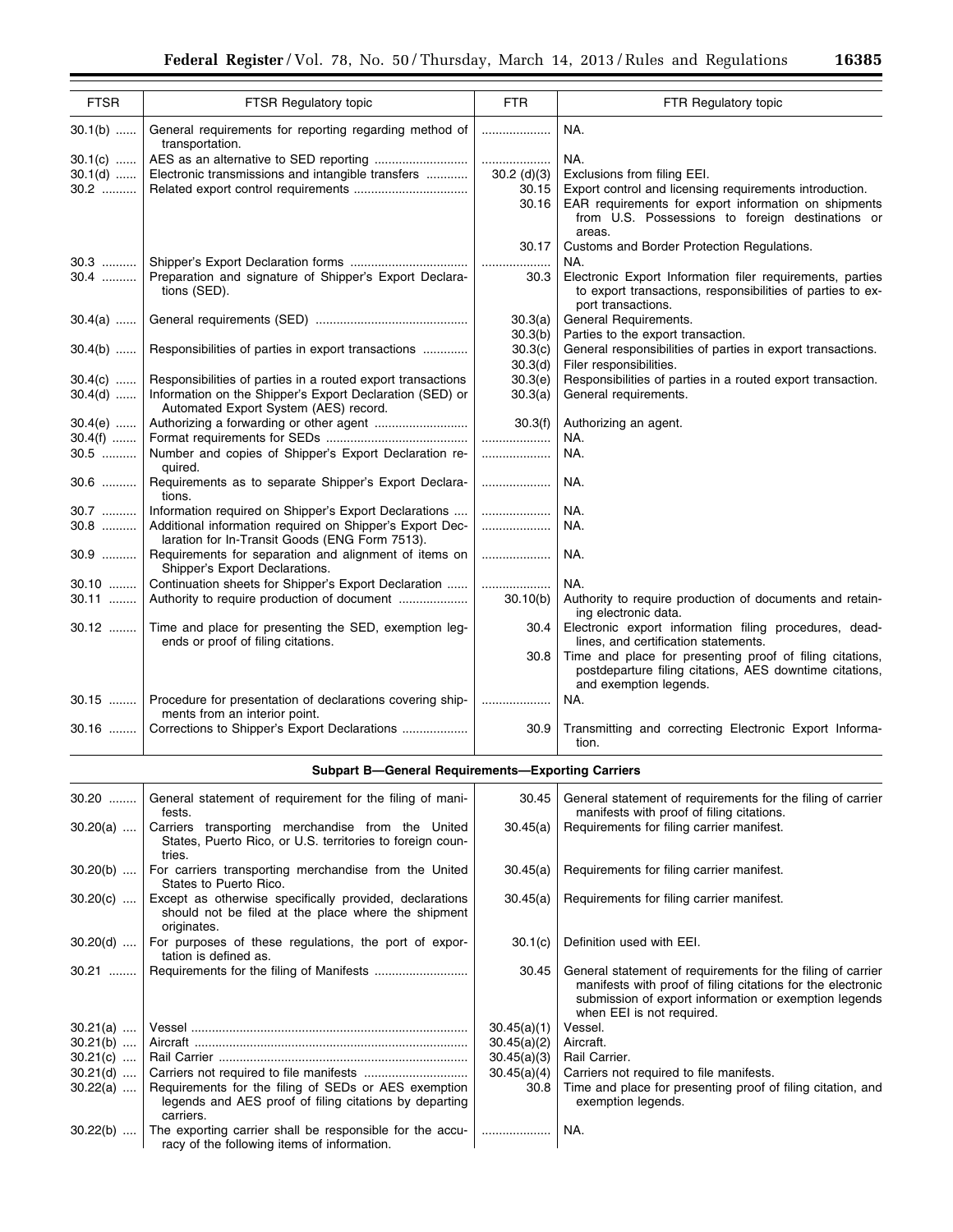| <b>FTSR</b>            | FTSR Regulatory topic                                                                                                                                                                                                                                                                                                                                                                                       | <b>FTR</b>           | FTR Regulatory topic                                                                                                                                                                              |
|------------------------|-------------------------------------------------------------------------------------------------------------------------------------------------------------------------------------------------------------------------------------------------------------------------------------------------------------------------------------------------------------------------------------------------------------|----------------------|---------------------------------------------------------------------------------------------------------------------------------------------------------------------------------------------------|
| $30.22(c)$             | Except as provided in paragraph (d) of this section,<br>when a transportation company finds, prior to the filing<br>of declarations and manifest as provided in paragraph<br>(a) of this section, that due to circumstances beyond<br>the control of the transportation company or to inad-<br>vertence, a portion of the merchandise covered by an<br>individual Shipper's Export Declaration has not been |                      | NA.                                                                                                                                                                                               |
| $30.22(d)$             | exported on the intended carrier.<br>When a shipment by air covered by a single Shipper's<br>Export Declaration is divided by the transportation<br>company and exported in more than one aircraft of the<br>transportation.                                                                                                                                                                                | 30.45(c)             | Split shipments.                                                                                                                                                                                  |
| $30.22(e)$             | Exporting carriers are authorized to amend incorrect<br>shipping weights reported on Shipper's Export Dec-<br>larations.                                                                                                                                                                                                                                                                                    | .                    | NA.                                                                                                                                                                                               |
| 30.23                  | Requirements for the filing of Shipper's Export Declara-<br>tions by pipeline carriers                                                                                                                                                                                                                                                                                                                      | 30.46                | Requirements for the filing of export information by pipe-<br>line carriers.                                                                                                                      |
| 30.24                  | Clearance or departure of carriers under bond on incom-<br>plete manifest on Shipper's Export Declarations.                                                                                                                                                                                                                                                                                                 | 30.47                | Clearance or departure of carriers under bond on incom-<br>plete manifests.                                                                                                                       |
|                        | <b>Subpart C-Special Provisions Applicable Under Particular Circumstances</b>                                                                                                                                                                                                                                                                                                                               |                      |                                                                                                                                                                                                   |
| $30.30$<br>30.31       | Identification of certain nonstatistical and other unusual<br>transactions.                                                                                                                                                                                                                                                                                                                                 | 30.25<br>30.29       | Values for certain types of transactions.<br>Reporting of repairs and replacements.                                                                                                               |
| $30.31(a)$             | Merchandise exported for repair only, and other tem-<br>porary exports.                                                                                                                                                                                                                                                                                                                                     | 30.29(a)             | The return of goods previously imported for repair.                                                                                                                                               |
| $30.31(b)$             | The return of merchandise previously imported for repair<br>only.                                                                                                                                                                                                                                                                                                                                           | 30.29(b)             | Goods that are covered under warranty and other tem-<br>porary exports.                                                                                                                           |
| $30.31(c)$             | Shipments of material in connection with construction,<br>maintenance, and related work being done on projects<br>for the U.S. Armed Forces.                                                                                                                                                                                                                                                                |                      | NA.                                                                                                                                                                                               |
| $30.33$                | Vessels, planes, cargo vans, and other carriers and con-<br>tainers sold foreign.                                                                                                                                                                                                                                                                                                                           | 30.26                | Reporting of vessels, aircraft, cargo vans, and other car-<br>riers and containers.                                                                                                               |
| 30.34                  | Return of exported cargo to the United States prior to<br>reaching its final destination.                                                                                                                                                                                                                                                                                                                   | 30.27                | Return of exported cargo to the United States prior to<br>reaching its final destination.                                                                                                         |
| 30.37<br>$30.37(a)$    | Exceptions from the requirement for reporting complete<br>commodity detail on the Shipper's Export Declaration.<br>Where it can be determined that particular types of U.S.<br>Government shipments, or shipments for government                                                                                                                                                                            | 30.38<br>30.39       | Exemption from the requirements for reporting complete<br>commodity information.<br>Special exemptions for shipments to the U.S. Armed<br>Services. (Note, this section does not specifically ad- |
| $30.37(b)$             | projects, are of such nature that they should not be in-<br>cluded in the export statistics.<br>Special exemptions to specific portions of the require-<br>ments of §30.7 with respect to the reporting of de-                                                                                                                                                                                              |                      | dress construction materials nor related work being<br>done on projects).<br>NA.                                                                                                                  |
| $30.39$                | tailed information.<br>Authorization for reporting statistical information other<br>than by means of individual Shipper's Export Declara-                                                                                                                                                                                                                                                                   |                      | NA.                                                                                                                                                                                               |
| 30.40                  | tions filed for each shipment.                                                                                                                                                                                                                                                                                                                                                                              |                      | NA.                                                                                                                                                                                               |
| 30.41                  |                                                                                                                                                                                                                                                                                                                                                                                                             | 30.28                | Split shipments.                                                                                                                                                                                  |
|                        | Subpart D—Exemptions from the requirements for the Filing of Shipper's Export Declarations                                                                                                                                                                                                                                                                                                                  |                      |                                                                                                                                                                                                   |
| 30.50                  | Procedure for shipments exempt from the requirements<br>for Shipper's Export Declarations.                                                                                                                                                                                                                                                                                                                  | 30.35                | Procedure for shipments exempt from filing require-<br>ments.                                                                                                                                     |
| 30.51<br>30.52         | Government shipments not generally exempt<br>Special exemptions for shipments to the U.S. Armed                                                                                                                                                                                                                                                                                                             | 30.39<br>30.39       | Special exemption for shipments to the U.S. Armed<br>Services.<br>Special exemptions for shipments to the U.S. Armed                                                                              |
| 30.53                  | Services.<br>Special exemptions for certain shipments to U.S. Gov-                                                                                                                                                                                                                                                                                                                                          | 30.40                | Services.<br>Special exemptions for certain shipments to U.S. Gov-                                                                                                                                |
| $30.53(e)$             | ernment agencies and employees.<br>All commodities shipped to and for the exclusive use of                                                                                                                                                                                                                                                                                                                  | .                    | ernment agencies and employees.<br>NA.                                                                                                                                                            |
| 30.55                  | the Panama Canal Zone Government or the Panama<br>Canal Company.                                                                                                                                                                                                                                                                                                                                            | 30.37                | Miscellaneous exemptions.                                                                                                                                                                         |
| 30.55(a)<br>$30.55(b)$ | Human remains and accompanying appropriate recep-<br>tacles and flowers.                                                                                                                                                                                                                                                                                                                                    | 30.37(i)<br>30.37(j) | Diplomatic pouches and their contents.<br>Human remains and accompanying appropriate recep-<br>tacles and flowers.                                                                                |
| 30.55(c)               | Shipments from one point in the United States to an-<br>other thereof by routes passing through Mexico.                                                                                                                                                                                                                                                                                                     | 30.37(c)             | Shipments from one point in the United States to an-<br>other point in the United States by routes passing<br>through Canada or Mexico.                                                           |
| 30.55(d)               | Shipments from one point in Mexico to another point<br>thereof by routes through the United States.                                                                                                                                                                                                                                                                                                         | 30.37(d)             | Shipments from one point in Canada or Mexico to an-<br>other point in the same country by routes through the<br>United States.                                                                    |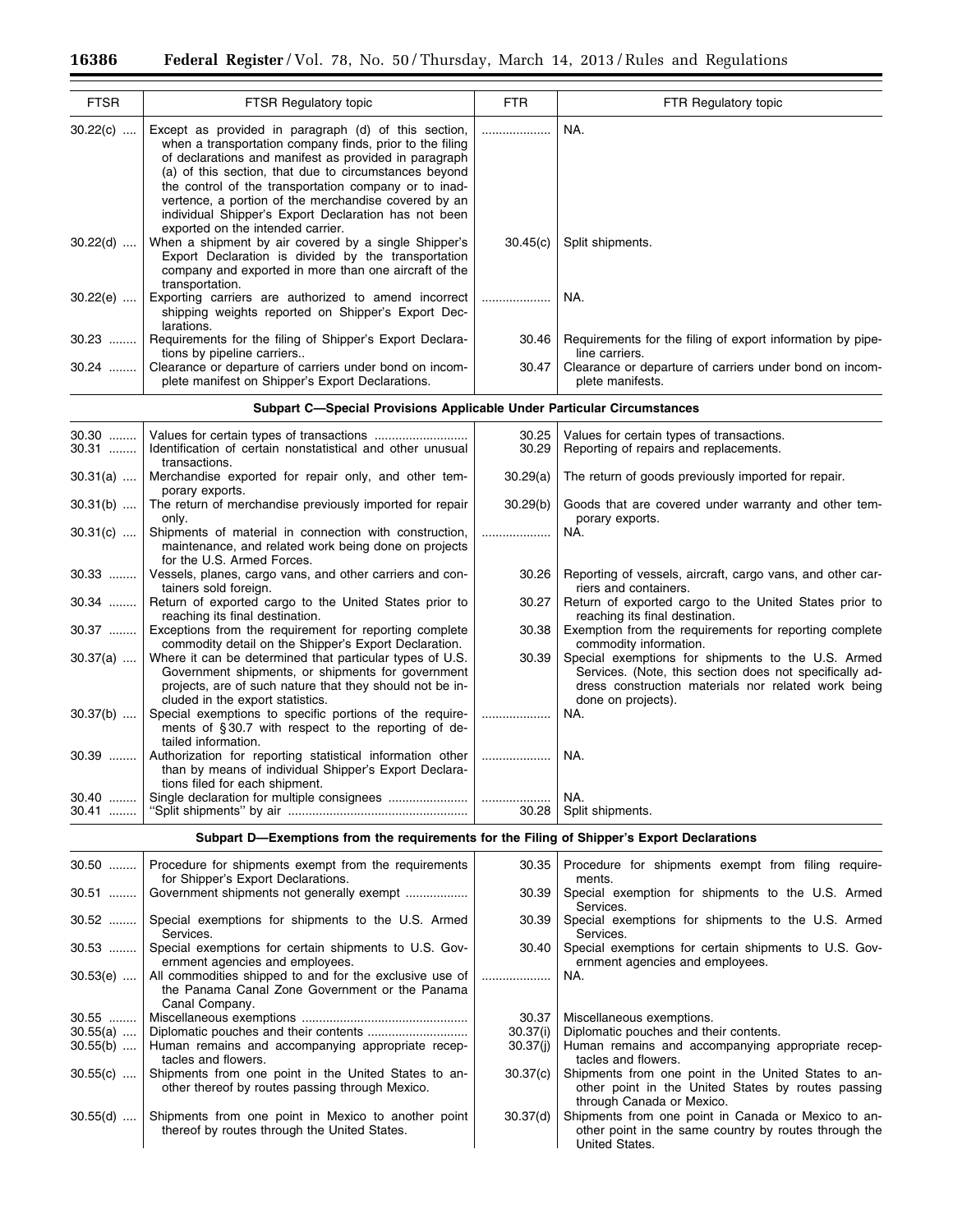| <b>FTSR</b> | FTSR Regulatory topic                                                                                                                                                                                                                                                                                                    | <b>FTR</b> | FTR Regulatory topic                                                                                                                                                                                                                                                                  |
|-------------|--------------------------------------------------------------------------------------------------------------------------------------------------------------------------------------------------------------------------------------------------------------------------------------------------------------------------|------------|---------------------------------------------------------------------------------------------------------------------------------------------------------------------------------------------------------------------------------------------------------------------------------------|
| $30.55(e)$  | Shipments, other than by vessel, or merchandise for<br>which no validated export licenses are required, trans-<br>ported inbond through the United States, and exported<br>from another U.S. port, or transshipped and exported<br>directly from the port of arrival.                                                    | 30.2(d)(1) | Shipments, transported in-bond through the United<br>States, and exported from another U.S. port, or trans-<br>shipped and exported directly from the port of arrival.                                                                                                                |
| $30.55(f)$  | Shipments to foreign libraries, government establish-<br>ments, or similar institutions, as provided in §30.53(d).                                                                                                                                                                                                       | 30.37(g)   | Shipments to foreign libraries, government establish-<br>ments, or similar institutions, as provided in $\S 30.40(d)$ .                                                                                                                                                               |
| $30.55(g)$  | Shipments of single gift parcels as authorized by the Bu-<br>reau of Industry and Security under License Exception<br>GFT, see 15 CFR 740.12 of the EAR.                                                                                                                                                                 | 30.37(h)   | Shipments authorized by License Exception GFT for gift<br>parcels, humanitarian donations.                                                                                                                                                                                            |
| $30.55(h)$  | Except as noted in paragraph $(h)(2)$ of this section, ex-<br>ports of commodities where the value of the commod-<br>ities shipped from one exporter to one consignee on a<br>single exporting carrier, classified under an individual<br>Schedule B number, is \$2,500 or less.                                         | 30.37(a)   | Except as noted in $\S 30.2(a)(1)(iv)$ , exports of commod-<br>ities where the value of the commodities shipped<br>USPPI to one consignee on a single exporting carrier,<br>classified under an individual Schedule B or HTSUSA<br>commodity classification code, is \$2,500 or less. |
| $30.55(i)$  | Shipments of interplant correspondence, executed in-<br>voices, and other documents and other shipments of<br>company business records from a U.S. firm to its sub-<br>sidiary or affiliate.                                                                                                                             | 30.37(k)   | Shipments of interplant correspondence, executed in-<br>voices, and other documents and other shipments of<br>company business records from a U.S. firm to its sub-<br>sidiary or affiliate.                                                                                          |
| $30.55(i)$  | Shipments of pets as baggage, accompanied or unac-<br>companied, of persons leaving the United States, in-<br>cluding members of crews on vessels and aircraft.                                                                                                                                                          | 30.37(l)   | Shipments of pets as baggage, accompanied or unac-<br>companied, of persons leaving the United States, in-<br>cluding members of crews on vessels and aircraft.                                                                                                                       |
| $30.55(k)$  | Shipments for use in connection with NASA tracking<br>systems under Office of Export Administration Project<br>License DL-5355-S.                                                                                                                                                                                        | .          | NA.                                                                                                                                                                                                                                                                                   |
| $30.55(l)$  | Shipments of aircraft parts and equipment, and food, sa-<br>loon, slop chest, and related stores, provisions, and<br>supplies for use on aircraft by a U.S. airline to its own<br>installations, aircraft, and agent aboard, under Depart-<br>ment of Commerce, Office of Export Administration<br>General License, RCS. | .          | NA.                                                                                                                                                                                                                                                                                   |
| $30.55(m)$  | Shipments for use in connection with NOAA operations<br>under the Office of Export Administration General Li-<br>cense G-NOAA.                                                                                                                                                                                           | .          | NA.                                                                                                                                                                                                                                                                                   |
| $30.55(n)$  | Exports of technology and software as defined in 15<br>CFR 772 of the EAR that do not require an export li-<br>cense.                                                                                                                                                                                                    | 30.37(f)   | Exports of technology and software as defined in 15<br>CFR 772 of the EAR that do not require an export li-<br>cense.                                                                                                                                                                 |
| $30.55(0)$  | Intangible exports of software and technology, such as<br>downloaded software and technical data, including<br>technology and software that requires an export li-<br>cense and mass market software exported electroni-<br>cally.                                                                                       | 30.2(d)(3) | Intangible exports of software and technology, such as<br>downloaded software and technical data, including<br>technology and software that requires an export li-<br>cense and mass market software exported electroni-<br>cally.                                                    |
| $30.56$     |                                                                                                                                                                                                                                                                                                                          | 30.37      | Miscellaneous exemptions.                                                                                                                                                                                                                                                             |
| $30.56(a)$  |                                                                                                                                                                                                                                                                                                                          | 30.38      | Exemption from the requirements for reporting complete<br>commodity information.                                                                                                                                                                                                      |
| $30.56(b)$  |                                                                                                                                                                                                                                                                                                                          | 30.37(b)   | Tools of trade                                                                                                                                                                                                                                                                        |
| 30.56(c)    |                                                                                                                                                                                                                                                                                                                          | 30.37(m)   | Carriers' stores                                                                                                                                                                                                                                                                      |
| $30.56(d)$  |                                                                                                                                                                                                                                                                                                                          | 30.37(n)   | Dunnage                                                                                                                                                                                                                                                                               |
| 30.57       | Information on export declarations for shipments of types<br>of goods covered by §30.56 not conditionally exempt.                                                                                                                                                                                                        | .          | NA.                                                                                                                                                                                                                                                                                   |
| 30.58       | Exemption for shipments from the United States to Can-<br>ada.                                                                                                                                                                                                                                                           | 30.36      | Exemption for shipments destined to Canada.                                                                                                                                                                                                                                           |
|             | Subpart E-Electronic Filing Requirements-Shipper's Export Information                                                                                                                                                                                                                                                    |            |                                                                                                                                                                                                                                                                                       |

|            | 30.60  General requirements for filing export and manifest data<br>electronically using the Automated Export System<br>(AES). | 30.2       | General requirements for filing Electronic Export Infor-<br>mation.                                                                             |
|------------|-------------------------------------------------------------------------------------------------------------------------------|------------|-------------------------------------------------------------------------------------------------------------------------------------------------|
| $30.60(a)$ |                                                                                                                               |            | NA.                                                                                                                                             |
| $30.60(b)$ |                                                                                                                               | 30.5(a)(1) | Postdeparture filing application.                                                                                                               |
|            | 30.60(c)  General filing and transmission requirements                                                                        | 30.4       | NA.                                                                                                                                             |
| $30.60(d)$ | General responsibilities of exporters, filing agents, and<br>sea carriers                                                     | 30.3       | Electronic Export Information filer requirements, parties<br>to export transactions, and responsibilities of parties to<br>export transactions. |
| 30.61      |                                                                                                                               | 30.4       | Electronic Export Information filing procedure, deadlines,<br>and certification statement.                                                      |
| 30.62      | AES Certification, qualifications, and standards                                                                              | 30.5       | EEI filing application and certification processes and<br>standards.                                                                            |
| $30.63$    | Information required to be reported electronically through<br>AES (data elements).                                            | 30.6       | Electronic Export Information data elements.                                                                                                    |
|            | 30.64  Transmitting and correcting AES information                                                                            | 30.9       | Transmitting and correcting Electronic Export Informa-<br>tion.                                                                                 |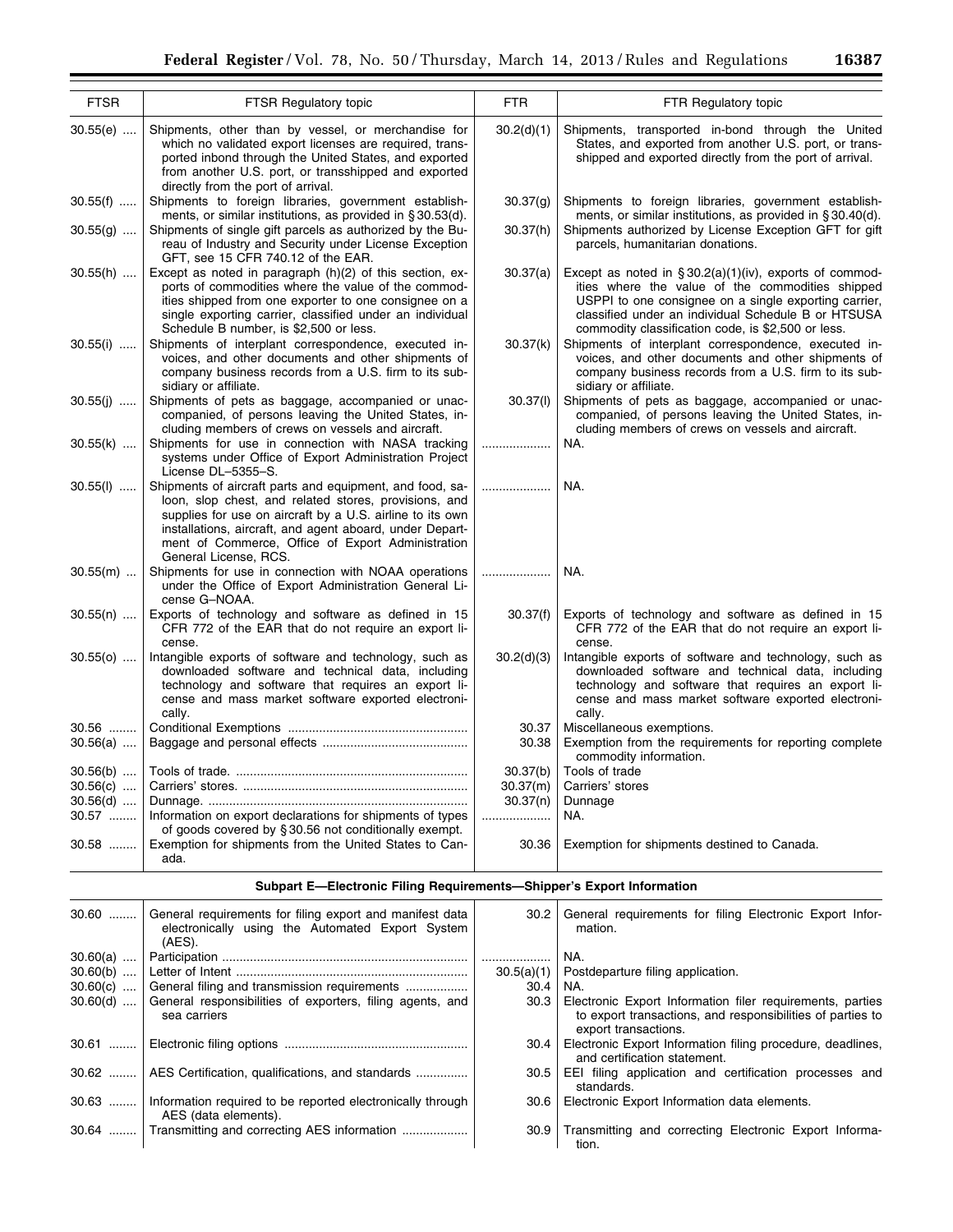$\equiv$ 

| <b>FTSR</b>                                                                 | <b>FTSR Regulatory topic</b>                                                                                                                                                              | <b>FTR</b>                                              | FTR Regulatory topic                                                                                                                                                                                                                                                                                                              |
|-----------------------------------------------------------------------------|-------------------------------------------------------------------------------------------------------------------------------------------------------------------------------------------|---------------------------------------------------------|-----------------------------------------------------------------------------------------------------------------------------------------------------------------------------------------------------------------------------------------------------------------------------------------------------------------------------------|
| $30.65$                                                                     | Annotating the proper exemption legends or proof of fil-<br>ing citations for shipments transmitted electronically.                                                                       | 30.7                                                    | Annotating the bill of lading, air waybill, and other com-<br>mercial loading documents with the proper proof of fil-<br>ing citations, approved postdeparture filing citations,<br>downtime filing citation, or exemption legends.                                                                                               |
| 30.66   <br>$30.66$                                                         | Support, documentation, and recordkeeping require-<br>ments.                                                                                                                              | 30.5(f)<br>30.10                                        | Support.<br>Retention of export information and the authority to re-<br>quire production of documents.                                                                                                                                                                                                                            |
|                                                                             | <b>Subpart F-General Requirements-Importers</b>                                                                                                                                           |                                                         |                                                                                                                                                                                                                                                                                                                                   |
| $30.70$                                                                     | Statistical information required on import entries                                                                                                                                        | 30.50<br>30.51                                          | General requirements for filing import entries.<br>Statistical information required for import entries.                                                                                                                                                                                                                           |
| $30.80$<br>$30.81$                                                          |                                                                                                                                                                                           | 30.54                                                   | Special provisions for imports from Canada.<br>NA.                                                                                                                                                                                                                                                                                |
| $30.82$                                                                     | Identification of U.S. merchandise returned for repair and<br>reexport.                                                                                                                   | 30.53                                                   | Import of goods returned for repair.                                                                                                                                                                                                                                                                                              |
| $30.83$                                                                     |                                                                                                                                                                                           |                                                         | NA.                                                                                                                                                                                                                                                                                                                               |
|                                                                             | <b>Subpart H-General Administrative Provisions</b>                                                                                                                                        |                                                         |                                                                                                                                                                                                                                                                                                                                   |
| $30.90$                                                                     | Confidential information, import entries, and withdrawals                                                                                                                                 | 30.55                                                   | Confidentiality information, import entries, and with-<br>drawals.                                                                                                                                                                                                                                                                |
| $30.91$<br>30.92<br>$30.93$<br>30.94   <br>$30.95$<br>$30.95(a)$<br>$30.99$ | Confidential information, Shipper's Export Declarations<br>30.95(b)    Exports of other than rough diamonds<br>OMB control numbers assigned pursuant to the Paper-<br>work Reduction Act. | 30.60<br>30.61<br>30.62<br>.<br>30.70<br>30.71<br>30.63 | Confidentiality of Electronic Export Information.<br>Statistical classification schedules.<br>Emergency exceptions.<br>NA.<br>Subpart H.<br>Violation of the Clean Diamond Trade Act.<br>False or fraudulent reporting.<br>Office of Management and Budget control numbers as-<br>signed pursuant to the Paperwork Reduction Act. |

■ 34. Revise Appendix F to Part 30 to read as follows:

**Appendix F to Part 30—FTR to FTSR Concordance** 

| <b>FTR</b>                            | FTR Regulatory topic                                                                                                                                 | <b>FTSR</b>     | <b>FTSR Regulatory topic</b>                                                                 |  |  |
|---------------------------------------|------------------------------------------------------------------------------------------------------------------------------------------------------|-----------------|----------------------------------------------------------------------------------------------|--|--|
| <b>Subpart A-General Requirements</b> |                                                                                                                                                      |                 |                                                                                              |  |  |
| $30.1$                                |                                                                                                                                                      | NA.             | NA.                                                                                          |  |  |
| $30.2$                                | General requirements for filing Electronic Export Infor-<br>mation.                                                                                  | 30.1            | General statement of requirement for Shipper's Export<br>Declarations.                       |  |  |
| $30.2(a)$                             |                                                                                                                                                      |                 | Filing Requirements.                                                                         |  |  |
| $30.2(b)$                             |                                                                                                                                                      | .               | NA.                                                                                          |  |  |
| $30.2(c)$                             |                                                                                                                                                      | │ ………………… │ NA. |                                                                                              |  |  |
| $30.2(d)$                             |                                                                                                                                                      | NA.             |                                                                                              |  |  |
| $30.2(e)$                             |                                                                                                                                                      | NA.             |                                                                                              |  |  |
| $30.3$                                | Electronic Export Information filer requirements, parties                                                                                            | 30.4            | Preparation and signature of Shipper's Export Declara-                                       |  |  |
|                                       | to export transactions, and responsibilities of parties to<br>export transactions.                                                                   |                 | tion.                                                                                        |  |  |
| $30.4$                                | Electronic Export Information filing procedures, dead-<br>lines, and certification statements.                                                       | 30.61           | Electronic filing options.                                                                   |  |  |
| $30.4(a)$                             |                                                                                                                                                      | 30.61(a)        | EEI transmitted predeparture.                                                                |  |  |
| $30.4(b)$                             | Filing deadlines for EEI transmitted predeparture                                                                                                    | .               | NA.                                                                                          |  |  |
| $30.4(c)$                             |                                                                                                                                                      | 30.61(b)        | EEI transmitted postdeparture.                                                               |  |  |
| $30.4(d)$                             |                                                                                                                                                      | 30.12(d)        | Exports file via AES.                                                                        |  |  |
| $30.5$                                | Electronic Export Information filing application and certifi-<br>cation processes and standards.                                                     | 30.62           | AES Certification, qualifications, and standards.                                            |  |  |
| $30.5(a)$                             |                                                                                                                                                      | 30.60(b)        | AES Participant Application.                                                                 |  |  |
| $30.5(b)$                             |                                                                                                                                                      | 30.66           | Record keeping and requirements.                                                             |  |  |
| $30.5(c)$                             |                                                                                                                                                      |                 |                                                                                              |  |  |
| $30.5(d)$                             | Electronic Export Information filing standards                                                                                                       |                 |                                                                                              |  |  |
| $30.5(e)$                             | Monitoring the filing of Electronic Export Information                                                                                               |                 |                                                                                              |  |  |
| $30.5(f)$                             |                                                                                                                                                      |                 |                                                                                              |  |  |
| $30.6$                                | Electronic Export Information data elements                                                                                                          | 30.63           | Information required to be reported electronically through<br>AES (data elements).           |  |  |
|                                       |                                                                                                                                                      | 30.65           | Annotating the proper exemption legends or proof of fil-<br>ing citations.                   |  |  |
|                                       | 30.8  Time and place for presenting proof of filing citations,<br>postdeparture filing citations, downtime filing citation,<br>or exemption legends. | 30.12           | Time and place for presenting the SED, exemption leg-<br>ends, or proof of filing citations. |  |  |
|                                       | 30.9  Transmitting and correcting Electronic Export Information                                                                                      |                 | 30.64   Transmitting and correcting AES information.                                         |  |  |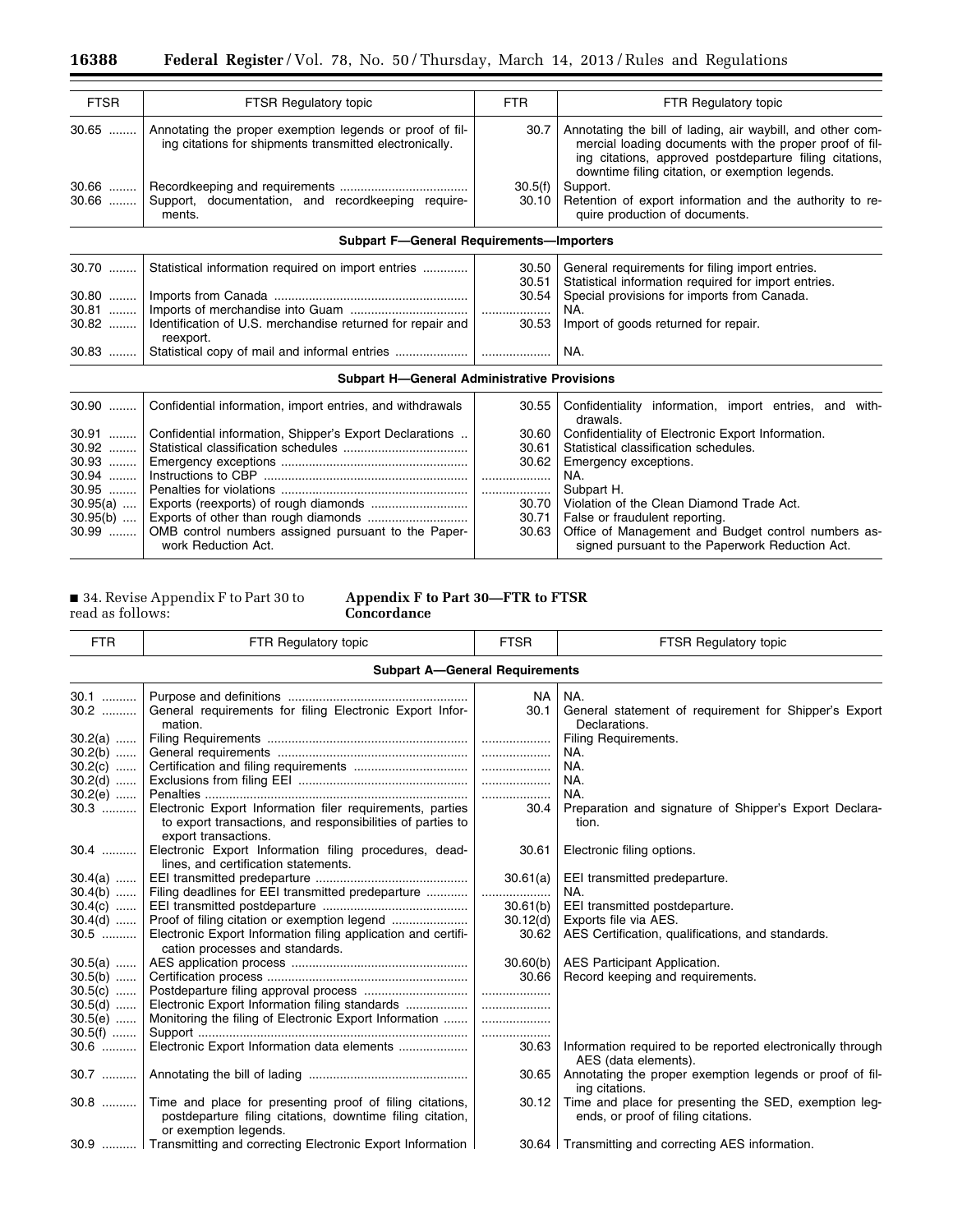| <b>FTR</b>             | FTR Regulatory topic                                                                                                                                                                         | <b>FTSR</b>          | <b>FTSR Regulatory topic</b>                                                                                                                                                                 |
|------------------------|----------------------------------------------------------------------------------------------------------------------------------------------------------------------------------------------|----------------------|----------------------------------------------------------------------------------------------------------------------------------------------------------------------------------------------|
| 30.10(a)               |                                                                                                                                                                                              | 30.16<br>30.66       | Corrections to Shipper's Export Declarations.<br>Support, documentation and recordkeeping, and docu-<br>mentation requirements.                                                              |
| 30.10(b)               | Authority to require production of documents                                                                                                                                                 | 30.11                | Authority to require production of documents.                                                                                                                                                |
|                        | <b>Subpart B-Export Control and Licensing Requirements</b>                                                                                                                                   |                      |                                                                                                                                                                                              |
| 30.15                  |                                                                                                                                                                                              | 30.2                 | Related export control requirements.                                                                                                                                                         |
| 30.16                  | Bureau of Industry and Security regulations                                                                                                                                                  | 30.2                 | Related export control requirements.                                                                                                                                                         |
| 30.17<br>30.18         | U.S. Customs and Border Protection regulations                                                                                                                                               | 30.2<br>30.2         | Related export control requirements.<br>Related export control requirements.                                                                                                                 |
| $30.19$                |                                                                                                                                                                                              | 30.2                 | Related export control requirements.                                                                                                                                                         |
|                        | Subpart C-Special Provisions and Specific-Type Transactions                                                                                                                                  |                      |                                                                                                                                                                                              |
| 30.25                  |                                                                                                                                                                                              | 30.30                | Values for certain types of transactions.                                                                                                                                                    |
| 30.26                  | Reporting of vessels, aircraft, cargo vans, and other car-<br>riers and containers.                                                                                                          | 30.33                | Vessels, planes, cargo vans, and other carriers and con-<br>tainers sold foreign.                                                                                                            |
| 30.27<br>30.28         | Return of exported cargo to the United States prior to<br>reaching its final destination.                                                                                                    | 30.34<br>30.41       | Return of exported cargo to the United States prior to<br>reaching its final destination.                                                                                                    |
| 30.29                  |                                                                                                                                                                                              | 30.31                | "Split shipments" by air.<br>Identification of certain nonstatistical and other unusual                                                                                                      |
|                        |                                                                                                                                                                                              |                      | transactions.                                                                                                                                                                                |
|                        | Subpart D—Exemptions from the Requirements for the Filing of Electronic Export Information                                                                                                   |                      |                                                                                                                                                                                              |
| 30.35                  | Procedure for shipments exempt from filing requirements                                                                                                                                      | 30.50                | Procedure for shipments exempt from the requirements<br>for SEDs.                                                                                                                            |
| 30.36                  | Exemption for shipments destined to Canada                                                                                                                                                   | 30.58                | Exemption for shipments from the United States to Can-<br>ada.                                                                                                                               |
| 30.37                  |                                                                                                                                                                                              | 30.55<br>30.55       | Miscellaneous exemptions.<br>Conditional exemptions.                                                                                                                                         |
| 30.37(a)               | Except as noted in $\S 30.2(a)(1)(iv)$ , exports of commod-<br>ities where the value * * * is \$2,500 or less.                                                                               | 30.55(h)             | Except as noted in paragraph h(2) of this section, ex-<br>ports of commodities where the value $* * * is $2,500$<br>or less.                                                                 |
| $30.37(b)$             |                                                                                                                                                                                              | 30.56(b)             | Tools of trade                                                                                                                                                                               |
| 30.37(c)               | Shipments from one point in the United States to an-<br>other point in the United States by routes passing<br>through Canada or Mexico.                                                      | 30.55(c)             | Shipments from one point in the United States to an-<br>other thereof by routes passing through Mexico.                                                                                      |
|                        |                                                                                                                                                                                              | 30.58(a)             | * * * this exemption also applies to shipments from one<br>point in the United States or Canada to another point<br>thereof $* * *$                                                          |
| 30.37(d)               | Shipments from one point in Canada or Mexico to an-<br>other point thereof by routes through the United States.                                                                              | 30.55(d)             | Shipments from one point in Canada or Mexico to an-<br>other point in the same country by routes through the<br>United States.                                                               |
|                        |                                                                                                                                                                                              | 30.58(a)             | * * * this exemption also applies to shipments from one<br>point in the United States or Canada to another point                                                                             |
|                        |                                                                                                                                                                                              |                      | thereof * * *                                                                                                                                                                                |
| 30.37(e)<br>30.37(f)   | Exports of technology and software as defined in 15<br>CFR of the EAR that do not require an export license.                                                                                 | <br>30.55(n)         | NA.<br>Exports of technology and software as defined in 15<br>CFR 772 of the EAR that do not require an export li-<br>cense                                                                  |
| $30.37(g)$             | Shipments to foreign libraries, government establish-<br>ments, or similar institutions.                                                                                                     | 30.55(f)             | Shipments to foreign libraries, government establish-<br>ments, or similar institutions, as provided in §30.53(d).                                                                           |
| 30.37(h)               | Shipments as authorized under License Exception GFT<br>for gift parcels and humanitarian donations.                                                                                          | 30.55(g)             | Shipments of single gift parcels as authorized by the Bu-<br>reau of Industry and Security under license exception<br>GFT.                                                                   |
| 30.37(i)<br>$30.37(j)$ | Human remains and accompanying appropriate recep-<br>tacles and flowers.                                                                                                                     | 30.55(a)<br>30.55(b) | Diplomatic pouches and their contents.<br>Human remains and accompanying appropriate recep-<br>tacles and flowers.                                                                           |
| 30.37(k)               | Shipments of interplant correspondence, executed in-<br>voices and other documents, and other shipments of<br>company business records from a U.S. firm to its sub-<br>sidiary or affiliate. | 30.55(i)             | Shipments of interplant correspondence, executed in-<br>voices and other documents, and other shipments of<br>company business records from a U.S. firm to its sub-<br>sidiary or affiliate. |
| 30.37(l)               | Shipments of pets as baggage, accompanied or unac-<br>companied, of persons leaving the United States, in-                                                                                   | 30.55(j)             | Shipments of pets as baggage, accompanied or unac-<br>companied, of persons leaving the United States, in-                                                                                   |
| 30.37(m)               | cluding members of crews on vessels and aircraft.<br>Carriers' stores * * *                                                                                                                  | 30.56(c)             | cluding members of crews on vessels and aircraft.<br>Carriers' stores * * *                                                                                                                  |

30.37(m) ... Carriers' stores \* \* \* 30.56(c) Carriers' stores \* \* \*

 $30.37(n)$  .... Dunnage \* \* \*<br>30.37(o) .... Shipments of aircraft parts and equipment; food, saloon,  $30.56(d)$  Dunnage \* \* \* 30.37(o) .... Shipments of aircraft parts and equipment; food, saloon, slop chest, and related stores, \* \* \*

30.37(p) .... Baggage and personal effects not shipped as cargo under a bill of lading or an air waybill and not requiring an export license \*

loon, slop chest, and related stores, \* \* \*  $30.56(a)$  Baggage and personal effects not shipped as cargo under a bill of lading or an air waybill and not requiring an export license \*

Shipments of aircraft parts and equipment and food, sa-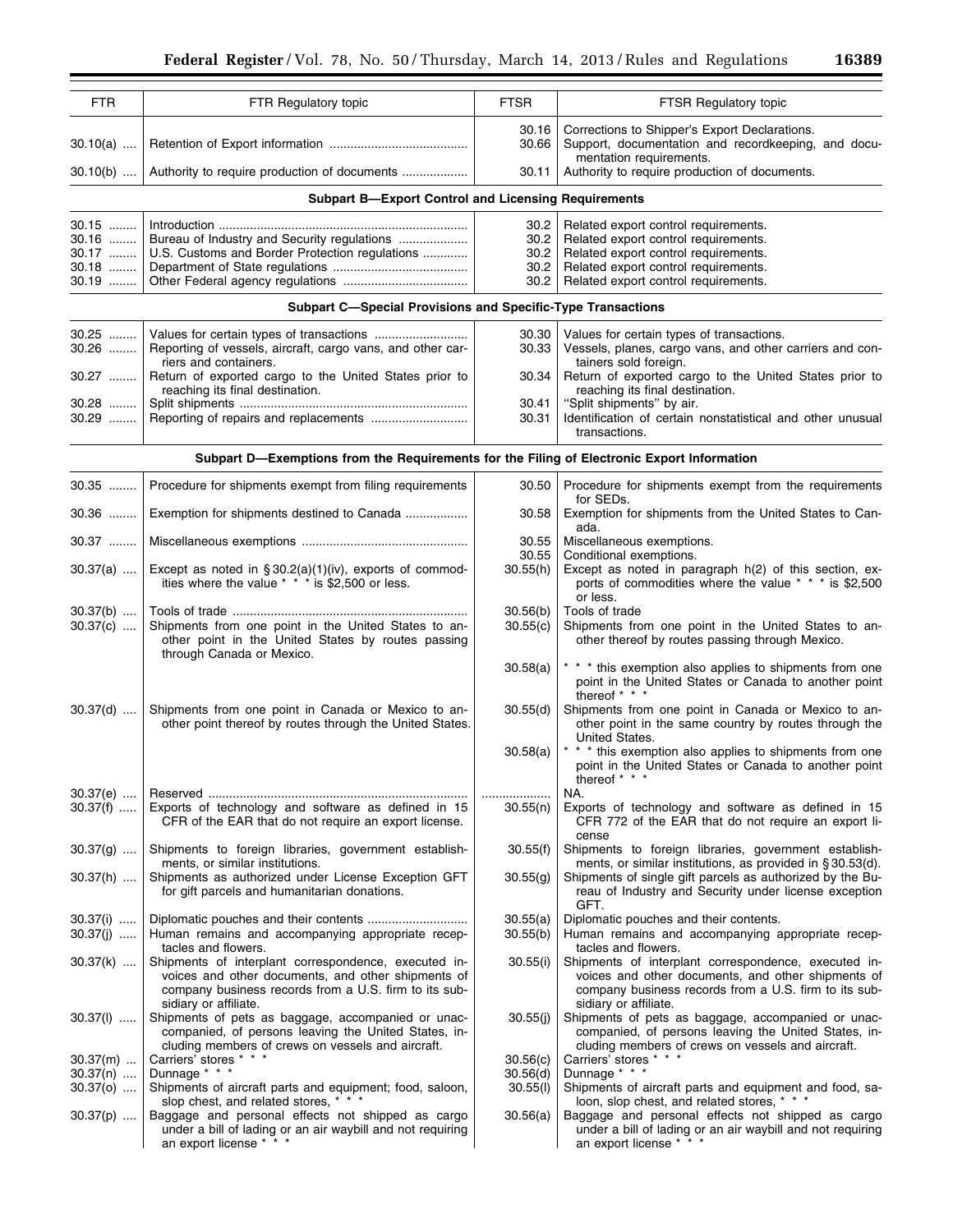| FTR                                                        | FTR Regulatory topic                                                                                                                                                                                                                                                                   | FTSR           | <b>FTSR Regulatory topic</b>                                                                                                                                                |  |  |
|------------------------------------------------------------|----------------------------------------------------------------------------------------------------------------------------------------------------------------------------------------------------------------------------------------------------------------------------------------|----------------|-----------------------------------------------------------------------------------------------------------------------------------------------------------------------------|--|--|
| $30.37(q)$                                                 |                                                                                                                                                                                                                                                                                        |                | NA.                                                                                                                                                                         |  |  |
| 30.37(r)                                                   |                                                                                                                                                                                                                                                                                        |                | NA.                                                                                                                                                                         |  |  |
| $30.37(s)$                                                 | Issued bank notes and securities and coins in circulation                                                                                                                                                                                                                              |                | NA.                                                                                                                                                                         |  |  |
| 30.37(t)                                                   | exported as evidence of financial claims.<br>Documents used in international transaction * * *                                                                                                                                                                                         |                | NA.                                                                                                                                                                         |  |  |
| $30.37(u)$                                                 | Exports of technical data and defense service exemp-<br>tions.                                                                                                                                                                                                                         |                | NA.                                                                                                                                                                         |  |  |
| $30.37(v)$                                                 | Vessels, aircraft, cargo vans and other carriers and con-<br>tainers.                                                                                                                                                                                                                  | .              | NA.                                                                                                                                                                         |  |  |
| $30.37(w)$                                                 | Shipments to Army Post Office, Diplomatic Post Office,<br>Fleet Post Office.                                                                                                                                                                                                           |                | NA.                                                                                                                                                                         |  |  |
| $30.37(x)$                                                 | Shipments exported under license exception Baggage<br>(BAG).                                                                                                                                                                                                                           |                | NA.                                                                                                                                                                         |  |  |
| 30.37(y)(1)                                                | Shipments of books, maps, charts, pamphlets, and simi-<br>lar articles to foreign libraries, government establish-<br>ments, or similar institutions                                                                                                                                   | .              | NA.                                                                                                                                                                         |  |  |
| 30.37(y)(2)                                                | Shipments to U.S. government agencies and employees<br>that are lawfully exported under License Exception<br>GOV of the Export Administration Regulations (15<br>CFR §740.11(b)(2)(i) or (ii)) valued at \$2500 or less<br>per Schedule B Number.                                      |                | NA.                                                                                                                                                                         |  |  |
| 30.37(y)(3)                                                | Personal effects as described in 15 CFR § 740.14(b)(1)<br>being lawfully exported under License Exception BAG<br>of the Export Administration Regulations (15 CFR<br>$$740.14$ ).                                                                                                      | .              | NA.                                                                                                                                                                         |  |  |
| 30.37(y)(4)                                                | Individual gift parcels and humanitarian donations being<br>lawfully exported under License Exception GFT of the<br>Administration<br>Regulations<br>Export<br>(15<br><b>CFR</b><br>$\S 740.12(a)$ and (b)).                                                                           | .              | NA.                                                                                                                                                                         |  |  |
| 30.37(y)(5)                                                | Vessels and aircraft lawfully leaving the United States<br>for temporary sojourn to or in a Country Group E:1<br>country.                                                                                                                                                              | .              | NA.                                                                                                                                                                         |  |  |
| 30.37(y)(6)                                                | Tools of trade that will be used by a person traveling to<br>a Country Group E destination, that will be returned to<br>the United States within one year and that are lawfully<br>being exported to a Country Group E:1 destination<br>under License Exception BAGGAGE (15 CFR 740.14 |                | NA.                                                                                                                                                                         |  |  |
| $30.38$                                                    | or License Exception TMP (15 CFR 740.9(a))<br>Exemption from the requirements for reporting complete<br>commodity information.                                                                                                                                                         | 30.56          | Conditional exemptions.                                                                                                                                                     |  |  |
| $30.38(a)$                                                 | Usual and reasonable kinds and quantities of wearing<br>apparel, articles of personal adornment, toilet articles,<br>medicinal supplies, food, souvenirs, games, and simi-                                                                                                             | 30.56(a)(1)    | Usual and reasonable kinds and quantities of wearing<br>apparel, articles of personal adornment, toilet articles,<br>medicinal supplies, food, souvenirs, games, and simi-  |  |  |
| $30.38(b)$                                                 | lar personal effects and their containers.<br>Usual and reasonable kinds and quantities of furniture,<br>household effects, household furnishings, and their<br>containers.                                                                                                            | 30.56(a)(2)    | lar personal effects and their containers.<br>Usual and reasonable kinds and quantities of furniture,<br>household effects, household furnishings, and their<br>containers. |  |  |
| $30.38(c)$                                                 | Usual and reasonable kinds and quantities of vehicles,<br>such as passenger cars, station wagons, trucks, * * *                                                                                                                                                                        | 30.56(a)(3)    | Usual and reasonable kinds and quantities of vehicles,<br>such as passenger cars, station wagons, trucks, * * *                                                             |  |  |
| 30.39                                                      | Special exemptions for shipments to the U.S. Armed<br>Services.                                                                                                                                                                                                                        | 30.52          | Special exemptions for shipments to the U.S. Armed<br>Services.                                                                                                             |  |  |
| 30.40                                                      | Special exemptions for certain shipments to U.S. Gov-<br>ernment agencies and employees.                                                                                                                                                                                               | 30.53          | Special exemptions for certain shipments to U.S. Gov-<br>ernment agencies and employees.                                                                                    |  |  |
| <b>Subpart E-General Carrier and Manifest Requirements</b> |                                                                                                                                                                                                                                                                                        |                |                                                                                                                                                                             |  |  |
| $30.45$                                                    | General statement of requirements for the filing of carrier                                                                                                                                                                                                                            | 30.20          | General statement of requirements for the filing of mani-                                                                                                                   |  |  |
|                                                            | manifests with proof of filing citations.                                                                                                                                                                                                                                              | 30.21<br>30.22 | fests $* * * *$<br>Requirements for the filing of manifests.<br>Requirements for filing of Shipper's Export Declarations                                                    |  |  |
| 30.46                                                      | Requirements for the filing of export information by pipe-                                                                                                                                                                                                                             | 30.23          | by departing carriers.<br>Requirement for the filing of Shipper's Export Declara-                                                                                           |  |  |
| 30.47                                                      | line carriers.<br>Clearance or departure of carriers under bond on incom-<br>plete manifest.                                                                                                                                                                                           | 30.24          | tions by pipeline carriers.<br>Clearance or departure of carriers under bond on incom-<br>plete manifest * * *                                                              |  |  |
| <b>Subpart F-Import Requirements</b>                       |                                                                                                                                                                                                                                                                                        |                |                                                                                                                                                                             |  |  |
| 30.50                                                      |                                                                                                                                                                                                                                                                                        | 30.70          | Statistical information required on import entries.                                                                                                                         |  |  |
| 30.51                                                      | Statistical information required for import entries                                                                                                                                                                                                                                    | 30.70          | Statistical information required for import entries.                                                                                                                        |  |  |
| $30.52$                                                    |                                                                                                                                                                                                                                                                                        |                | NA.                                                                                                                                                                         |  |  |
| $30.53$                                                    |                                                                                                                                                                                                                                                                                        | 30.82          | Identification of U.S. merchandise returned for repair and<br>reexport.                                                                                                     |  |  |
|                                                            | 30.54  Special provisions for imports from Canada                                                                                                                                                                                                                                      |                | 30.80   Imports from Canada.                                                                                                                                                |  |  |